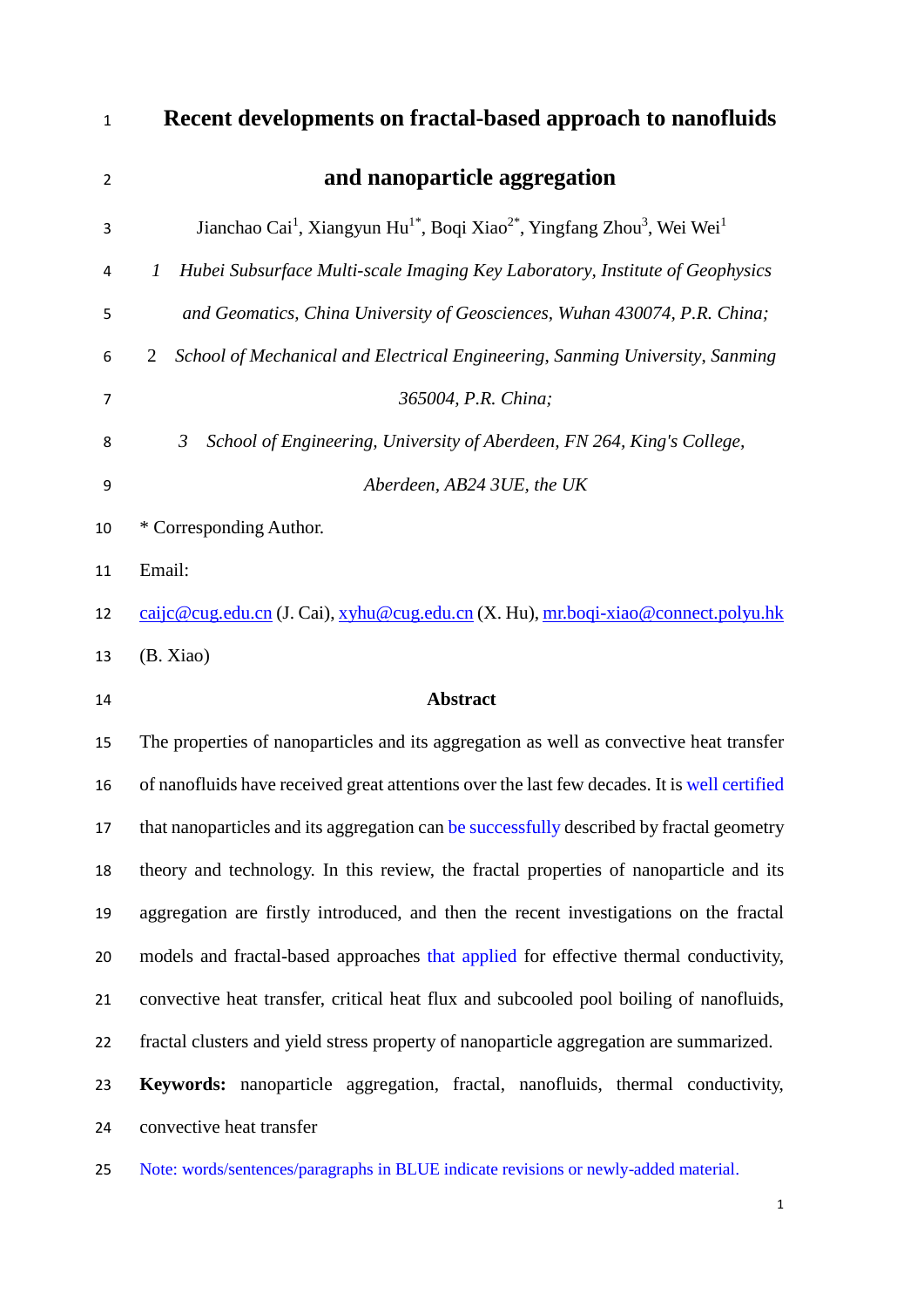# **Content**

| $\overline{2}$ |                                                                                    |  |
|----------------|------------------------------------------------------------------------------------|--|
| 3              |                                                                                    |  |
| 4              | 3. Fractal and Monte Carlo simulation on convective heat transfer of nanofluids 12 |  |
| 5              |                                                                                    |  |
| 6              |                                                                                    |  |
| 7              |                                                                                    |  |
| 8              |                                                                                    |  |
| 9              |                                                                                    |  |
| 10             |                                                                                    |  |
| 11             |                                                                                    |  |
| 12             |                                                                                    |  |
| 13             |                                                                                    |  |
| 14             |                                                                                    |  |
| 15             |                                                                                    |  |
| 16             |                                                                                    |  |
| 17             |                                                                                    |  |
| 18             |                                                                                    |  |
| 19             |                                                                                    |  |

## <span id="page-1-0"></span>**1. Introduction of nanoparticle and fractal geometry**

 Nanoparticles are ultrafine particles, in which the particle is thought as a small object that behaves as a whole unit of its transport and properties. Since the unique properties of the nanoscale, nanoparticles have been extensively used in a variety of applications, such as medicine, optics, electronics, manufacturing, materials, solar cells and catalysts [1-6]. Fluids with suspended nanoparticles are termed as nanofluids by Choi and Eastman [7]. There is a growing interest in experimental, theoretical and numerical investigations on yield stress property of nanoparticle aggregate and the thermal conductivity of nanofluids from theoretical perspectives to engineering applied science[8-11].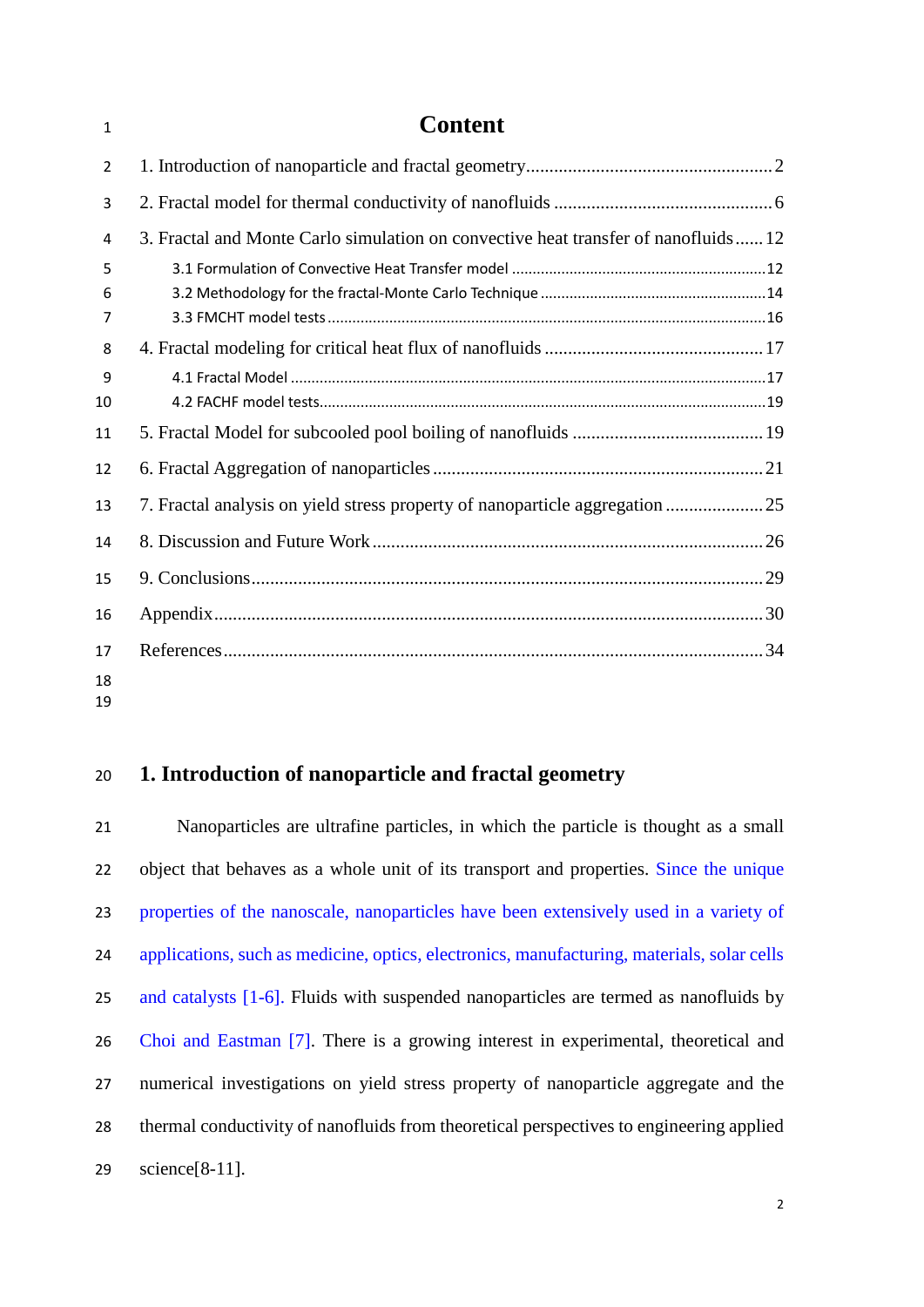There are different views about the effect of nanoparticles on the fluid composites. 2 On one hand, a large amount of works reported that the effective thermal conductivity of liquids with suspension of nanoparticles are anomalously larger than that of conventionally nanoparticle free heat transfer fluids [12-18]. Recently, Keblinski et al. [19] summarized how the relative increase in the thermal conductivity as a function of the volume fraction of nanoparticles reported in a wide range of published papers. Also see Table 1, in which some lager enhancement of 4-40% over a volume fraction of 0.1- 5%, or even at lower particle loading, such as enhancement of 21% at 0.00026% of volume fraction can be found [20]. On the other hand, some studies do not exhibit anomalous enhancements of the thermal conductivity. For instance, Putnam et al. [21] experimentally observed that the largest increase in thermal conductivity is 1.3% for Au particles of diameter 4 nm suspended in ethanol at the volume fraction of 0.018%. 13 Utomo et al. [22] found that  $TiO<sub>2</sub>$  and  $Al<sub>2</sub>O<sub>3</sub>$  nanofluids do not show unusual enhancement in thermal conductivity. Buongiorno et al. [23] performed a study of nanofluids using a variety of experimental approaches, and their results suggested that nanoparticles could not enhance the thermal conductivity substantially. Hence it can be seen that the intrinsic mechanism for enhancement in the thermal conductivity of nanofluids should be further analysed from theoretical aspect.

#### Here insert Table 1

 However, the macroscopic theory of heat transport in composite materials is failed to nanofluids [21, 37-40], such as effective medium theory. And thus a generally 22 accepted theory or modelling for explaining the mechanisms of enhancing thermal conductivity using nanoparticles is necessary [41-47]. Keblinski et al. [48] suggested that the particle size, liquid-particle interface and the clustering of nanoparticles are 25 major enhancement factors compared to Brownian motion of nanoparticles. They also pointed out that it is important to characterize the distribution of nanoparticles in liquid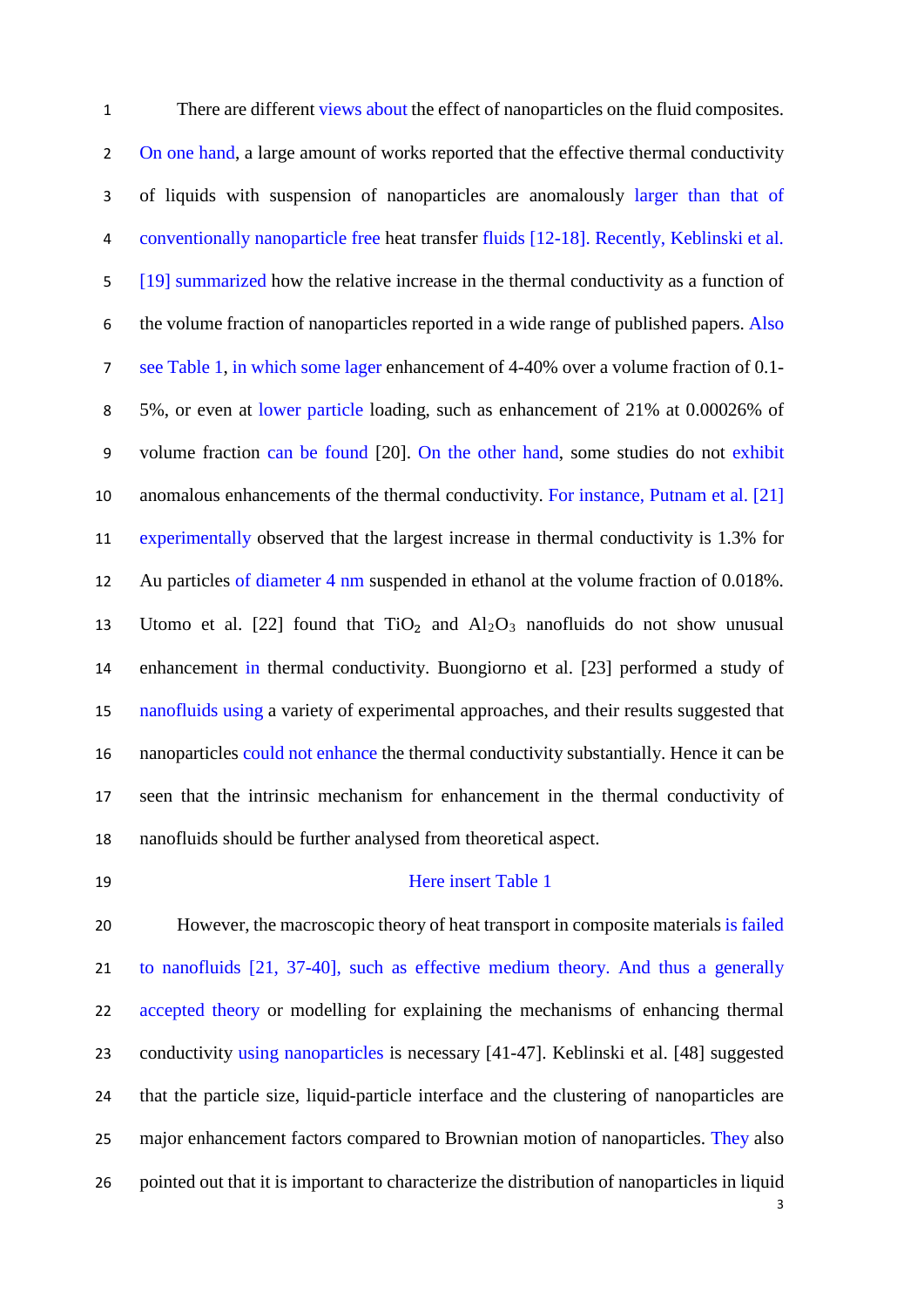by scattering technique. A complete particle distribution function is essential for 2 evaluating the enhancement of thermal conductivity that produced by the coherent heat transport between particles separated by thin liquid layers [49-52].

 As claimed by some researchers, the uniform distribution assumption is not capability to characterize most behaviours of nanoparticle aggregation [53, 54]. In reality, particles in nanofluids normally have different sizes, and some particles may contact each other to form clusters of different sizes [55, 56]. The theory of fractals aids in analysing the response of practical systems besides examining the complex geometries of nature. The nanoparticles in nanofluids have been proven to be fractal objects and the distribution of nanoparticles in suspension exhibits the fractal property [28, 55, 57-59]. The fractal dimensions of clustering CuO nanoparticles in water with different volume concentration are calculated based on Eq. (1) is 1.73 and 1.76 [28]. Havlin and Ben-Avraham [58] indicated that the size distributions of nanoparticles and 14 nanoparticles in suspension were shown certain degree of self-similarity. This means that the fractal theory may be used to predict transport property of nanofluids. Wang et al. [28] experimentally found that the size of nanoparticles and its clusters follows fractal distribution, and developed a fractal model for predicting the effective thermal 18 conductivity of liquid with nanoparticle inclusion. By means of fractal geometry, Xu et al. [57] proposed a model for heat convection due to the Brownian motion of nanoparticles, Xiao et al. [59] further improved Xu's model [57] and obtained a novel form of thermal conductivity of nanofluids with Brownian motion effect.

 The fractal theory is developed in the 1980's [60] and is widely applied to many 23 fields [61-67]. The mass of a fractal object  $(M)$  is related to measured scale  $\varepsilon$  through fractal dimension ( *D* ):

$$
M(\varepsilon) \sim \varepsilon^D \tag{1}
$$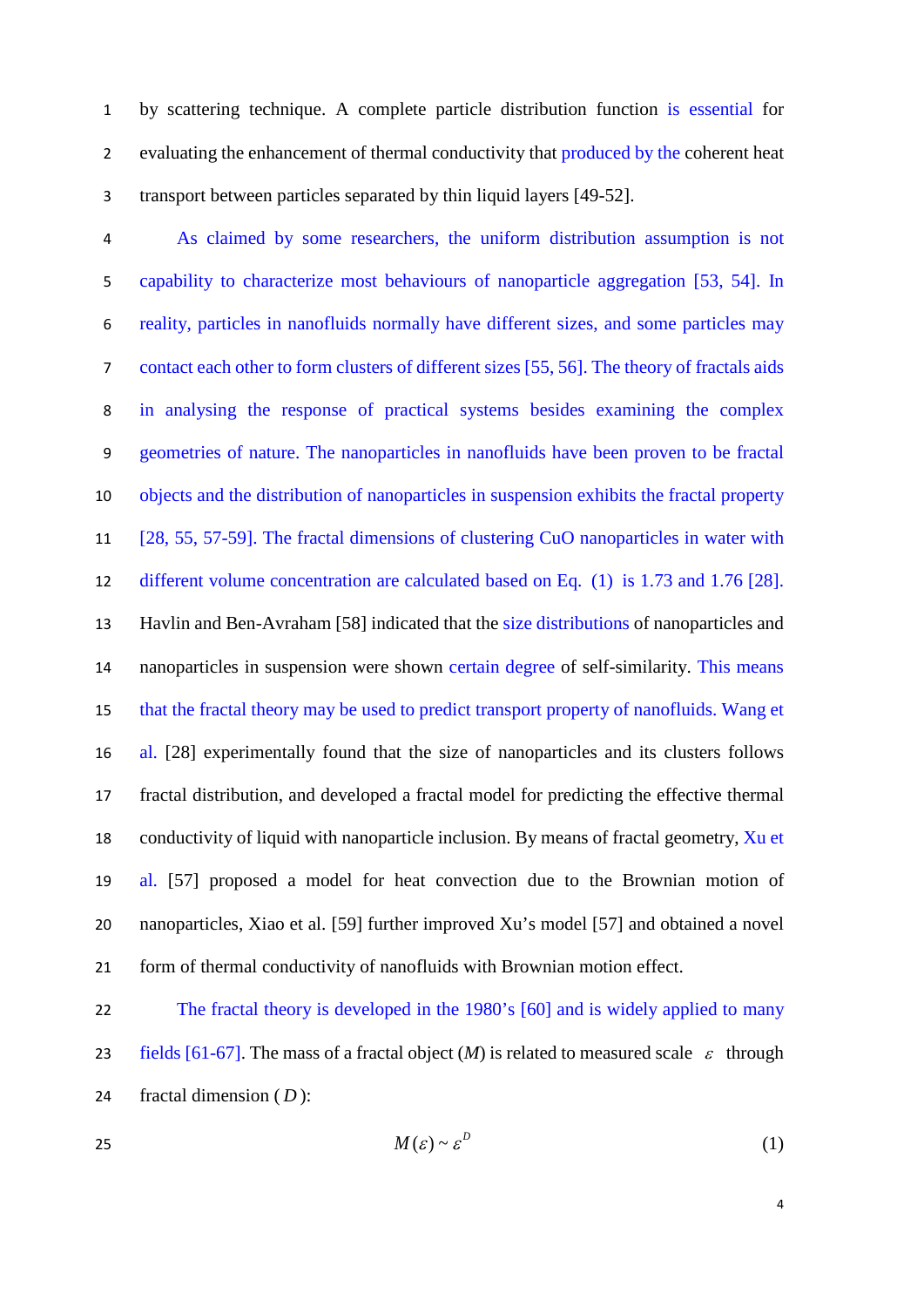Besides the exact self-similar fractals, many objects in nature are statistically self- similar fractals. The former exhibit the self-similarity over an infinite range of length scales, however, the latter usually exhibit the self-similarity in some average sense and over a certain local range of length scales (called prefractals).

5 The size distribution of nanoparticles in nanofluids, analogous to pores in fractal 6 porous media, follows the fractal power law [28]. Thus, the number of particles whose 7 sizes are within the infinitesimal range from  $\lambda$  to  $\lambda + d\lambda$  is [68, 69]:

$$
dN = -D \frac{\lambda_{\text{max}}^D}{\lambda^{D+1}} d\lambda \tag{2}
$$

9 and the probability density function  $f(\lambda)$  for particles is given by [69]

10 
$$
f(\lambda) = D \frac{\lambda_{\min}^D}{\lambda^{D+1}} \qquad \lambda_{\min} \leq \lambda \leq \lambda_{\max}
$$
 (3)

11 where  $\lambda$  is the particle diameter,  $\lambda_{min}$  and  $\lambda_{max}$  are the minimum and maximum 12 diameters of nanoparticles, respectively. The fractal dimension *D* can be measured 13 by Box-counting method or be determined by [70]:

$$
D = d_E - \frac{\ln \phi_p}{\ln \xi} \tag{4}
$$

15 where  $d_E = 2$  in two dimensions,  $\phi_p$  is the volume fraction of (primary) nanoparticles, 16 ratio  $\xi = \lambda_{min}/\lambda_{max}$  is assigned for simplification of formula writing. However, the 17 limitation of fractal theory for nanofluids and nanoparticle aggregation is that the fractal theory must satisfy  $\xi \le 10^{-2}$ . So, the fractal theory can be used to analyze the 19 characters of nanofluids and nanoparticle aggregation.

The average diameter  $\lambda_{av}$  of nanoparticles can be decided based on the 21 statistical property of fractal media, i.e:

22 
$$
\lambda_{av} = \int_{\lambda_{min}}^{\lambda_{max}} \lambda f(\lambda) d\lambda = \frac{D\lambda_{max}}{D-1} \xi
$$
 (5)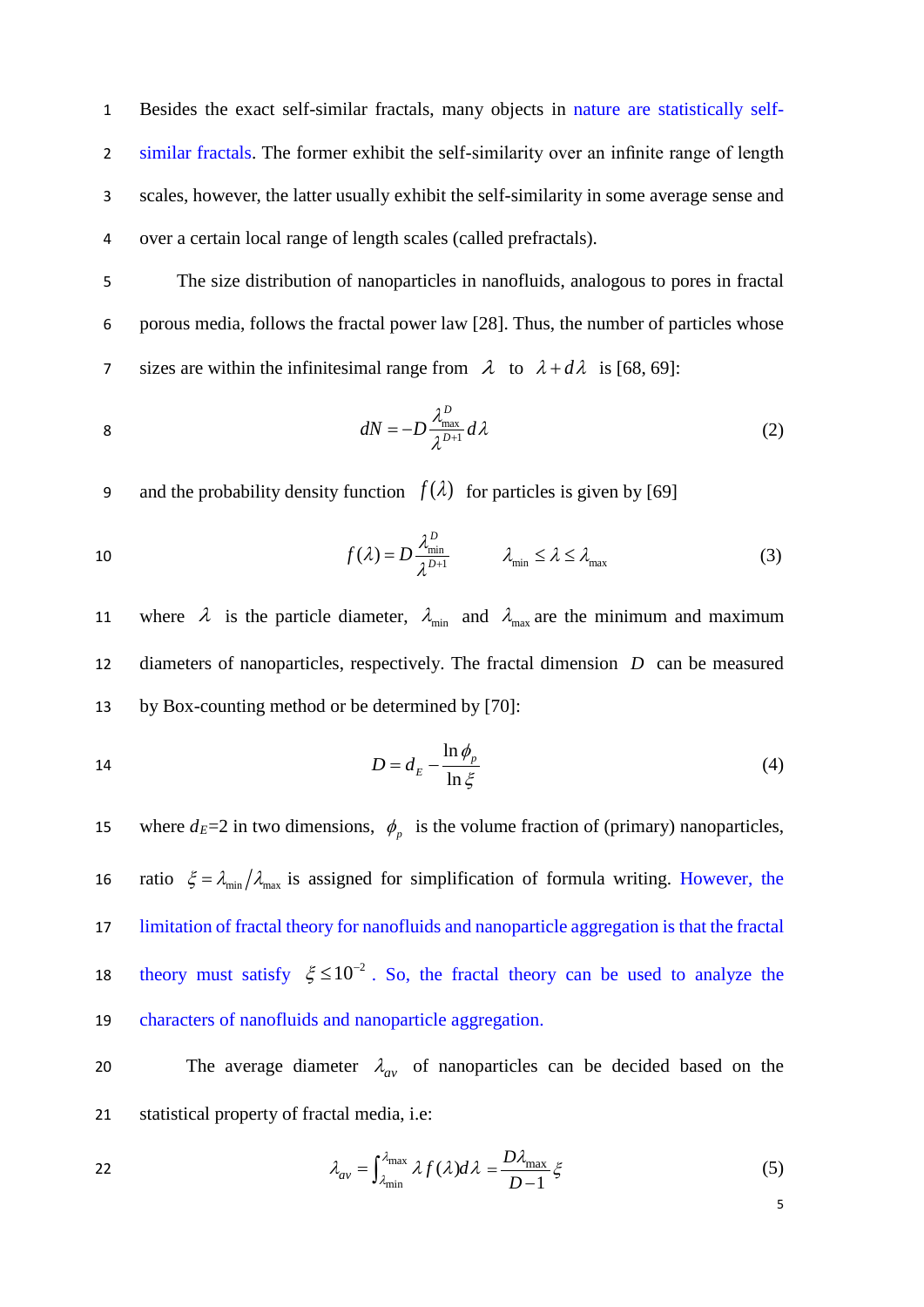1 Rewriting Eq.(5), the minimum and maximum nanoparticle diameter can be 2 respectively obtained. From Eqs. (4) and (5), the ratio  $\xi$  is an important parameter 3 for analysing the properties of nanoparticles by means of fractal geometry. Once  $\xi$ , 4  $\phi_p$  and  $\lambda_{av}$  are measured, the *D* can be calculated by Eq. (4). Feng et al. [71] 5 compared the values of *D* calculated by Eq. (4) with the experimental data by several 6 investigators and found that the ratio of  $\xi = 10^{-3}$  best fits the experimental data for 7 different porous media. Similar conclusions can be also found in other applications of 8 fractal theory [66, 72-74]. Considering that the pores in porous media are analogous to 9 the particles in nanofluids, Eq. (4) was used to describe the particles in nanofluids and the ratio of  $\xi = 10^{-3}$  was applied to analyse the heat conduction of nanofluids [57, 59, 11 75].

12

## <span id="page-5-0"></span>13 **2. Fractal model for thermal conductivity of nanofluids**

 Two portions were normally considered as the main contribution to the heat transfer of nanofluids; there are heat transferred by stationary nanoparticles and the heat convection caused by moving nanoparticles, and the total effective thermal conductivity  $k_{\text{eff}}$  is hence expressed as:

18  $k_{\text{eff}} = k_{\text{c}} + k_{\text{c}}$  (6)

19 where  $k_c$  is the thermal conductivity by heat convection caused by Brownian motion of 20 nanoparticles and  $k_s$  is the thermal conductivity by stationary nanoparticles in the liquid, 21 which is simulated by the Maxwell-Garnett (MG) model. For the spherical-particle 22 suspensions, the MG model gives [76]:

23 
$$
\frac{k_s}{k_f} = \frac{k_p + 2k_f - 2\phi_p(k_f - k_p)}{k_p + 2k_f + \phi_p(k_f - k_p)}
$$
(7)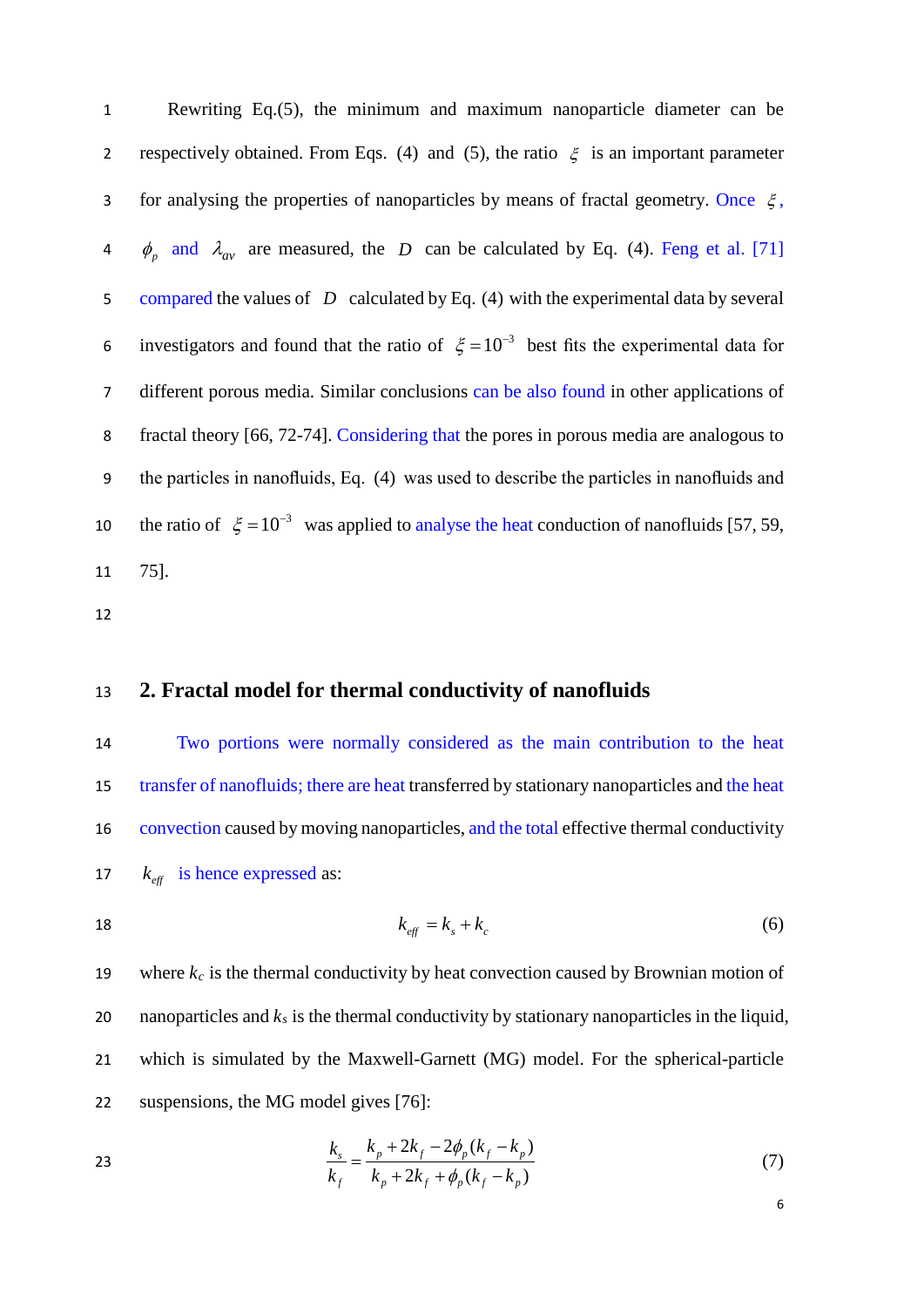1 where  $k_p$  and  $k_f$  are the thermal conductivities of particles and fluid (host medium), respectively. The MG model is applicable to liquid with suspension of low concentration particle, and can be fit well with experimental results for randomly distributed and dilute components included in homogeneous host media, the suspended particles are thought as isolated in liquid and no interaction exists among them [28].

 Recent experimental studies have shown that molecules those close to a solid surface in normal liquids organize into layered structures as similar to a solid [77]. Furthermore, there is an evidence that such an organized solid-like structure of a liquid at the surface is a governing factor in heat conduction from a solid wall to an adjacent liquid [78]. Therefore, Choi and coworkers [79] postulated that this organized solid/liquid interfacial shell makes the transport of energy across the interface effectively. Because the interfacial shells exist between the nanoparticles and the liquid matrix, both the interfacial shell and the nanoparticle can be regarded as a "complex nanoparticle". Therefore, the nanofluid system should be regarded as the complex nanoparticles dispersed in the fluid.

 Xue [80] proposed a formula of calculating the thermal conductivity component along an axis of a complex rotational elliptical particle [48]. He assumed that the complex rotational nanoparticle was composed of a rotational elliptical nanoparticle of thermal conductivity  $k_p$  with half radii of  $(a, b, b)$ <sup>[1](#page-6-0)</sup> and an elliptical shell of thermal conductivity *kint* with a thickness of *l*. The thermal conductivity component along *a* and *b* axes of the complex rotational elliptical particle is expressed as:

22 
$$
k_{c,a} = k_{int} \frac{(1-B)k_{int} + Bk_p + \beta(1-B)(k_p - k_{int})}{(1-B)k_{int} + Bk_p - B\beta(k_p - k_{int})}
$$
(8)

-

<span id="page-6-0"></span><sup>&</sup>lt;sup>1</sup> Three axis of elliptical nanoparticle is  $(x, y, z)$ , here the half radii  $y = z = b$  is assumed for simplification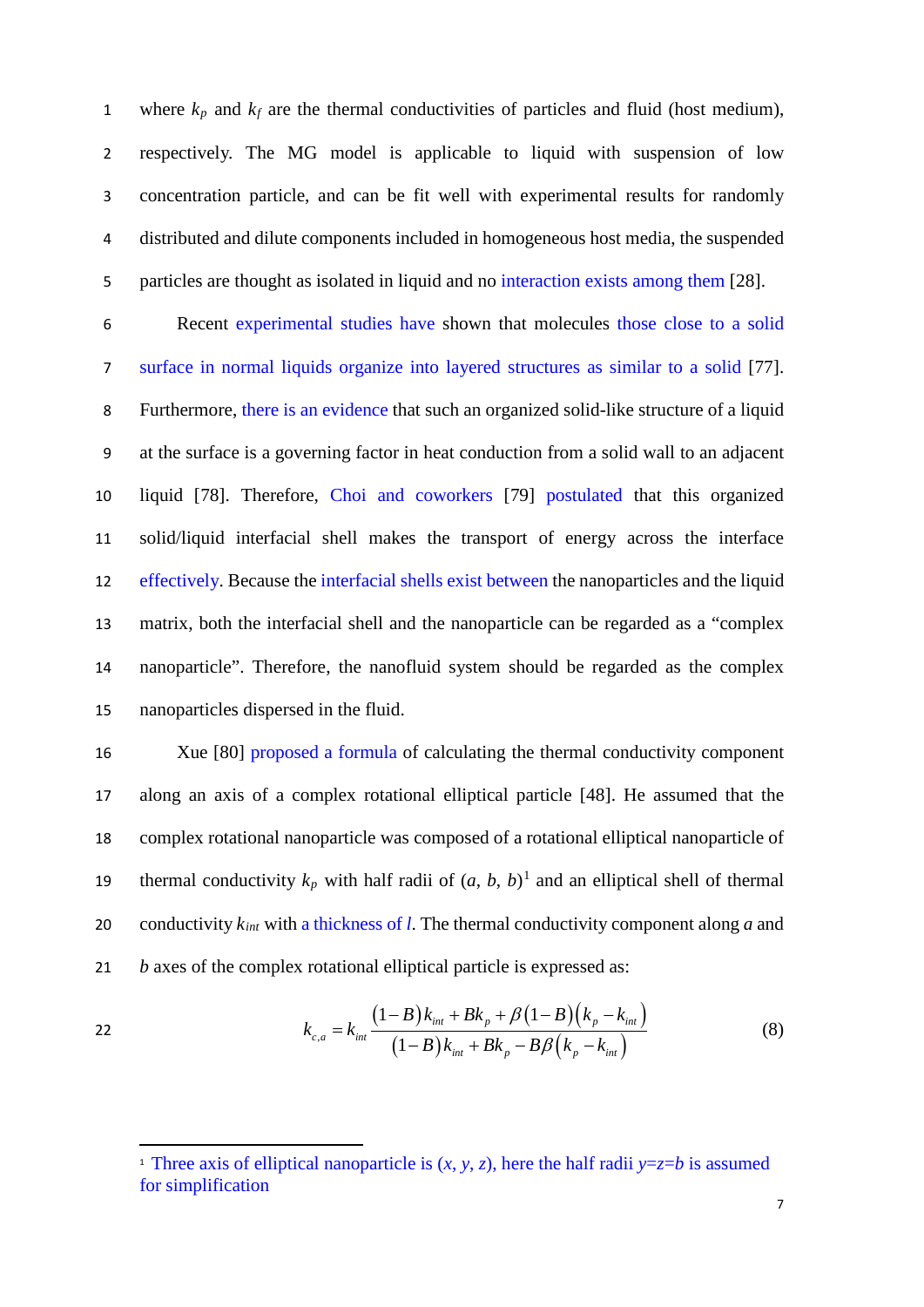1 
$$
k_{c,b} = k_{int} \frac{(1+B)k_{int} + (1-B)k_p + (1+B)\lambda'(k_p - k_{int})}{(1+B)k_{int} + (1-B)k_p - (1-B)\lambda'(k_p - k_{int})}
$$
(9)

where  $(a+l)(b+l)$ 2 2 *ab* where  $\beta = \frac{d\theta}{(a+l)(b+l)^2}$ , *B* is the depolarization factor component of the rotational

elliptical particle along the long axis (*a* axis),  $B = \frac{ab^2}{2}$ 2  $\int_0^1 (u + a^2)(u + b^2) \sqrt{u + a^2}$  $B = \frac{ab^2}{2} \int_{0}^{\infty} \frac{du}{u^2}$  $(u+a^2)(u+b^2)\sqrt{u+a}$ a elliptical particle along the long axis (*a* axis),  $B = \frac{ab^2}{2} \int_0^{\infty} \frac{du}{(u+a^2)(u+b^2)\sqrt{u+a^2}}$ .

4 According to the average theory, the equation for the effective thermal 5 conductivity of the complex rotational elliptical particles dispersed nanofluid is 6 proposed as:

$$
7 \qquad 9\left(1-\frac{\phi_p}{\lambda'}\right)\frac{k_{\text{eff}}-k_f}{2k_{\text{eff}}+k_f} + \frac{\phi_p}{\beta}\left[\frac{k_{\text{eff}}-k_{\text{c,a}}}{k_{\text{eff}}+B\left(k_{\text{c,a}}-k_{\text{eff}}\right)} + \frac{4\left(k_{\text{eff}}-k_{\text{c,b}}\right)}{2k_{\text{eff}}+(1-B)\left(k_{\text{c,b}}-k_{\text{eff}}\right)}\right] = 0 \tag{10}
$$

8 When the dispersed particles are spheres, Eq. (10) reduces to [81]

9 
$$
\left(1 - \frac{\phi_p}{\beta}\right) \frac{k_{\text{eff}} - k_f}{2k_{\text{eff}} + k_f} + \frac{\phi_p}{\beta} \frac{k_{\text{eff}} - k_c}{2k_{\text{eff}} + k_c} = 0
$$
 (11)

10 where  $k_c$  is the thermal conductivity of a complex sphere, which is composed of a 11 spherical nanoparticle of thermal conductivity  $k_p$  with radius of  $r$  and an shell of thermal 12 conductivity *kint* with a thickness of *l*,

13 
$$
k_c = k_{int} \frac{2k_{int} + k_p + 2\beta (k_p - k_{int})}{2k_{int} + k_p - \beta (k_p - k_{int})}
$$
 (12)

where  $(r+l)$ 3 3 *r* 14 where  $\beta = \frac{r}{(r+l)^3}$ . It is demonstrated that the theoretical results on the effective

15 thermal conductivity of carbon oil-nanotube nanofluid and water- $Al_2O_3$  nanofluid are in good agreement with the experimental data. Furthermore, they interpreted the anomalous enhancement of the effective thermal conductivity of carbon oil-nanotube nanofluid and its nonlinearity with carbon nanotube loadings using Eq. (10).

19 It is found that the Brownian motion of nanoparticles at the molecular and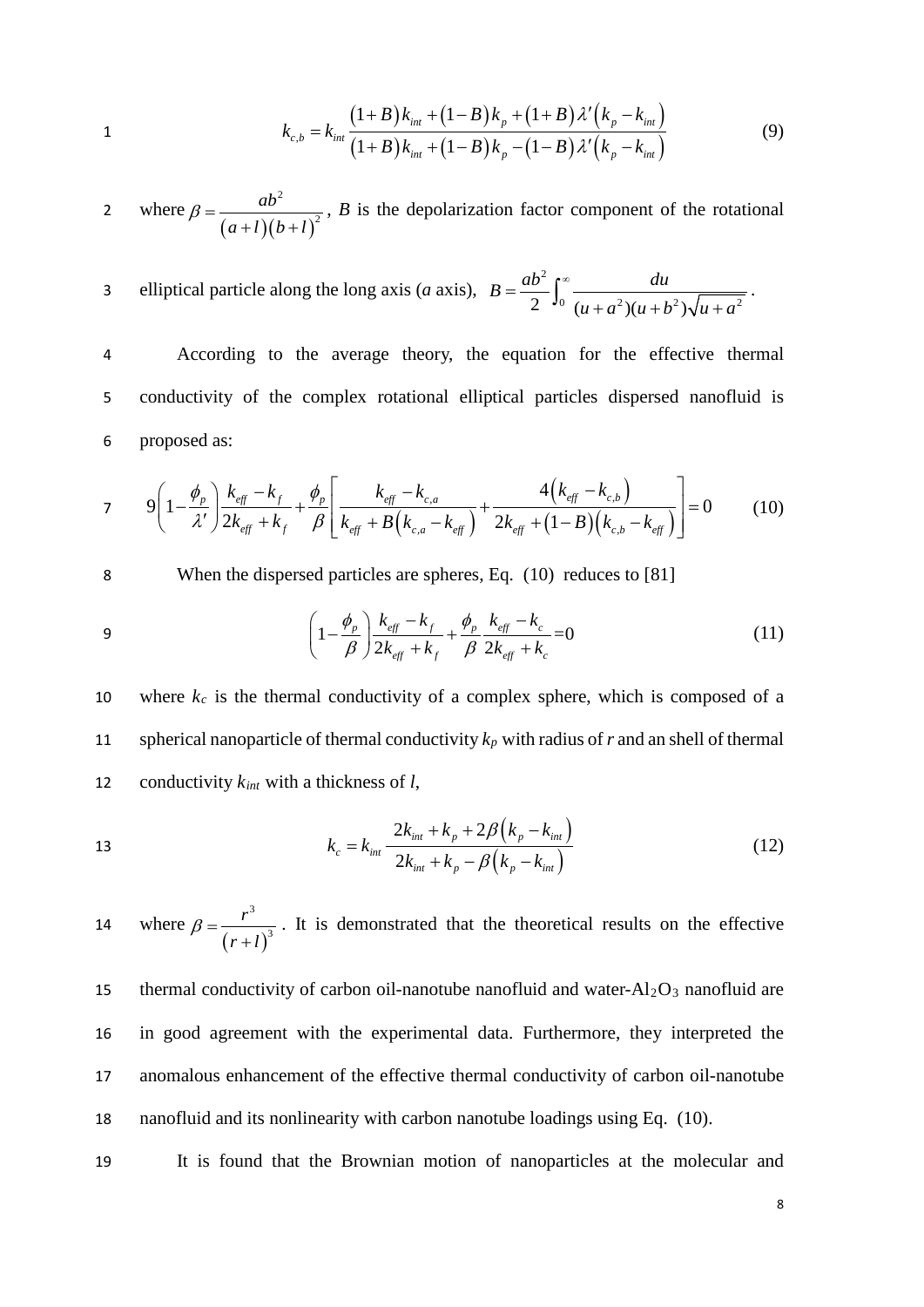1 nanoscale level is a key mechanism that governs the thermal behavior of nanofluids 2 [41]. The following context presents the second term  $k_c$  in Eq. (6) based on fractal 3 theory [57, 82]. The heat transfer coefficient is defined as:

$$
h = \frac{Nu \cdot k_f}{\lambda} \tag{13}
$$

 where *Nu* is Nusselt number for liquid flowing around a sphere, and *Nu* = 2.0 + 0.5 Re Pr +  $O(Re^2 \cdot Pr^2)$  [83], in which Pr is the Prandtl number of fluids and Re is the Reynolds number. *Nu* is related to thermal diffusion coefficient, kinematical viscosity, absolute viscosity, density and specific heat of fluid, as well as the diameter 9 and velocity of particle. Thus, the heat transferred by convection  $q_\lambda$  for a single nanoparticle moving in liquids is calculated by:

$$
q_{\lambda} = ha_{\lambda} \left( T_p - T_f \right) \tag{14}
$$

12 where  $T_p$  and  $T_f$  are the temperatures of particle and liquid, respectively,  $a_{\lambda}$  is the 13 surface area of a particle with diameter is *λ*.

14 Considering the fractal distribution of nanoparticles in nanofluids and the 15 assumption of local thermal equilibrium, the heat transferred by convection of all 16 particles  $q_c$  is given as [57]

17 
$$
q_c = -\int_{\lambda_{\min}}^{\lambda_{\max}} q_{\lambda} dN = -\int_{\lambda_{\min}}^{\lambda_{\max}} a_{\lambda} h \delta_T \frac{\Delta T}{\delta_T} dN
$$
 (15)

18 where  $\delta_T$  is the thickness of the thermal boundary layer of heat convection caused by the nanoparticles' Brownian motion and  $\Delta T = T_p - T_f$ . By postulating that the nanolayer 20 of the ordered liquid molecules act as a hydrodynamic boundary layer, and that three layers exist at the interface, the hydrodynamic boundary layer  $\delta$  is given as  $\delta = 3d_f$ and  $\delta_T = \delta / Pr$  ( $d_f$  is the diameter of the base liquid molecule) [41, 77].

9 23 The equivalent thermal conductivity contributed by heat convection can be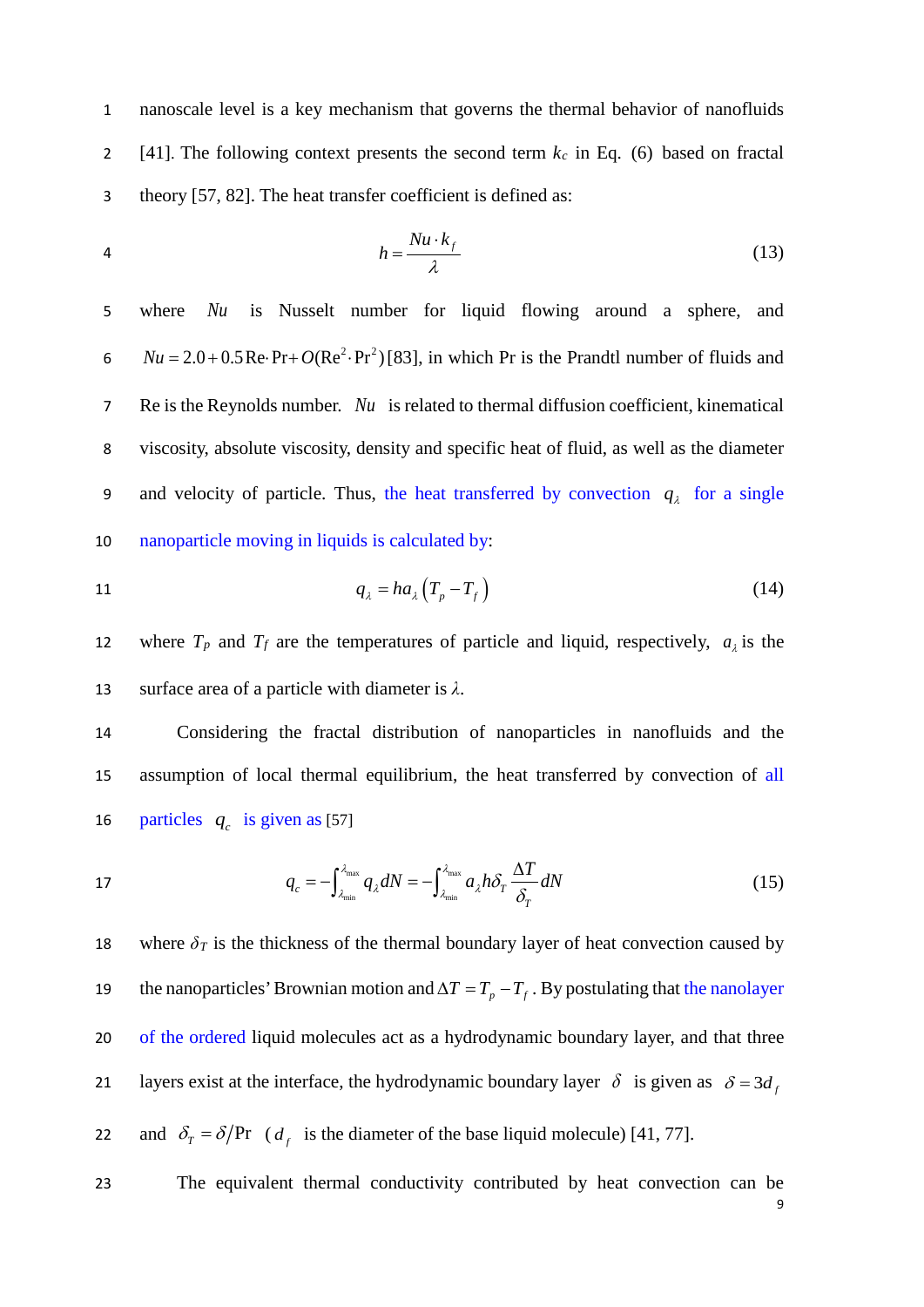1 calculated by [57]:

$$
\overline{\mathbf{2}}
$$

$$
k_c = -\frac{q_c}{A} \frac{\delta_T}{\Delta T} = \frac{1}{A} \int_{\lambda_{\min}}^{\lambda_{\max}} a_{\lambda} h \delta_T dN \tag{16}
$$

3 where  $A = \int_{\lambda_{\min}}^{\lambda_{\max}} \pi \lambda^2 dN$  is the total area of nanoparticles. The dimensionless expression 4 of  $k_c$  is

$$
k_c^+ = \frac{k_c}{k_f} = \frac{1}{k_f A} \int_{\lambda_{\min}}^{\lambda_{\max}} h a_{\lambda} \delta_T dN \tag{17}
$$

6 Combing Eqs. (14) and (2) with Eq. (17), we can obtain the fractal model for 7 the dimensionless thermal conductivity caused by heat convection due to Brownian 8 motion as [57]:

9 
$$
k_c^+ = c \frac{Nu \cdot d_f}{Pr} \cdot \frac{2-D}{1-D} \cdot \frac{\lambda_{\text{max}}^{1-D} - \lambda_{\text{min}}^{1-D}}{\lambda_{\text{max}}^{2-D} - \lambda_{\text{min}}^{2-D}}
$$
(18)

10 where *c* is an empirical constant, which is related to the thickness of the thermal 11 boundary layer ( $\delta_T = \delta / Pr$ ). In other word, *c* is primarily related to the property of the 12 host liquid, and is independent of particles [57]. The Nusselt number is taken to be 2.0 13 [57]. Further considering the fractals relationship of particle size distribution to fractal 14 dimension (Eqs. (5)), Eq. (18) can be rewritten as [57]:

15 
$$
k_c^+ = c \frac{N_u \cdot d_f}{\text{Pr}} \frac{D(2-D)}{(1-D)^2 \lambda_{av}} \frac{[\xi^{D-1}-1]^2}{\xi^{D-2}-1}
$$
 (19)

 From Eq. (19), thermal conductivity caused by heat convection due to Brownian motion is a function of fluid property, temperature, average nanoparticle size, minimum and maximum nanoparticle sizes and fractal dimension, and it especially shows that it is inversely proportional to  $\lambda_{av}$ .

20 Thus, the total dimensionless effective thermal conductivity of nanofluids is 21 obtained [57]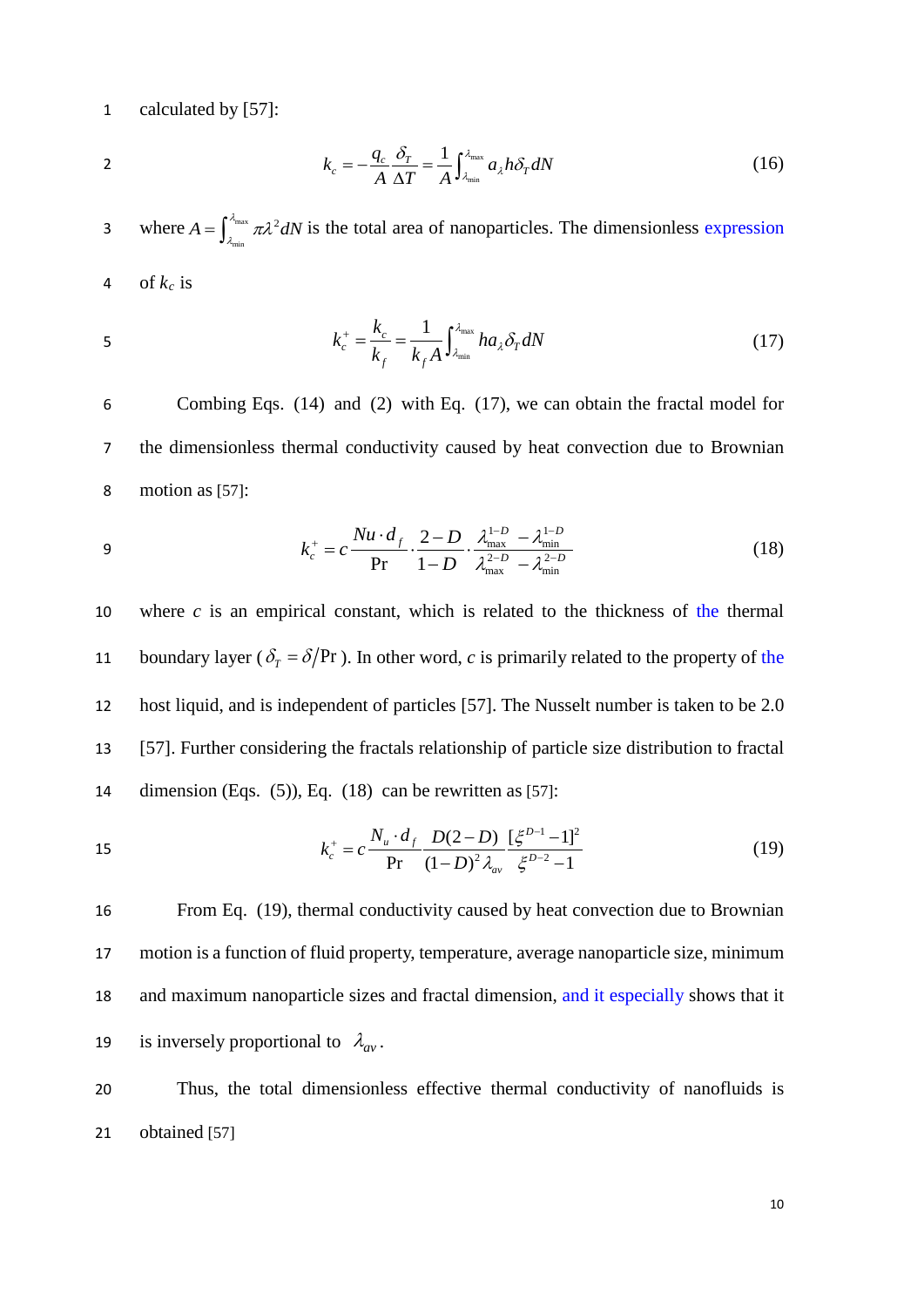1 
$$
\frac{k_{eff}}{k_f} = k_s^+ + k_c^+ = \frac{k_p + 2k_f - 2\phi_p(k_f - k_p)}{k_p + 2k_f + \phi_p(k_f - k_p)} + c \frac{N_u \cdot d_f}{\text{Pr}} \frac{D(2 - D)}{(1 - D)^2 \lambda_{av}} \frac{\left[\xi^{D-1} - 1\right]^2}{\xi^{D-2} - 1}
$$
(20)

2 where  $k_s^+ = k_s/k_f$ . From Eq. (20), the total dimensionless effective thermal conductivity varies with the Prandtl number, the molecule diameter of fluids, the volume fraction of nanoparticles, fractal dimension and sizes of nanoparticles. Since  $\zeta = 10^{-3}$  is assigned from above analysis, once the  $\phi_p$  is measured, the *D* can be calculated by Eq. (4), the thermal conductivity is then predicted from Eq. (20) as long as the parameters Pr, *df* , *kf* and *kp* are known. From Eq. (20), it can be seen that the 8 analytical model for effective thermal conductivity of nanofluids is derived while taking into account the effect of heat convection caused by Brownian motion of nanoparticle based on the fractal geometry theory. The fractal model contains less empirical constants, which are normally required in classical approach, and every parameter in Eq. (20) has clear physical meaning. Besides the analytical method, the present fractal technique might have the potential in the analysis of other transport properties such as optical and electrical properties of nanofluids. So, the proposed fractal technique may provide us with a new approach in addition to the analytical and other numerical 16 methods.

 As shown in Fig. 1, the predictions made by the effective thermal conductivity formulation, Eq. (20), estimate the experimental data of nanofluids well [57] (water 19 and ethylene glycol (EG) are host liquids respectively with  $A_2O_3$  and CuO suspensions [13, 24-26, 84]). The effects of particle volume fraction and particle diameter on thermal conductivity are also demonstrated in Fig. 1. The thermal conductivity increases with the increasing of particle volume fraction and temperature, and decreases with particle diameter. Figure 2 presents the contribution weight of convection to the total thermal conductivity versus volume fraction and diameter of nanoparticles [57].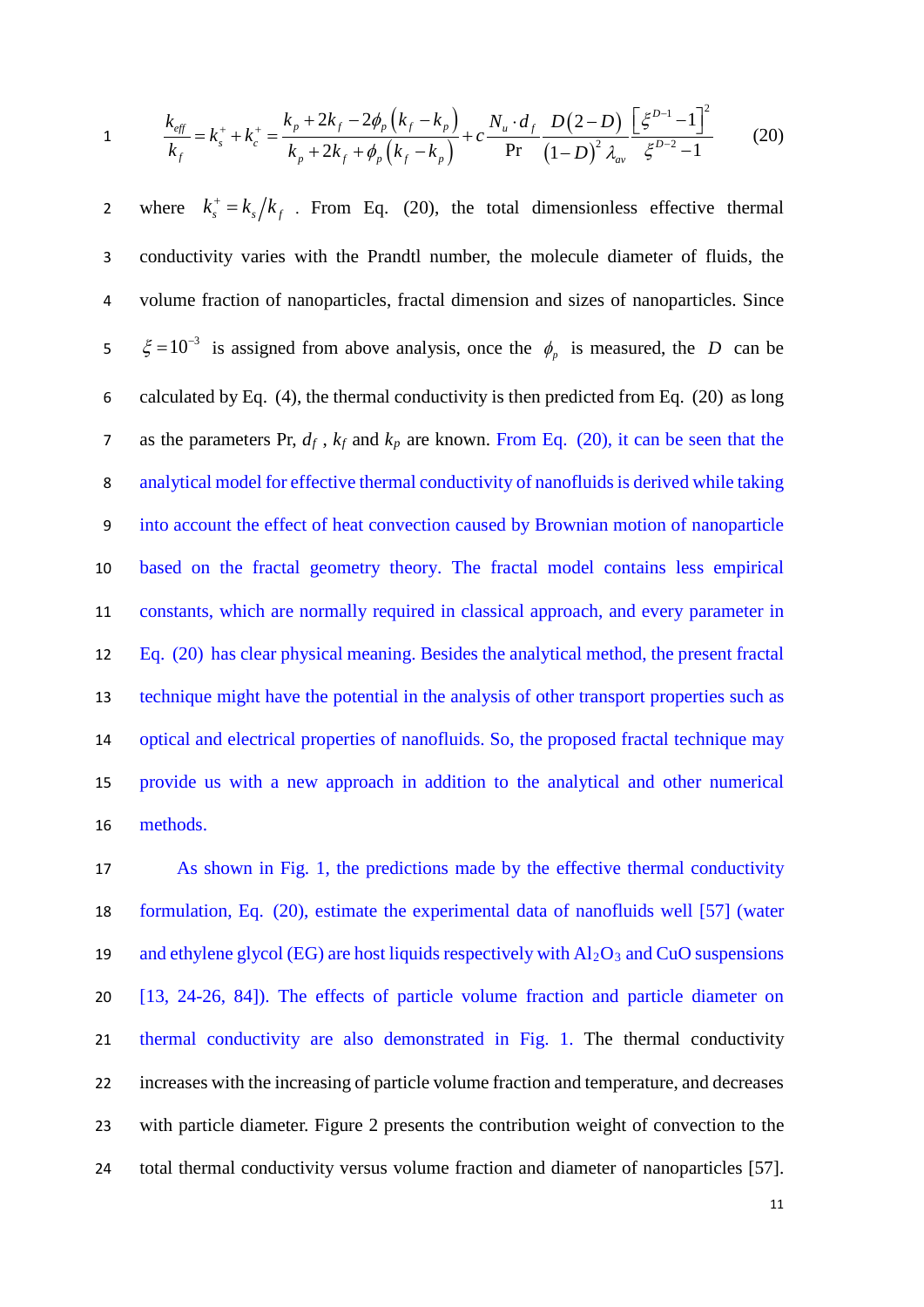Clearly, there is a critical particle volume fraction ( $\phi_p = 0.126$ ) for the maximum 2 contribution from convection for different particle size. However in other works, the 3 critical volume fraction is independent of particle diameter. This is very important for 4 designing and preparing industrial applications liquids of high thermal conductivity.

 Particles in nanofluids may randomly aggregate with each other to form various shape structures, and this has been confirmed experimentally [85]. Because chain structures allow more heat to transport than other shape structures along the direction of heat flux, the heat conduction could be enhanced due to the particle aggregation of chain shape [53]. Recently, Wei et al.[86] discussed the influence of random aggregation shape of nanoparticles for the effective thermal conductivity and modified the empirical shape factor *F* (proposed by Hamilton and Crosser [85] to improve Maxwell equation [87]) based on fractal theory, the *F* is expressed as[86]:

13 
$$
F = \frac{3D}{D-1} \frac{3-D}{2-D} \frac{\phi_p}{1-\phi_p} \left( \phi_p^{\frac{D-2}{3-D}} - 1 \right)
$$
 (21)

14 In Hamilton and Crosser's model [85], *F* is constant for same shape particles (*F*=6 15 for ellipse and  $F=3$  for sphere). However, it is observed (Eq. (21)) that *F* is a function of fractal dimension and concentration, and *F* increases with the increasing of particle concentration. Wei et al.[86] claimed that the shape of aggregation gradually grows to chain with the increasing concentration when considering the fractal distribution of nanoparticle aggregation. However, most aggregation shapes are circles when *F*<6.

<span id="page-11-0"></span>20

#### 21 **3. Fractal and Monte Carlo simulation on convective heat transfer of nanofluids**

#### <span id="page-11-1"></span>22 **3.1 Formulation of Convective Heat Transfer model**

23 Figure 3 shows Al2O3 nanoparticles dispersed in distilled water, in which the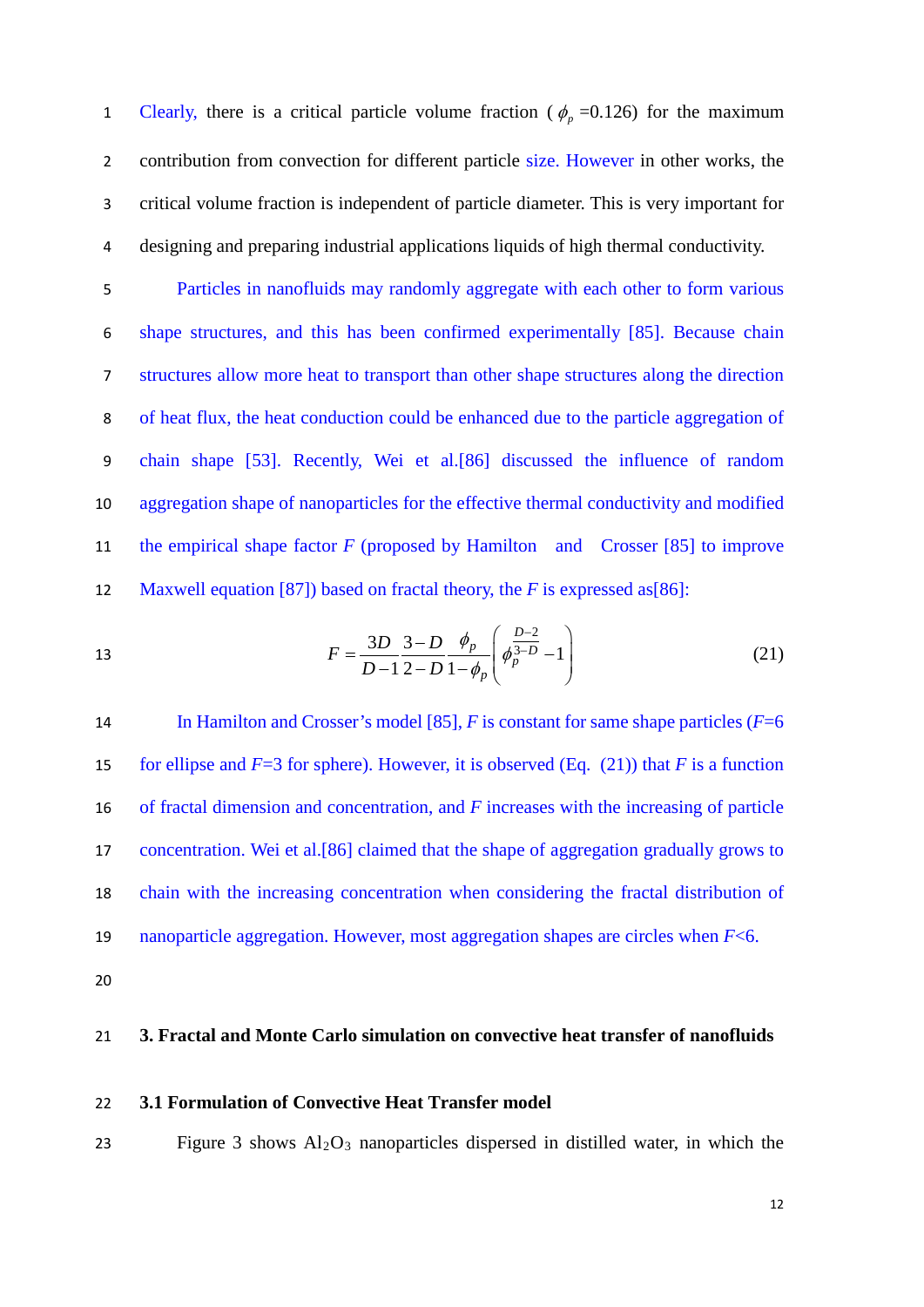1 particles are spheres with an average diameter of 47 nm in a range from 10 nm to 100 2 nm, as evaluated from Transmission Electron Microscopy (TEM) images [88]. The 3 number of nanoparticles is very large in nanofluids, and their sizes are different.

4 It is demonstrated that the existence of nanoparticles enhances the single-phase 5 convection heat transfer since the nanoparticles moving in fluids carry energy and the 6 heat exchange may occur between hot and cold regions [75, 89]. Recently, Xiao et al.  $[90]$  developed a model for the total heat flux  $q_t$  from the convective heat transfer of 8 nanofluids (CHTNs)

$$
q_{t} = \left[ \frac{k_{f}}{\sum_{i=1}^{J} \lambda_{i}^{2}} \sum_{i=1}^{J} \lambda_{i} \left( 2 + \frac{3}{2\alpha} \sqrt{\frac{2k_{B}T}{\pi \rho_{p} \lambda_{i}}} \right) + h_{c} \right] \Delta T
$$
(22)

10 where  $k_B = 1.38 \times 10^{-23} J/K$  is the Boltzmann constant,  $\rho_p$  is the density of nanoparticle, and  $\lambda_i$  is the diameter of nanoparticle, and  $h_c$  is the average heat 12 transfer coefficient by natural convection from the base fluids. The first term of the 13 right side of Eq. (22) indicates the heat transferred by heat convection caused by 14 Brownian motion of nanoparticles, and the second term indicates the contribution by natural convection from the base fluids. The  $h_c$  can be given by [91]

16  
\n
$$
h_c = \begin{cases}\n0.14 \rho_f c_p \left[ \frac{\gamma_1 g (T_w - T_f) \alpha^2}{\nu} \right]^{1/3}, & 2 \times 10^7 < Ra < 3 \times 10^{10} \\
0.54 \rho_f c_p \left[ \frac{\gamma_1 g (T_w - T_f) \alpha^3}{\sqrt{A_h} \nu} \right]^{1/4}, & 10^5 < Ra < 2 \times 10^7\n\end{cases}
$$
\n(23)

17 where  $A_h$  is the area of heating surface,  $\alpha$  is thermal diffusivity of fluid,  $\nu$  is 18 kinematic viscosity, Ra is Rayleigh number,  $\rho_f$  is the base fluids density,  $c_p$  is specific heat at constant pressure,  $\gamma_1$  is volumetric thermal expansion coefficient of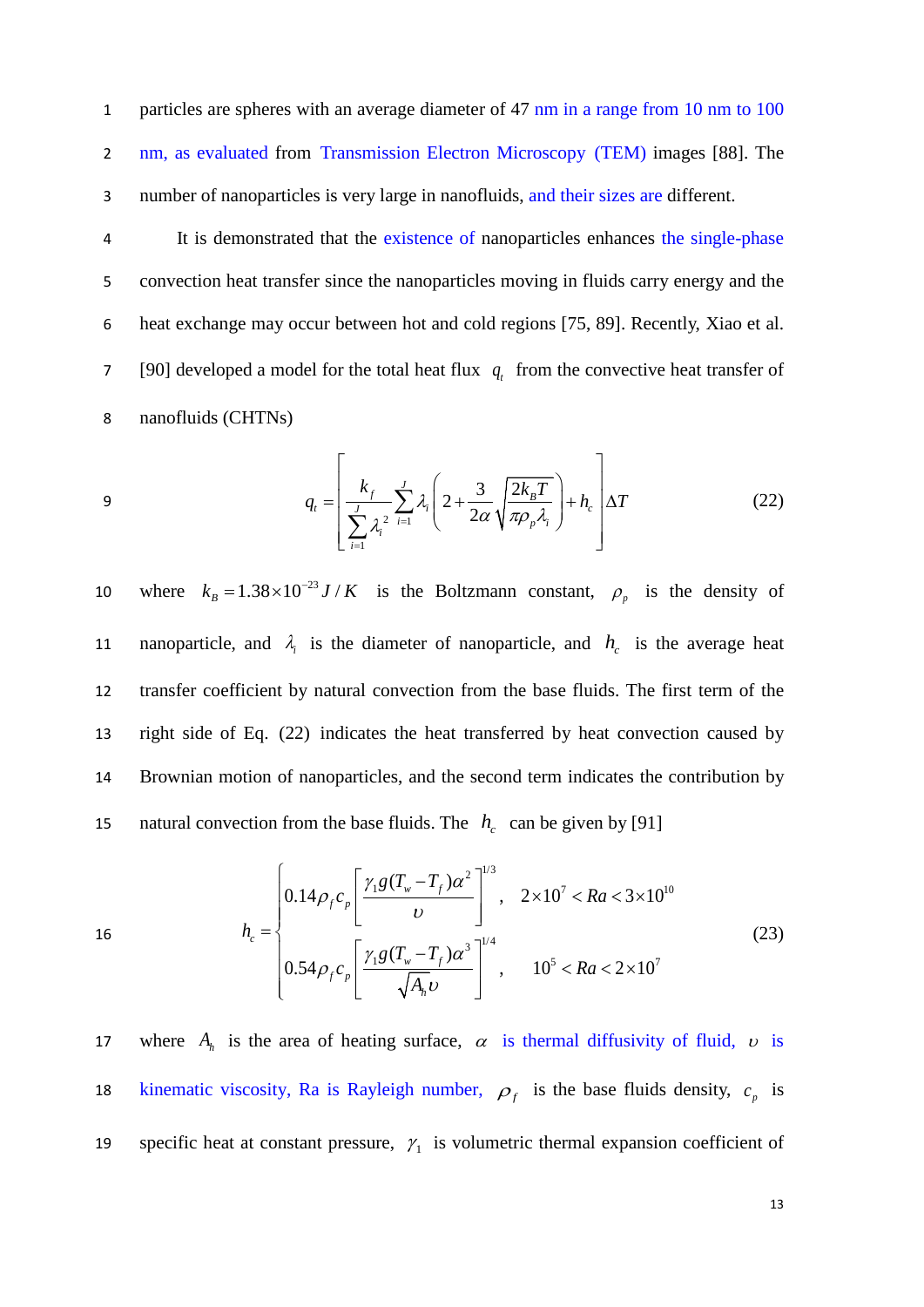1 liquid, *g* is the gravity acceleration,  $T_w$  is wall temperature.

 Equation (22) takes account of the effect of convection caused by the Brownian motion, and relates the total heat flux from CHTNs to the parameters of nanofluid, such as the nanoparticles sizes, the thermal conductivities of base fluids, and the wall superheat as well as fluid properties. In Eq. (22) ∆*T* is a variable. When a pure liquid was boiled over heating surfaces, there is a significant effect of surface characteristics on boiling performance and mechanisms [92, 93]. Actually, the transport properties of the heater affect the extent of the thermal interaction among the cavities, causing activation and deactivation of individual cavities.

#### <span id="page-13-0"></span>10 *3.2 Methodology for the fractal-Monte Carlo Technique*

The cumulative probability *R* (0~1) in the range of  $\lambda_{\min} \sim \lambda_i$  can be obtained 12 from integrating the probability density function (rewriting Eq. (3) as 13  $f(\lambda_i) = D\lambda_{\min}^D \lambda_i^{-(D+1)}$  [94]

14 
$$
R_i(\lambda_i) = \int_{\lambda_{\min}}^{\lambda_i} f(\lambda_i) d\lambda_i = \int_{\lambda_{\min}}^{\lambda_i} D\lambda_{\min}^D \lambda_i^{-(D+1)} d\lambda_i = 1 - \left(\frac{\lambda_{\min}}{\lambda_{\max}}\right)^D
$$
 (24)

15 Eq. (24) indicates that  $R = 0$  as  $\lambda \rightarrow \lambda_{\min}$  and  $R \approx 1$  as  $\lambda \rightarrow \lambda_{\max}$ . For the *i*<sup>th</sup> 16 nanoparticles chosen randomly, the diameter  $\lambda_i$  is expressed as[94]

17 
$$
\lambda_i = \frac{\lambda_{\min}}{(1 - R_i)^{1/D}} = \frac{\lambda_{\min}}{\lambda_{\max}} \frac{\lambda_{\max}}{(1 - R_i)^{1/D}}
$$
(25)

18 where  $i = 1, 2, 3, \ldots, J$  (*J* is the total number of Monte Carlo simulations in one run for a 19 given concentration). Equation (25) presents an explicit probability model for 20 nanoparticles size distribution in the present simulation, also denotes that since  $R_i$  is a 21 random number of  $0 \sim 1$  produced by computer, the nanoparticle diameter  $\lambda_i$  is 22 determined randomly, which simulates the randomness and fractal distribution of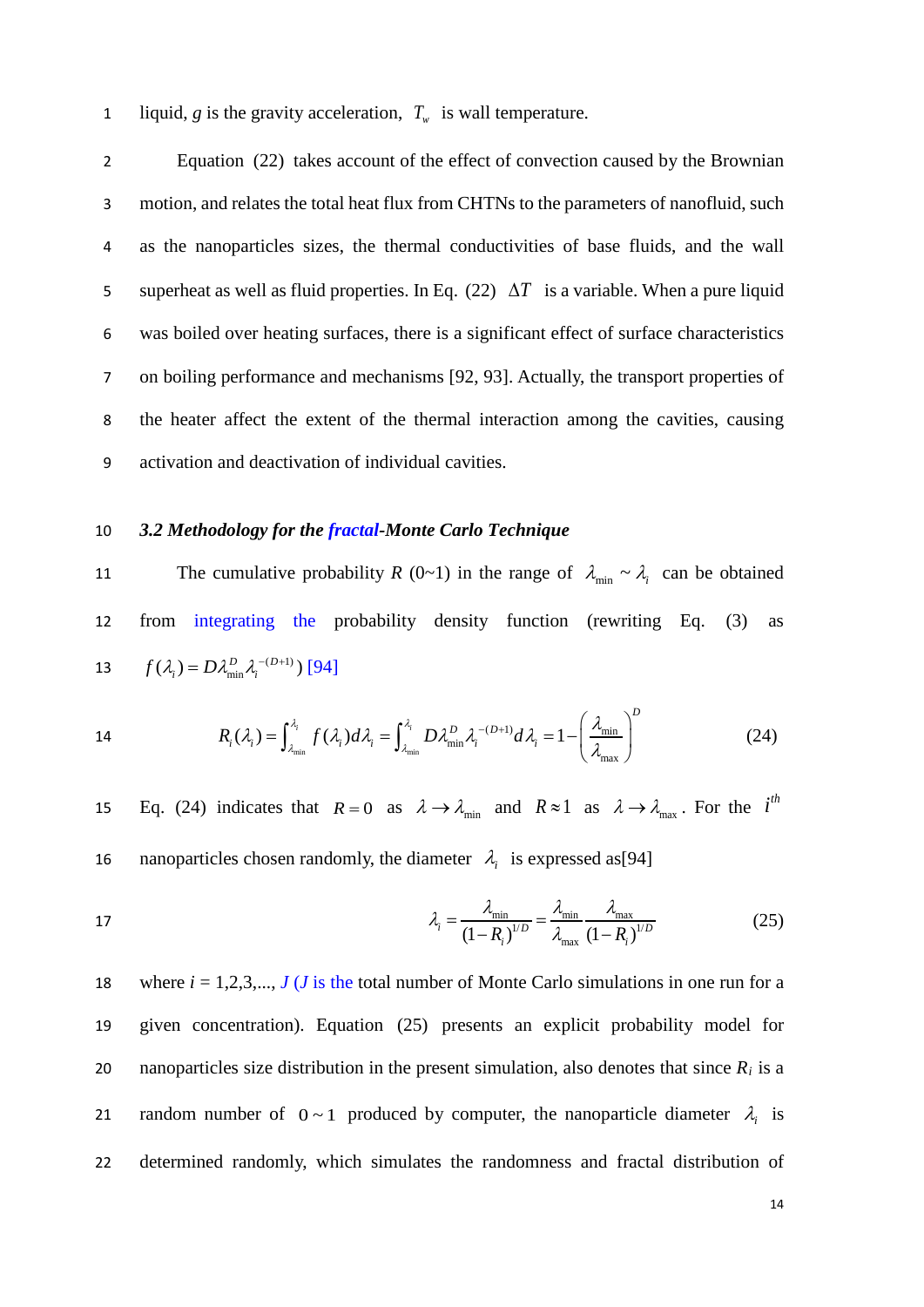1 nanoparticles size.

The average diameter  $\lambda_{av}$  of the all nanoparticles calculated in the presented 3 Monte Carlo simulations can be written as [90] ' 1  $1\frac{J}{\mathbf{S}}$  $\lambda_{av} = \frac{1}{J} \sum_{i=1}^{J} \lambda_i$ 4  $\lambda_{av} = \frac{1}{J} \sum_{i=1}^J \lambda_i$  (26) 5 The algorithm for determination of the CHTNs is summarized as below: 6 i). Given a  $\phi_p$  and  $\lambda_{av}$ . 7 ii). Find *D*,  $\lambda_{\min}$ , and  $\lambda_{\max}$  from Eq. (4), respectively. 8 iii). Produce a random number  $R_i$  of  $0 \sim 1$  by computer. 9 iv). Calculate  $\lambda_i$  from Eq. (25). 10 iv). If  $\lambda_i > \lambda_{\text{max}}$  or  $\lambda_i < \lambda_{\text{min}}$ , return to procedure iii, otherwise continue to the next 11 procedure. 12 vi). Find  $\lambda_{av}^{'}$  by Eq. (26). 13 vii). Find the total heat flux from CHTNs  $q_t$  from Eq. (22). 14 Procedures iv-vii are repeated for calculation of total heat flux from CHTNs until 15 a converged value is obtained at a given concentration. The convergence criterion is 16 that when the following condition is satisfied, i.e.: [90] ' 1  $1\frac{J}{\mathbf{S}}$  $\lambda_{av} = \frac{1}{J} \sum_{i=1}^J \lambda_i \geq \lambda_{av}$ 17  $\lambda_{av} = \frac{1}{J} \sum_{i=1} \lambda_i \ge \lambda_{av}$  (27) and then stop the simulation and record the final  $q_t$  and the total number (*J*) in one run for a given concentration. In Eq. (27),  $\lambda_{av}$  is calculated from Eq. (5). If the 20 converged heat flux from CHTNs is obtained in one run, set the heat flux from CHTNs

as  $q_t^{(n)}$  ( $n=1, 2, 3,..., Y$ ). Then, the average  $q_t$  is calculated by [90]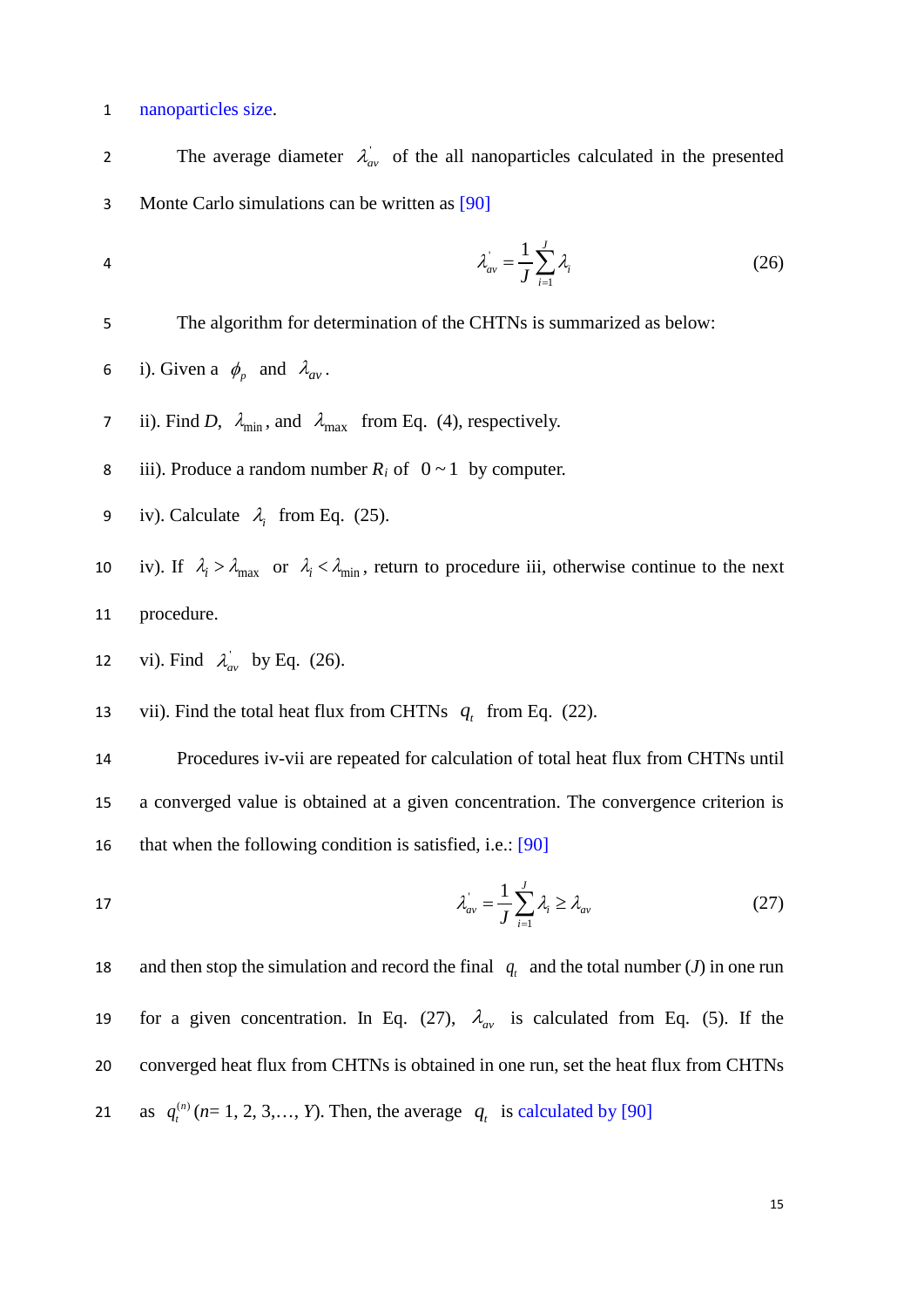$$
\left\langle q_{t}\right\rangle =\frac{1}{Y}\sum_{n=1}^{Y}q_{t}^{(n)}\tag{28}
$$

 where *Y* is the total number of runs for a given volumetric nanoparticle concentration. 3 The variance  $\nu$  is defined as [90, 94]

4 
$$
\upsilon = \sqrt{\langle q_t^2 \rangle - \langle q_t \rangle^2}, \text{ where } \langle q_t^2 \rangle = \frac{1}{Y} \sum_{n=1}^{Y} q_t^{2(n)} \tag{29}
$$

 Above formulas presented a simple algorithm by combining the fractal geometry and Monte Carlo technique for the total heat flux from CHTNs, hereafter referred to as the FMCHT model. This model has characters of both analytical and numerical solutions, in which the characterizations of randomness and fractal distribution of nanoparticle sizes are included.

#### <span id="page-15-0"></span>*3.3 FMCHT model tests*

 The comparisons between the experimental results [95, 96] and FMCHT model 13 predictions for heat flux from convective heat transfer of water- $A1_2O_3$  nanofluids are 14 plotted in Fig.4a ( $\lambda_{av}$  =47nm and  $\phi_p$  =1%) and in Fig. 4b ( $\lambda_{av}$  =38nm and  $\phi_p$  =0.1%). It should be also noted from Fig 4 [97] that the heat flux from convective heat transfer 16 increases with  $\Delta T$ , which may be interpreted that the higher temperature may cause the stronger Brownian motion, thus may produce more contribution to the heat transfer from convection. Figure 5 shows the heat flux from convective heat transfer of CuO nanofluids versus the average diameter of nanoparticles at  $\phi_p = 0.2\%$ . The heat flux at natural convection stage decreases when the nanoparticles average size increases. This can be explained by the theory of Brownian motion, smaller average size of nanoparticles in the fluids can result in higher velocity of nanoparticles' Brownian motion, and thus the heat transferred by heat convection is improved, which is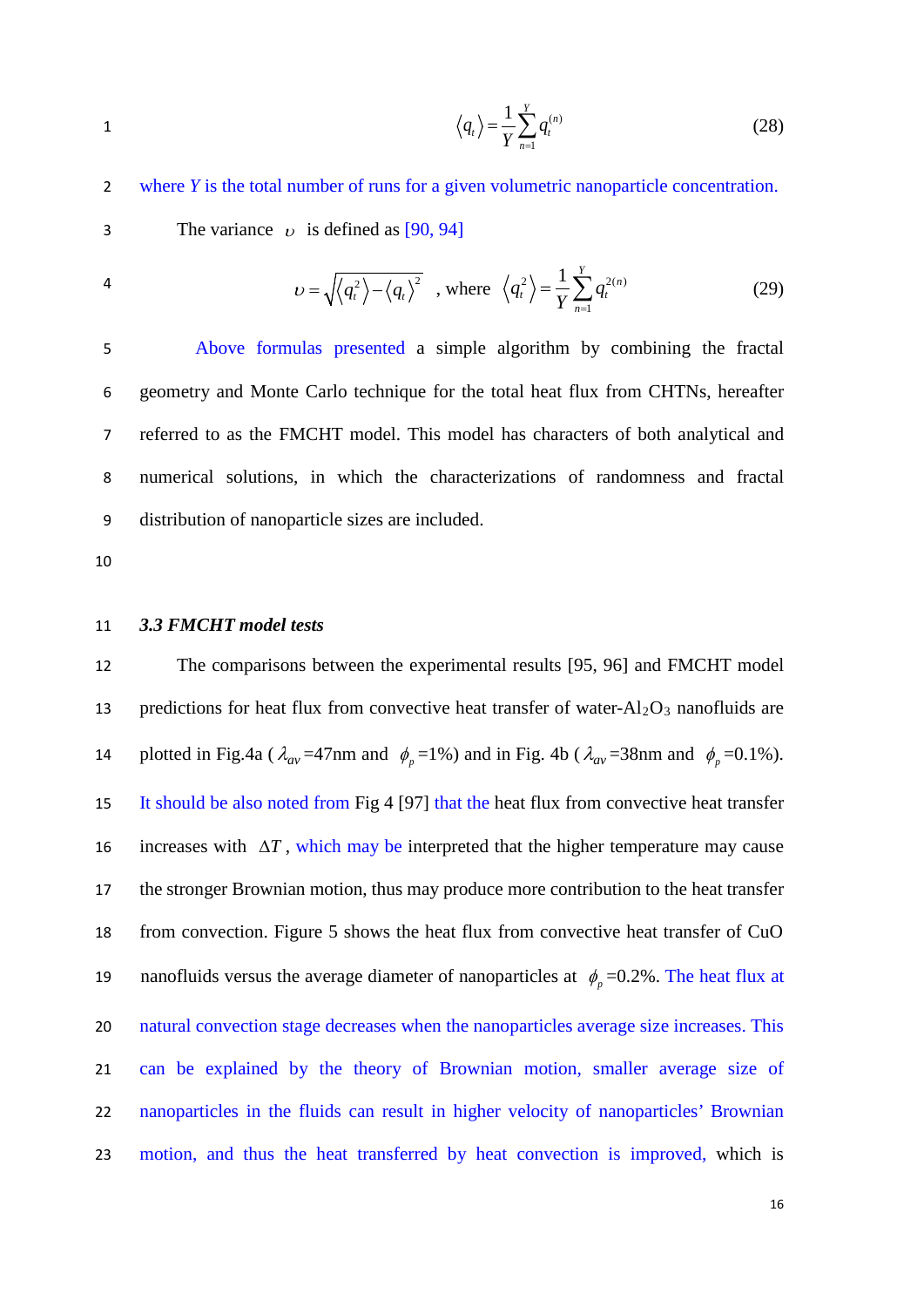consistent with the practical physical phenomena.

 The Monte Carlo technique combined with fractal geometry theory is successfully applied to predict the CHTNs, in which the convection caused by the Brownian motion and the fractal distribution of nanoparticle sizes are taken into account. The CHTNs is negatively correlated with the average size of nanoparticles but positively correlated with the wall superheat. Besides the analytical and numerical methods, the above referred techniques also have the potential in the analysis of the transport properties such as magnetic and electrical properties of nanofluids.

<span id="page-16-0"></span>

#### **4. Fractal modeling for critical heat flux of nanofluids**

#### <span id="page-16-1"></span>**4.1 Fractal Model**

12 The critical heat flux (CHF) of nucleate pool boiling heat transfer in  $Al_2O_3$  nanofluids is pictured in Fig.6 [98]. For the base fluids, it is generally recognized that the main mechanism contributing to nucleate boiling heat transfer is the bubble generation and departure from the active cavity on the superheated surface in CHF region. Thus there are two main mechanisms contributing to nucleate pool boiling heat transfer of nanofluids in the CHF region: one is the heat  $q_{t,c}$  transferred by the heat convection caused by the Brownian motion of nanoparticles, and the other is the heat  $q_{bc}$  transferred by the bubbles generation and departure from the base fluids in the 20 CHF region. In the CHF region, the total heat flux  $q_t$  of nucleate pool boiling heat transfer of nanofluids can be expressed as [97]

- $q_t = q_{t} + q_{b}$  (30)
- 23 in which the  $q_{tc}$  is calculated by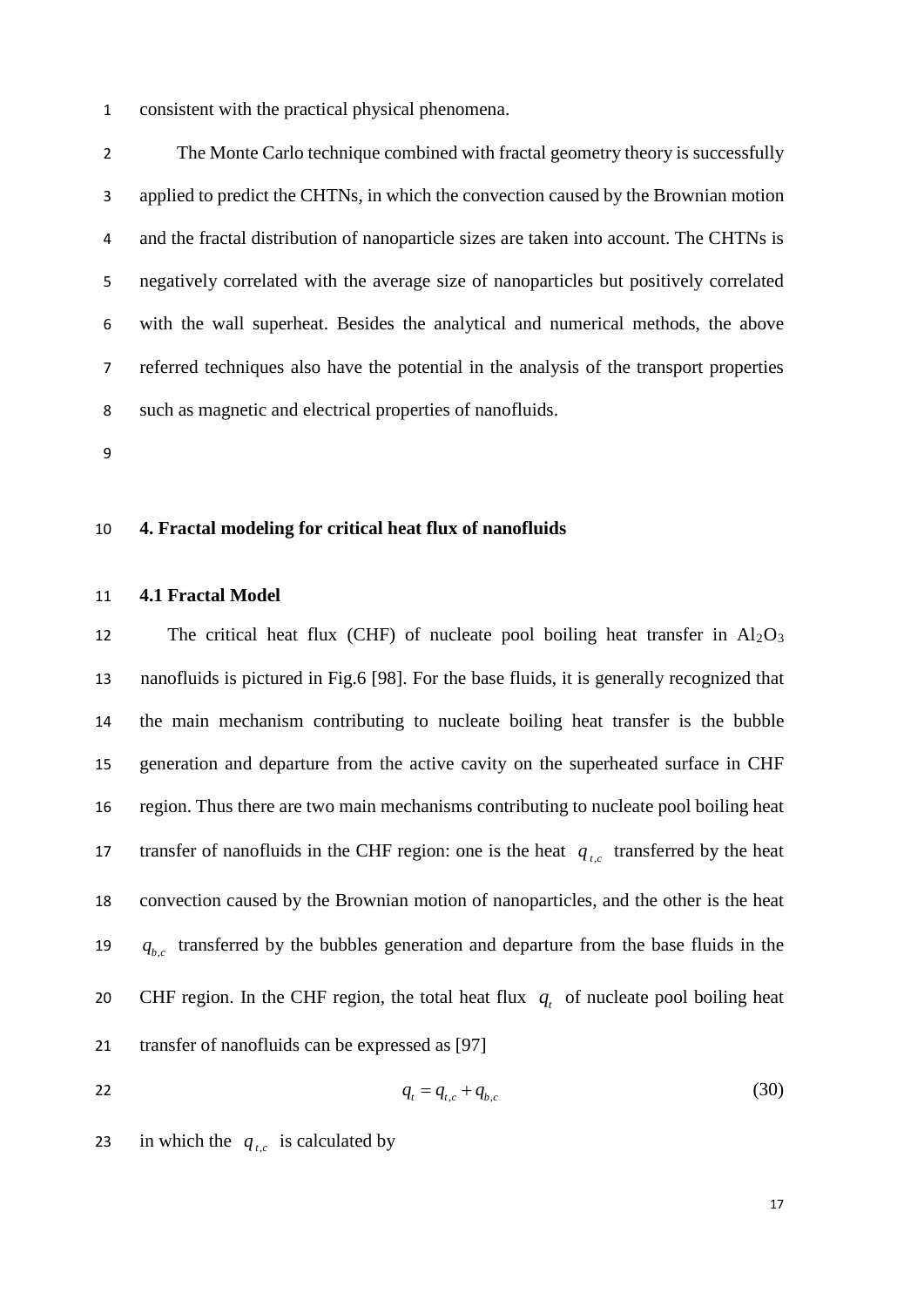1 
$$
q_{t,c} = \frac{D^{0.25}(4-2D)k_f[k_p(1+2\phi_p) + 2k_f(1-\phi_p)](\xi^{1-D}-1)\Delta T}{(D-1)(4-D)^{0.25}[k_p(1-\phi_p) + k_f(2+\phi_p)](1-\xi^{2-D})\lambda_{av}}
$$
(31)

2 The small diameter of nanoparticle may cause the increase of the velocity of 3 nanoparticle, leading to more heat transferred by nanoparticles moving in nanofluids, as expressed in Eq. (31) that  $q_{tc} \propto 1/\lambda_{av}$ .

 The distribution of available cavities on the heater surface and the liquid-solid contact angle determines which cavities could potentially be active. At the same time, the transport properties of the heater affect the extent of the thermal interaction among the cavities, causing activation and deactivation of individual cavities. Concluding, the surface characteristics affect the pool boiling performance and mechanisms when a pure liquid is boiled over heating surfaces. The density of active sites on the heater surface is affected by the interaction among several parameters on the heater and the liquid sides, as well as the liquid-solid contact angle [92, 93, 99-107].

The 
$$
q_{b,c}
$$
 in Eq. (30) can be expressed as [93]

14 
$$
q_{b,C} = \frac{c_q D_a}{D_a + 2} \frac{4\pi\alpha}{3d_{c,\text{max}}} \left(\frac{\Delta T}{T_w - T_f}\right)^2 \left(\frac{d_{c,\text{max}}}{d_{c,\text{min}}}\right)^{D_a + 2}
$$
(32)

15 where  $c_q = \pi h_{fg} \rho_g \lambda_b^3 / 6$  is the heat flux removed by a single bubble,  $h_{fg}$  is the latent heat of vaporization,  $\rho_g$  is the vapor density,  $\Delta T = T_w - T_s$ ,  $T_s$  is the saturation temperature of liquids,  $\lambda_b$  is the bubble departure diameter,  $d_{c,\text{max}}$  and  $d_{c,\text{min}}$  are 18 respectively the maximum and the minimum diameters of active cavity, and  $D_a$  is the 19 fractal dimension of active cavity on the heated surface.

18 Equation (23) is the fractal analytical expressions of CHF for pool boiling heat transfer in nanofluids, hereafter referred to as the FACHF model, and it indicates that the CHF of pool boiling heat transfer in nanofluids is explicitly related to the average diameter of nanoparticles, the volumetric nanoparticle concentration, the thermal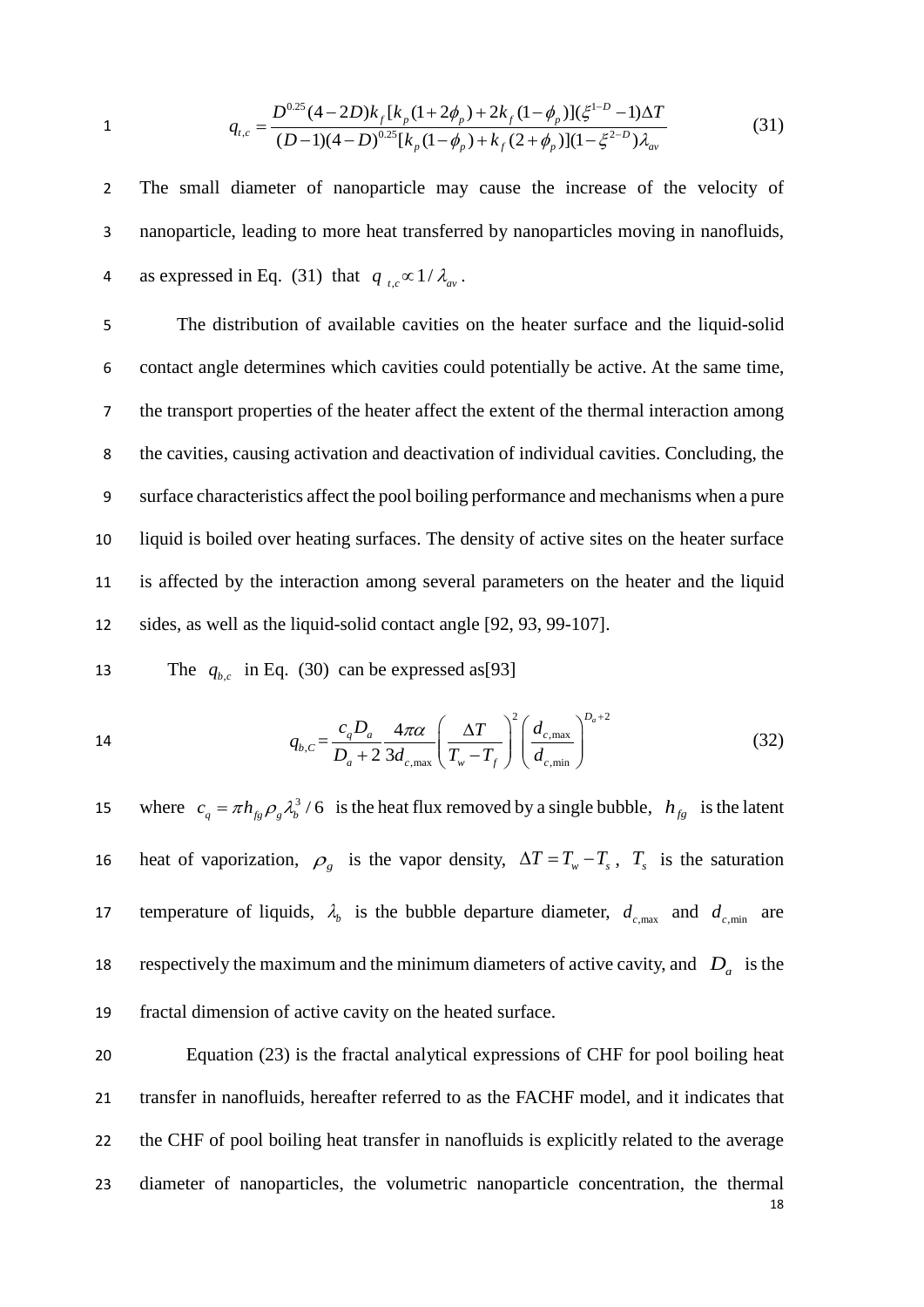- conductivity of nanoparticles, the fractal dimensions of nanoparticles and active cavity
- on the heated surface, the temperature, and the properties of fluids.

#### <span id="page-18-0"></span>**4.2 FACHF model tests**

 The required parameters in Eq. (30) can be found from **Appendix**. The fractal 5 dimension for active cavities on the heated surfaces is in the range of  $1 < D_a < 2$  in two dimensions, and increases with wall superheat. The CHF of pool boiling heat transfer predicted by FACHF model are compared to experiments with different nanofluids versus ∆*T* as shown in Fig. 7 [108, 109].

 For the thermal heated disk heater under saturated temperature and atmospheric 10 pressure, Kim et al.  $[108]$  studied the CHF characteristics of pool boiling for TiO<sub>2</sub> 11 nanofluids with  $\lambda_{av} = 45$  nm,  $\phi_p = 0.1\%$  and Al<sub>2</sub>O<sub>3</sub> nanofluids with  $\lambda_{av} = 47$  nm,  $\phi_p$ 12 =  $0.1\%$ . Besides that, the CHF of SiO<sub>2</sub> nanofluids in pool boiling was investigated at 13  $\lambda_{av}$  =35 nm and  $\phi_p$  =0.5% under atmospheric pressure [109]. The calculated CHF of nanofluids using the introduced fractal methods was shown to a good agreement with the available experimental results reported in the literature.

 By considering of nanoparticles moving in liquids, analytical expressions for pool boiling heat transfer of nanofluids in the CHF region based on the fractal geometry can be derived, which can reveal the mechanism of pool boiling heat transfer on CHF in nanofluids.

#### <span id="page-18-1"></span>**5. Fractal Model for subcooled pool boiling of nanofluids**

 In general, there are two main mechanisms contribute to subcooled pool boiling 23 heat transfer of nanofluids: the heat flux  $(q_{tc})$  from all nanoparticles moving in liquid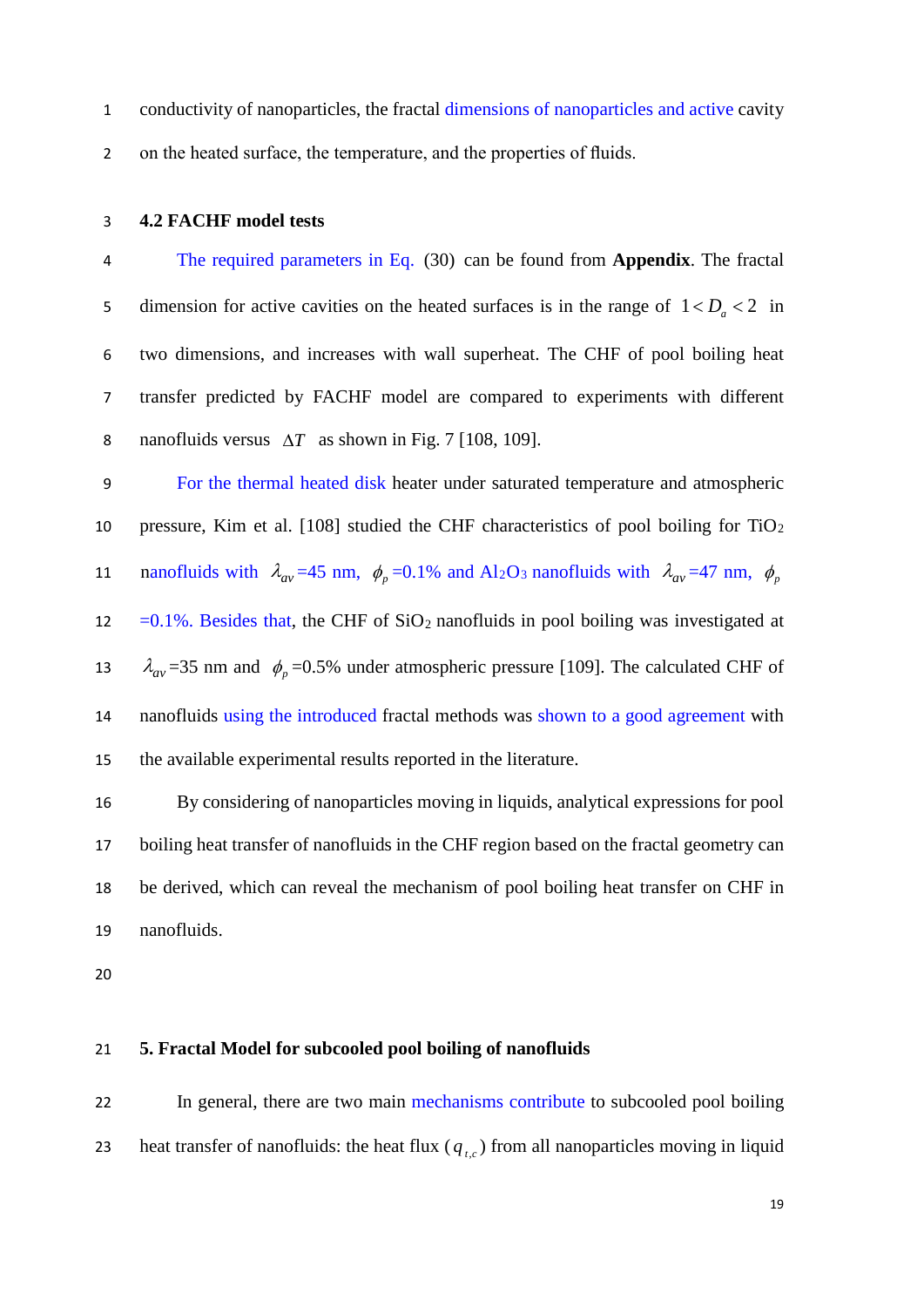and the other  $(q_{s,b})$  from subcooled pool boiling of the base fluids, respectively. Xiao 2 et al [110] derived a fractal analytical heat flux model for subcooled pool boiling of 3 nanofluids as

$$
q_t = q_{t,c} + q_{s,b} \tag{33}
$$

5 where

6

$$
q_{t,c} = \left\{\frac{3}{\alpha} \sqrt{\frac{2k_B T}{\pi \rho_p \lambda_{av}}} \frac{\xi^{\gamma - 1.5} - 1}{3 - 2\gamma} \left[ \frac{\xi (2 - \gamma)(1 - \xi^{1 - \gamma})}{1 - \gamma} \right]^{3/2} + \frac{2\xi (2 - \gamma)(\xi^{\gamma - 1} + \xi^{1 - \gamma} - 2)}{(1 - \gamma)^2} \right\} \frac{k_f \gamma \cdot \Delta T}{(1 - \xi^{\gamma}) \lambda_{av}}
$$
\n
$$
8 \tag{34}
$$

$$
f_{\rm{max}}
$$

9 
$$
q_{s,b} = \frac{\pi^2 \alpha c_p \rho_f \rho_g h_{fg}}{12g(\rho_f - \rho_g)T_s} \frac{D_a \gamma^{-d_{fc}}}{D_a + 1} \frac{(\Delta T)^3}{\Delta T + \Delta T_{sub}}
$$
(35)

10 In Eq. (34),  $\gamma = \log_{\xi}^{\phi_p}$  is used for simplification. Eq. (35) indicates that the heat flux 11 of subcooled pool boiling heat transfer in nanofluids is explicitly related to the nanoparticle concentration ( $\phi_p$ ), the average diameter of nanoparticles ( $\lambda_{av}$ ), the fractal dimension ( $D_a$ ) of active cavity on the heated surfaces, the wall superheat ( $\Delta T$ ) and the subcooling of fluids  $(\Delta T_{sub})$ .

15 Zhou [111] investigated experimentally heat transfer characteristics of CaCO<sub>3</sub> and Cu nanofluids with and without acoustic cavitation, and discussed the effects of such factors as acoustical parameters, nanoparticle concentration and fluids subcooling on heat transfer enhancement around a heated horizontal copper tube. Their experimental results are used to test the fractal analytical model (Eq.(33)). As shown in Fig.8, there are obvious deviations between theoretical and experimental data spotted at large ∆*T* . 21 This circumstance probably be resulted from experiment error and/or the uncertainty of the parameters that has been used in the theoretical calculation of heat transfer.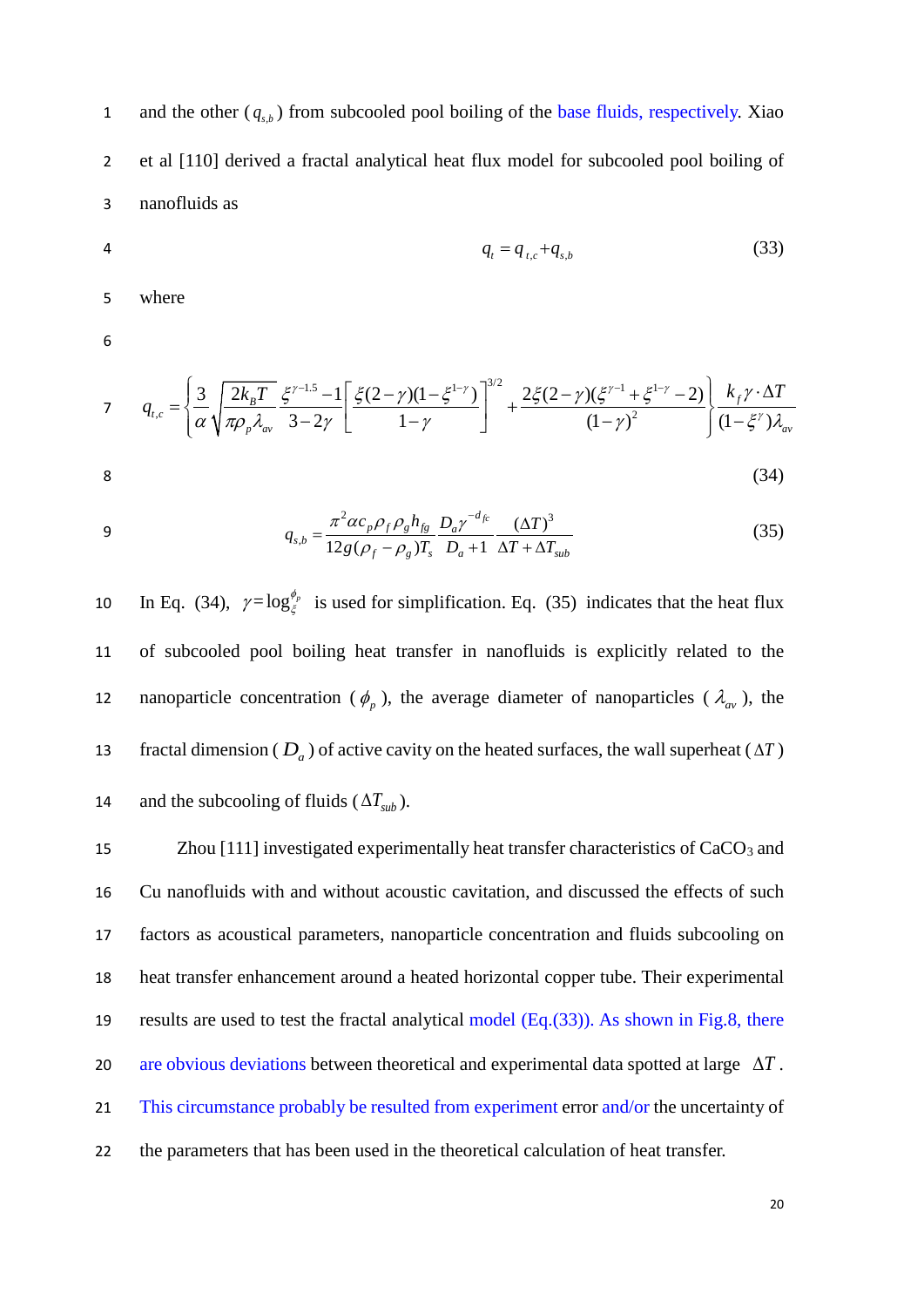### <span id="page-20-0"></span>**6. Fractal Aggregation of nanoparticles**

 Nanoparticles aggregation is a time dependent dynamic process [19, 112-114]. The structure of aggregation changes continuously because of the Brownian motion. Initially (time *t*=0), the particles is dispersed, and then particles agglomerate so that form multiple aggregates. These individual aggregates could be treated as a new *particles* with an effective radius *Ra* and can thus enhance the thermal conductivity of nanofluids. Due to the aggregations, there is a maximum thermal conductivity for well- dispersed aggregates at somewhere between the two extremes, no aggregation (*t* =0) 10 and complete aggregation  $(t \rightarrow \infty)$  [115].

 The cluster structures formed by the aggregation of gold colloids, silica-colloid, coagulated aerosols or soot exhibits scale-invariance and which can be well described as fractals [60, 116-121]. Weitz and Oliveria [117] utilized transmission-electron micrographs to study the structure formed by the irreversible kinetic aggregation of uniformly sized aqueous gold colloids, and found that the structures were highly ramified and exhibited a scale invariance with fractal dimension 1.75 (see Fig. 9), which is in good consistent with simulated value of diffusion-limited aggregation when the clusters themselves are allowed to aggregate. Gharagozloo and Goodson [122] utilized static light scattering to measure the fractal dimension of aggregates formed in nanofluids over time at various temperatures and concentrations, and found that aggregates formed more quickly at higher concentrations and temperatures.

 The number of particles in an aggregate *N* is related to the gyration aggregate radius  $R_a$  and single particle radius  $r_p$  by [123]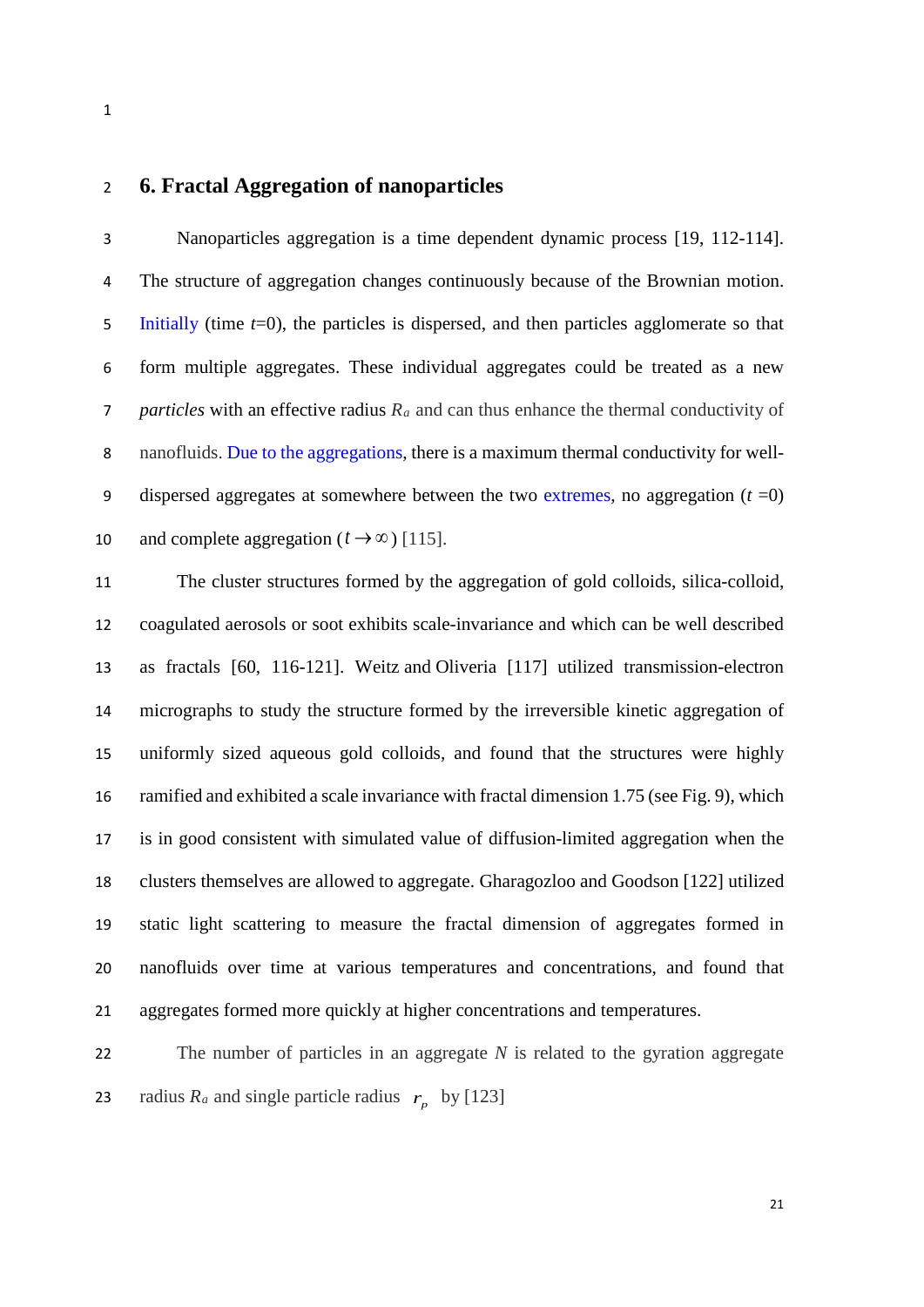$$
N = \left(\frac{R_a}{r_p}\right)^{D_c} = 1 + \frac{t}{t_p} \tag{36}
$$

2 where  $t_p$  is the aggregation time constant,  $D_c$  is the fractal dimension of the aggregate,  $1 \le D_c \le 3$  ( $D_c = 3$  is the limit of a completely compact spherical aggregate). Available studies indicate that the  $D_c$  ranges from 1.75 to 2.5 [115]. The reaction 5 limited particle-cluster or diffusion limited cluster-cluster aggregation (DLCCA) mode 6 can be distinguished by the fractal dimension  $D<sub>c</sub>$ . Irreversible particle-cluster 7 aggregation leads to a denser aggregate than cluster-cluster aggregation with fractal 8 dimensions of 2.5 and 1.8, respectively [123]. Waite et al. [124] found the  $D_c$  ranged 9 from 1.8 to 2.3 for aggregation of  $Al_2O_3$ . Wang et al. [28] found that aggregation is 10 DLCCA  $(D_c \text{ close to } 1.8)$  in nanofluid. Gharagozloo and Goodson [122] found that the 11 permanent aggregates in the nanofluid have a fractal dimension of 2.4 and the aggregate 12 formations that grow over time are found to have a fractal dimension of 1.8, which is 13 consistent with diffusion limited aggregation.  $D_c = 1.8$  is assumed in model calculations 14 by Prasher et al. [115].

The total mass  $(m_a)$  of particles in a single aggregate is expressed as [115]:

$$
m_a = m_p \left( 1 + \frac{t}{t_p} \right) \tag{37}
$$

17 where  $m_p$  is the particle mass for a well-dispersed system.

The aggregation time constant  $t_p$  is calculated by [123]

$$
t_p = \frac{\pi \mu r_p^3 W}{k_B T \phi_p} \tag{38}
$$

22 20 where  $W(\geq 1)$  is the stability ratio,  $\phi_n$  is the volume fraction of the primary particles. From Eq. (38),  $t_p$  increases rapidly with the increasing of  $r_p$ , which means rapider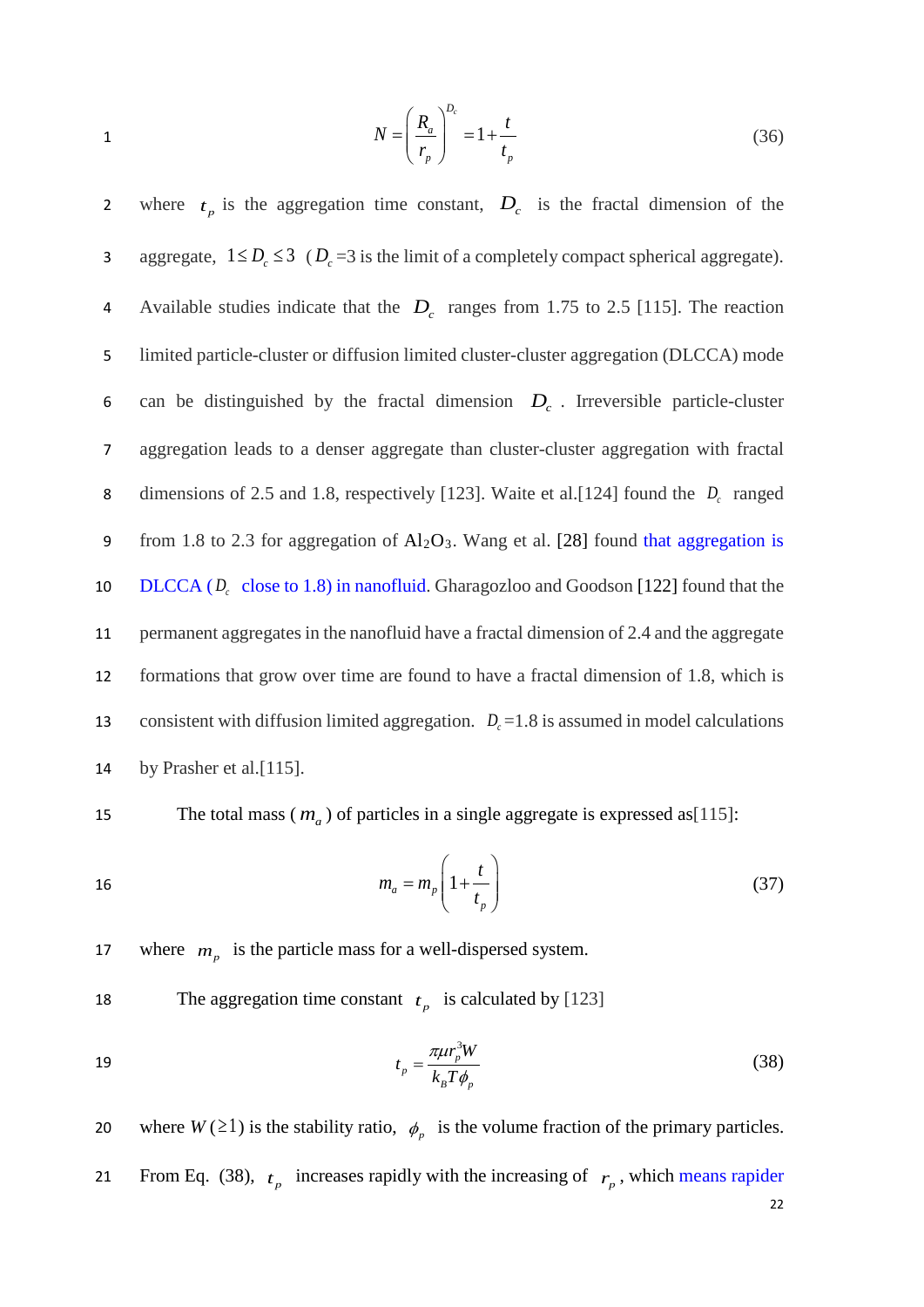aggregation can take place for smaller particles.  $t_p \rightarrow \infty$  means the system is stable 2 and nanoparticles are well dispersed. When repulsive force and hydrodynamic 3 interactions between the nanoparticles are absented,  $W=1$ , otherwise,  $W>1$  [115].

 The thermal conductivity of nanofluids can be significantly enhanced by the aggregation of nanoparticles into clusters [125]. Considering that the conductivity of aggregates is based on the Bruggeman model [28], the conductivity of an aggregate (*ka*) is [115]:

8 
$$
(1 - \phi_{in}) \frac{(k_f - k_a)}{k_f + 2k_a} + \phi_{in} \frac{k_p - k_a}{k_f + 2k_a} = 0
$$
 (39)

9 where  $\phi_{in}$  is the volume fraction of particles in aggregates, it is calculated by [126]:

10 
$$
\phi_{in} = \left(\frac{R_a}{r_p}\right)^{D_c - 3} = \left(1 + \frac{t}{t_p}\right)^{\frac{D_c - 3}{D_c}}
$$
(40)

in Eq. (40), the maximum value  $\phi_{in} = 1$  and the minimum value  $\phi_{in} = \phi_p$  (see Fig. 12 10) [115]. The contribution due to conduction for the aggregated system can be calculated by MG model, thus rewritting Eq. (7) by instead of  $\phi_p$  by  $\phi_a$ , yeilds [115, 14 127] :

15 
$$
\frac{k_s}{k_f} = \frac{k_a + 2k_f - 2\phi_a(k_f - k_p)}{k_a + 2k_f + \phi_a(k_f - k_p)}
$$
(41)

16 where  $\phi_p = \phi_{in} \phi_a$ . Eq. (41) is a fractal thermal conductivity model of nanofluids which combines the micro-convective effect due to Brownian motion with the change of conduction caused by particles aggregation. And it has been valided experimently using data of nanofluids made from different sizes of nanoparticles. In developing Eq. (41), nanoparticles are assumed to be spherical and of uniform size, and effects of thermal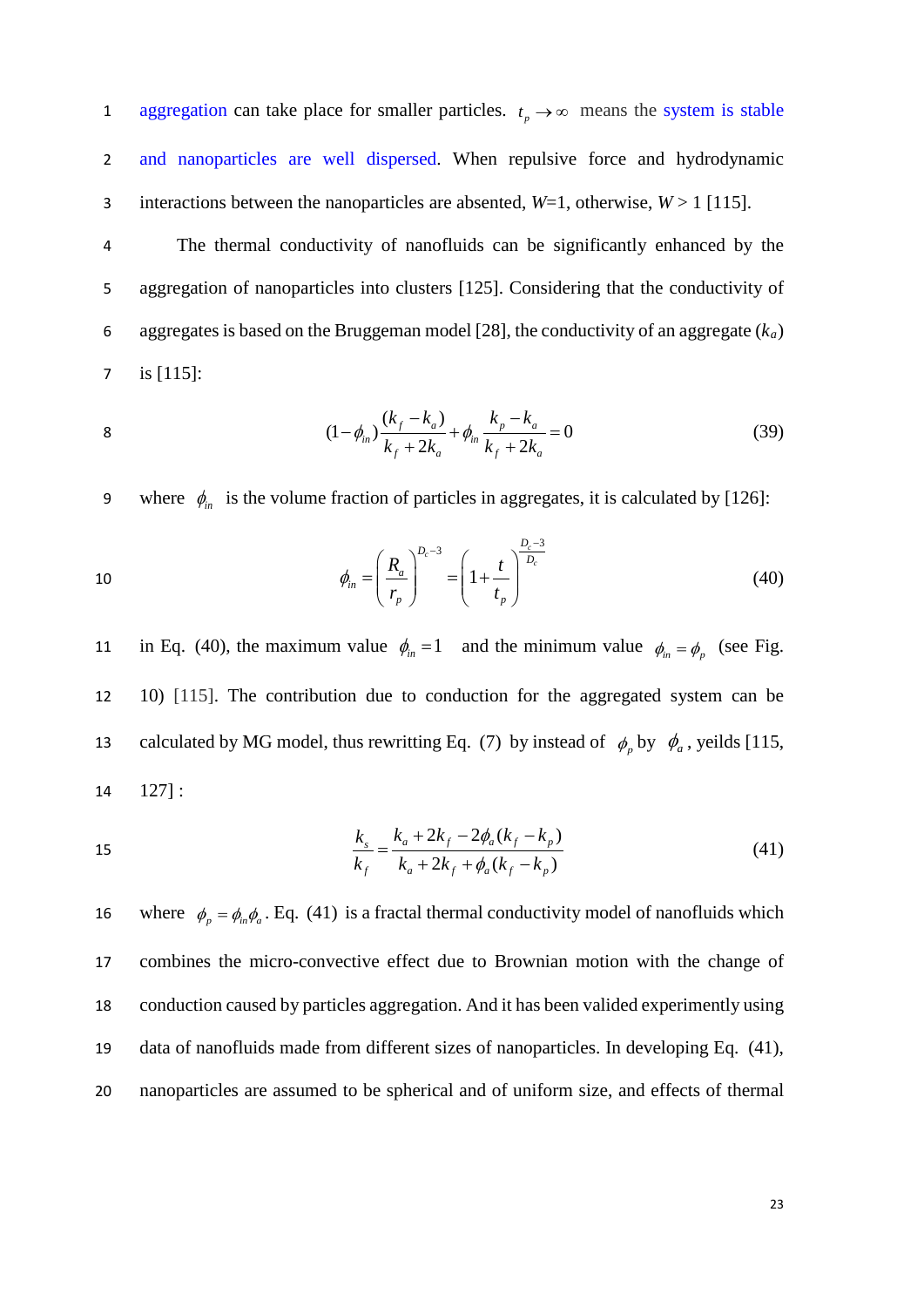boundary resistance between particles and fluid are neglected. For well dispersed system,  $\phi_{in} = 1$  and  $\phi_p = \phi_a$ , Eq. (41) reduces to the MG model (see Eq. (7)) [115]. Figure 10 shows the comparison between the model predictions for aggregated nanoparticles (Eq. (41)) and well dispersed nanoparticles (Eq. (7)). As shown in this figure, the enhancement due to particle aggregation is well demonstrated compared with that for a well-dispersed system. For the percolation effects in the agglomerate, 7 the limiting value ( $\phi_{in} = \phi_p$ ) is slightly higher than that in the MG model. Obviously, particle aggregation enhances the conduction contribution when the aggregates are well dispersed and none large aggregate is formed [115].

 Following above mentioned works on the effects of aggregation and its kinetics on thermal conductivity [28, 115], Prasher et al [125] further developed a three-level homogenization theory to evaluate the effective thermal conductivity of colloids containing fractal clusters. In other aspect, Gaganpreet and Srivastava [128] theoretically studied the viscosity of oxide nanoparticle dispersions based of fractals of irregular structure of aggregation, and they used prolate ellipsoid aggregation to study the viscosity of nanofluids.

 Nanoparticle aggregate also shows multifractal [129, 130]. However, for the theatrical determining of the fractal dimension of nanoparticle aggregates, the available methods usually under the limitation of the finite scale/range of self-similarity of physical objects and the resolution of scanning electron microscope (SEM) and TEM methods [131]. Recently, Wozniak et al. [132] also found that multi-scale analysis of a 22 large sample is not suitable to derive morphological parameter of multi-fractal samples of particle aggregates. They further introduced the modified Box-Counting (MBC) algorithm to estimate the fractal dimension of each aggregate from its own self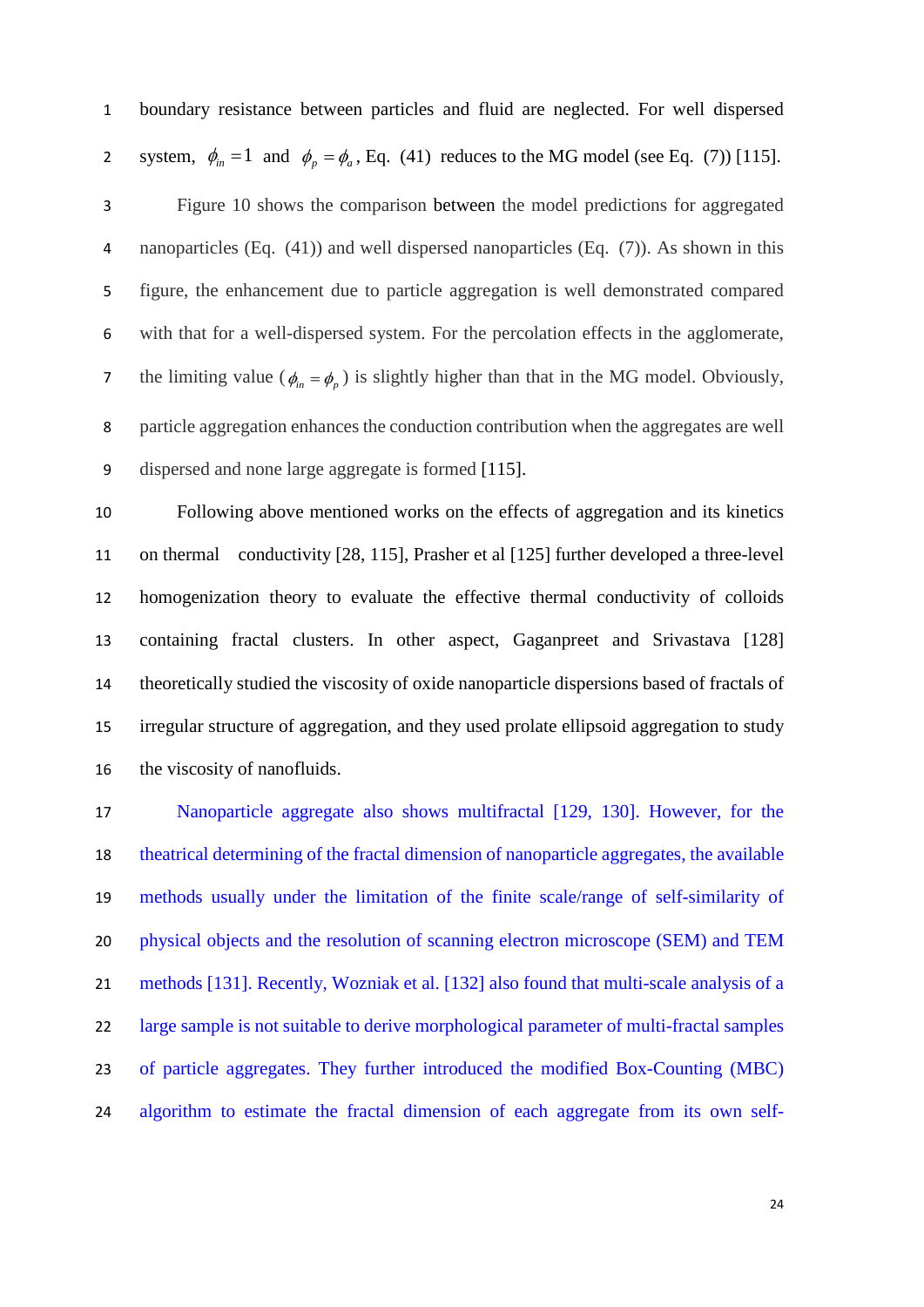similarity properties. MBC validity was tested successfully on synthetic aggregates whose fractal dimension was independent of or correlated with aggregate size.

## <span id="page-24-0"></span>**7. Fractal analysis on yield stress property of nanoparticle**

## **aggregation**

 Besides the attentions on enhancement thermal conductivity of nanoparticles and its cluster in nanofluids, other physical behaviours of the nanoparticle aggregation system also received many attentions, e.g., its yield stress property. It is well accepted 9 that the expression of yield stress  $\mu$  is a power function of the solid volume fraction [118, 121, 133]:

$$
\mu = \mu_0 \phi_a^m \tag{42}
$$

12 where  $\mu_0$  is the referenced parameter ( $\mu = \mu_0$  at  $\phi_a = 1$ ),  $\phi_a$  is the solid volume fraction, *m* is a constant, which is set as different values by different researchers through capturing the role of the aggregate size and the solid volume fraction on yield stress, leaving the number of fitting parameters to a minimum [133]. Combining the fractal model for the aggregate backbones and the aggregate volume, Xi et al. [133] developed a fractal model for the yield stress of aggregates by taking the solid volume fraction and the aggregate diameter into consideration. In Xi et al.'s model [133], the constant *m* is expressed as:

20 
$$
m = \frac{2X - 3D_c}{3(D_c - 3)}
$$
 (43)

 where *X* is the backbone fractal dimension, which is less than the fractal dimension of the aggregate  $D_c$  and is larger than unity to provide a connected path. In Eq. (43),  $D_c$ can be determined using small angle X-ray scattering (SAXS), but *X* is not clearly stated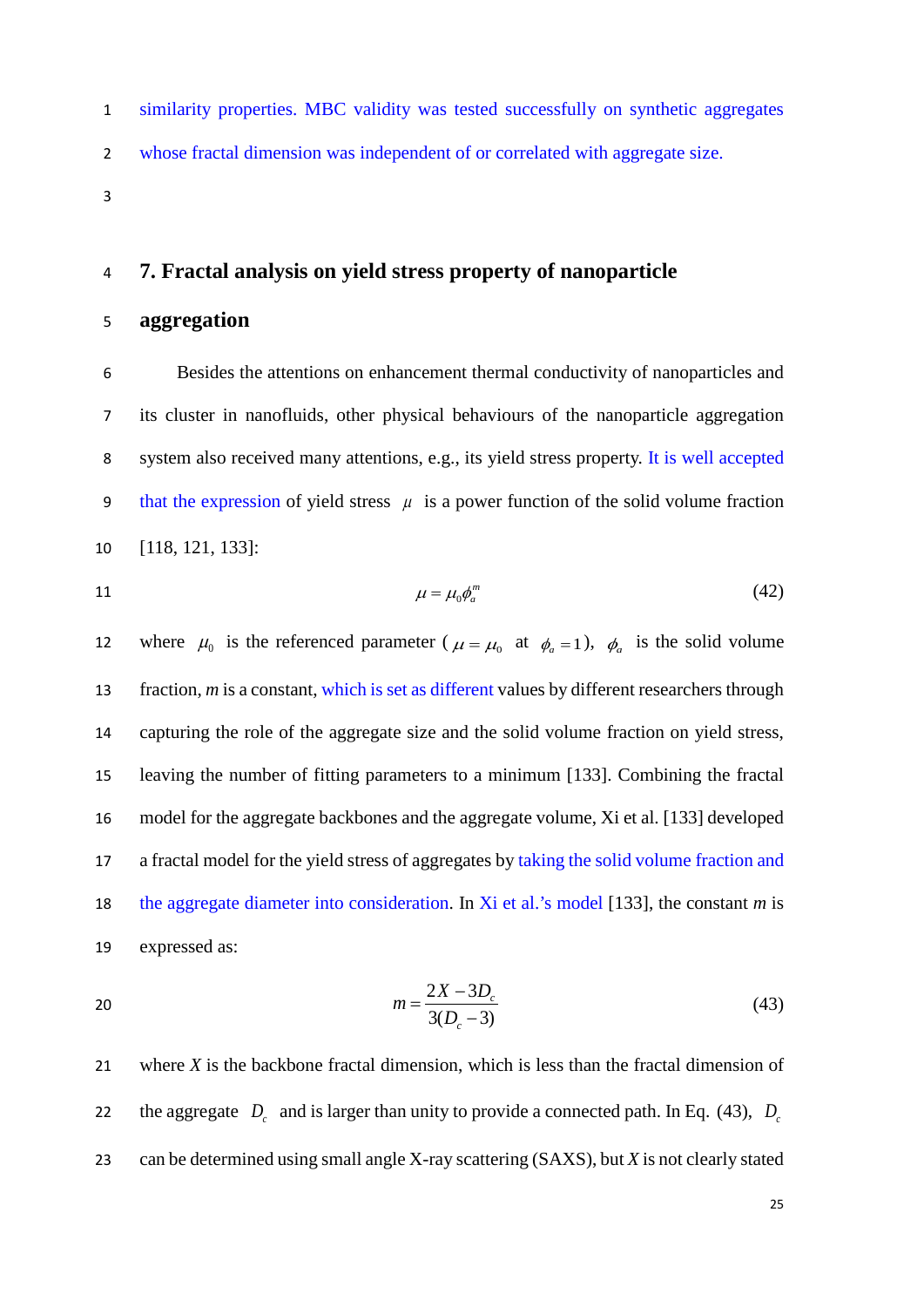#### in literatures.

Eq. (43) is more generalized compared to other available models. If  $X = D_c$ , Eq. (43) reduces to the model by Xu et al.[134]:

4 
$$
m = \frac{D_c}{3(3 - D_c)}
$$
 (44)

5 and if  $X = 5D_c/2-3$ , the exponent  $m=2/3$  from Eq. (43), which is the same as the result of Son and Hsu[135]. Based on Mandelbrot's rules of thumb [60] and analysis of experimental results, Xi et al[133] argued that the relation  $X = D_c - 1$  can be as a simple method to evaluate the backbone fractal dimension.

 By introducing the novel express of constant, the model, Eq. (42), can fit experimental data for polymer system [136] and silica aerogel system well [137], as shown in Fig. 12 [133]. The fractal dimension  $D_c = 2.4$  is respectively measured by SAXS method. The SAXS experiments are briefly presented here. A beam of light is directed onto the sample and the scattered light intensity *I*(*Q*) is measured as a function of the magnitude of the scattering vector *Q*, the scaling law between them can be expressed as [138]:

$$
I(Q) \sim Q^{-D_c} \tag{45}
$$

From Eq. (45), the fractal dimension  $D<sub>c</sub>$  can be determined by the value of the slope of a linear fit through data on a logarithmic plot of *I*(*Q*) versus *Q* in the range of 19  $1/R_a < Q < 1/r_p$ .

### <span id="page-25-0"></span>**8. Discussion and Future Work**

 Although fractal-based approaches have been proposed to study the heat transfer of nanofluids and the aggregation process of nanoparticles as well as the yield stress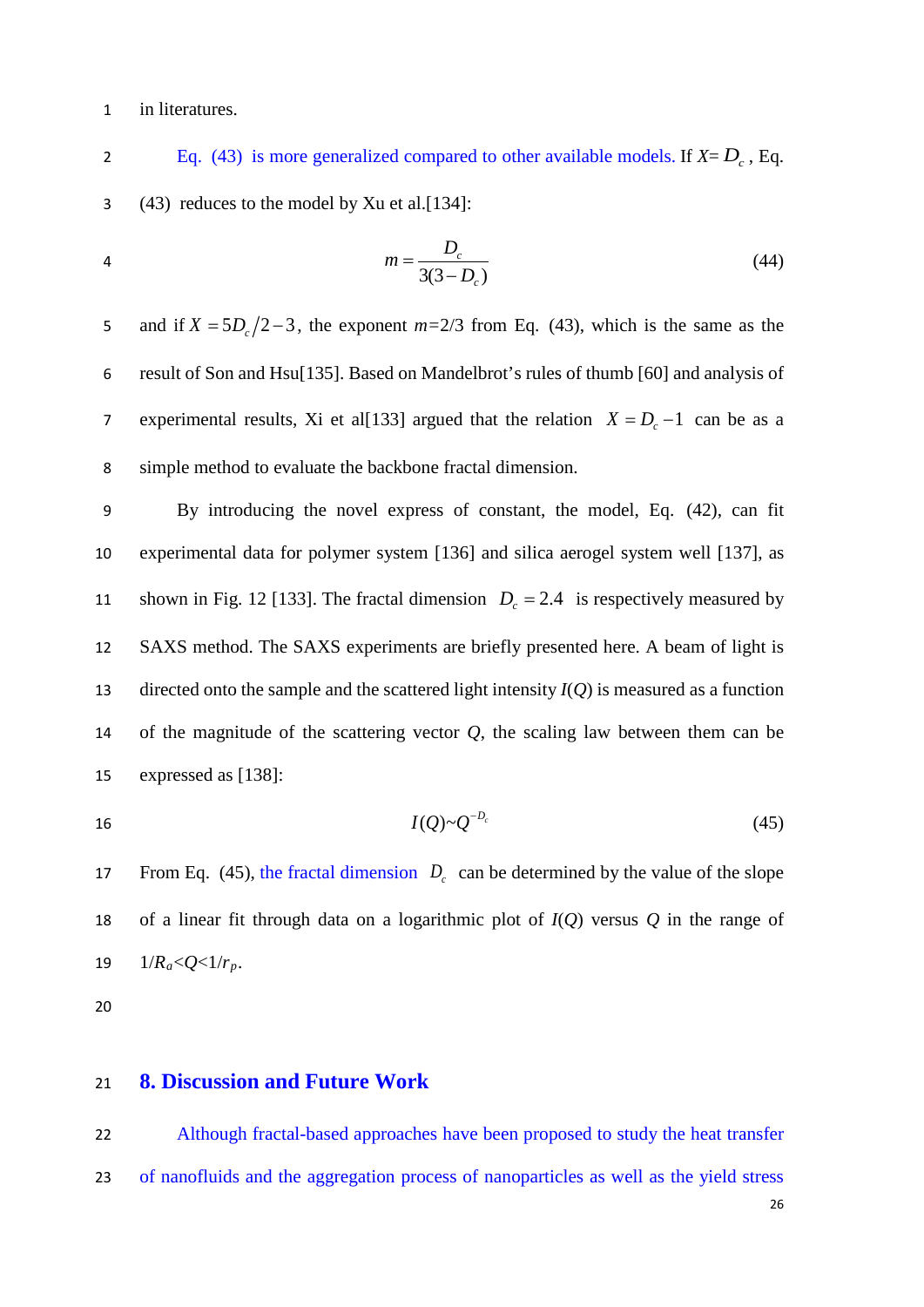property of nanoparticles aggregation, a gap still exists between the expected fruits and presented status. Generally, comparing with other mathematical models, fractal methods expressed the thermal conductivity analytically. What's more less empirical constants are included in the fractal models, which are normally required in other mathematical models. In addition to these advantages, the fractal technique might be potentially applied in analyzing of other transport properties such as optical and electrical properties of nanofluids. So, the fractal technique provides us a new approach besides other numerical methods. However, the shortcoming of fractal theory for application in nanofluids and nanoparticle aggregation is that it should be noticed that it only works fair when  $\zeta \le 10^{-2}$ . For nanofluid and nanoparticle aggregation  $\zeta \le 10^{-2}$ , so the fractal theory can be used to analyze the characters of nanofluids and nanoparticle aggregation.

 Further research directions and subjects concerning the transport and other properties of nanoparticle system may be anticipated in:

 (a) The nanoparticle aggregation is a kinetic process, which is verified to be characterized well by fractal model [115] and be consistent with the diffusion 17 limited aggregation [122]. Thus, the fractal and multi-fractal theories [139, 140] combined with diffusion limited aggregation model can be used to simulate the nanoparticle aggregation and its influence on the heat transfer of nanofluids.

 (b) From the theoretical equation for predicting fractal dimension (Eq. (4)), the necessary values for the volume fraction and the minimum and maximum size of nanoparticle aggregation needed to be measured by other experimental methods (Such as SEM and TEM). However, in the process of aggregation of nanoparticles, fractal dimension of aggregates is a time dependent variable. How would the fractal dimension change over time at various temperatures need to be further analysed.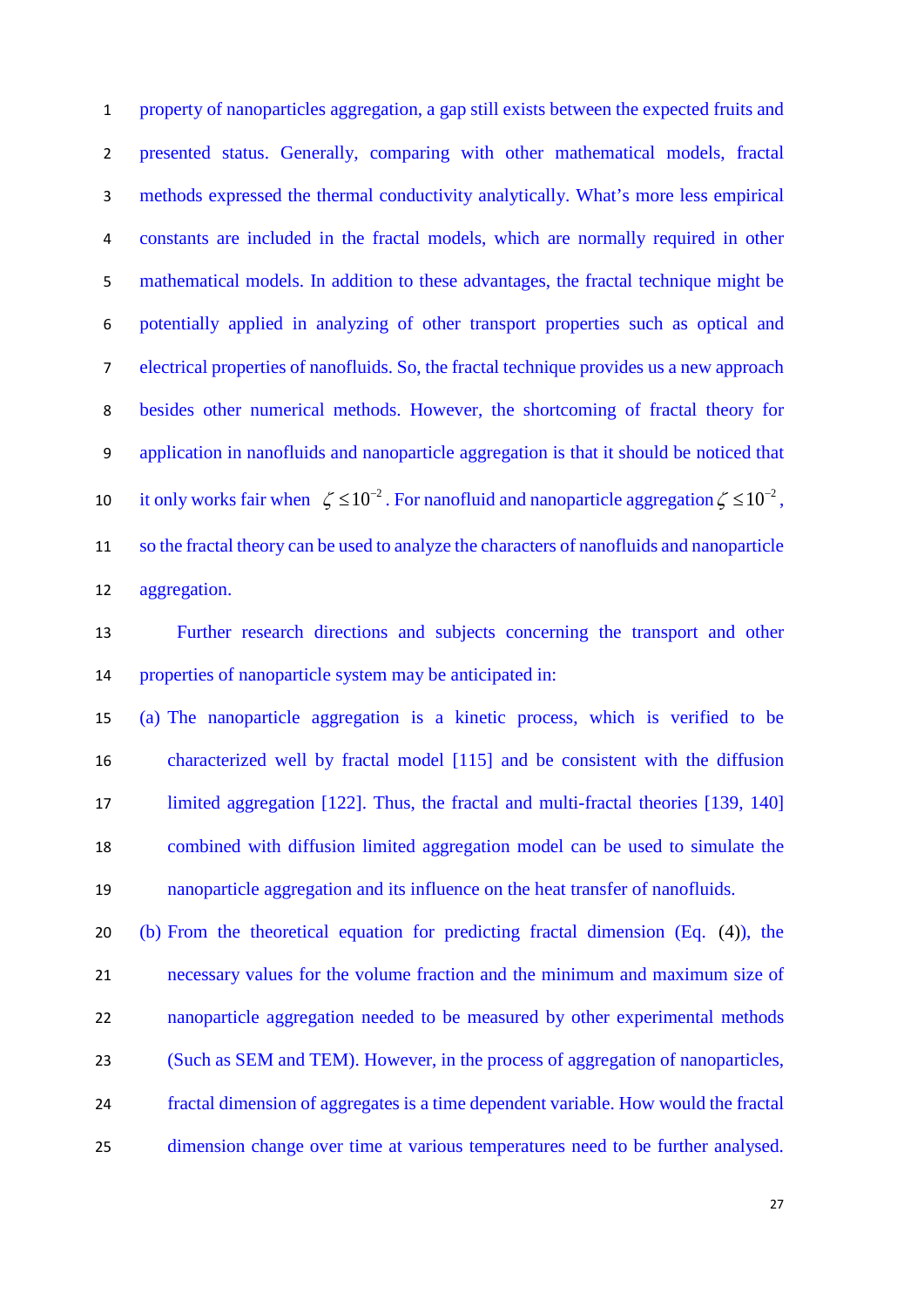Static light scattering has been used to obtain the average fractal dimension of aggregation of nanoparticles over time at different length-scales and temperatures [122]. By utilizing Static light scattering technology, the effect of dynamic aggregation process of nanoparticle on heat transfer of nanofluids can be analysed. (c) Generally, the particles are not spherical and smooth, the shape and surface roughness influence the contact area, and further influence the heat transfer between particles and particles, also between the particles and host liquid [141]. The fractal theory can be used to characterize the surface roughness [142, 143] and analyse its influence on the heat transfer of nanofluids and the yield stress property of nanoparticle aggregation.

 (d) Nanoparticle aggregation in nanofluids is a bi-dispersed porous medium, multiscale phenomenon and its effect also needed to be further analysed. Besides the pore mass fractal model, the solid mass fractal model as well as the pore-solid fractal model [144-146] may also be potential approach to nanofluids and nanoparticle aggregation.

 (e) Nanoparticle aggregates in the gas phase is demonstrated to be multifractal [129]. We argue that this conclusion also apply to nanoparticle in liquid. Thus, how the strength and conductivity properties of these multifractal aggregates influenced by the interaction between the different scales needs to be attended.

 (f) For the particle aggregates influence the properties of nanofluids, is it possible to design arithmetic with prospective fractal structures to optimize the heat transfer of nanofluids, which is an interesting direction and a challenging issue in nanoscience. (g) Nanoparticle clusters is mixed dynamic behaviour, in which fractal is one of key characterizations. In other word, whole phenomenon of kinetics aggregation can't be fully explained only by one approach. It is necessity to combine other theory or method, such as effective medium theory, percolation theory [147], which would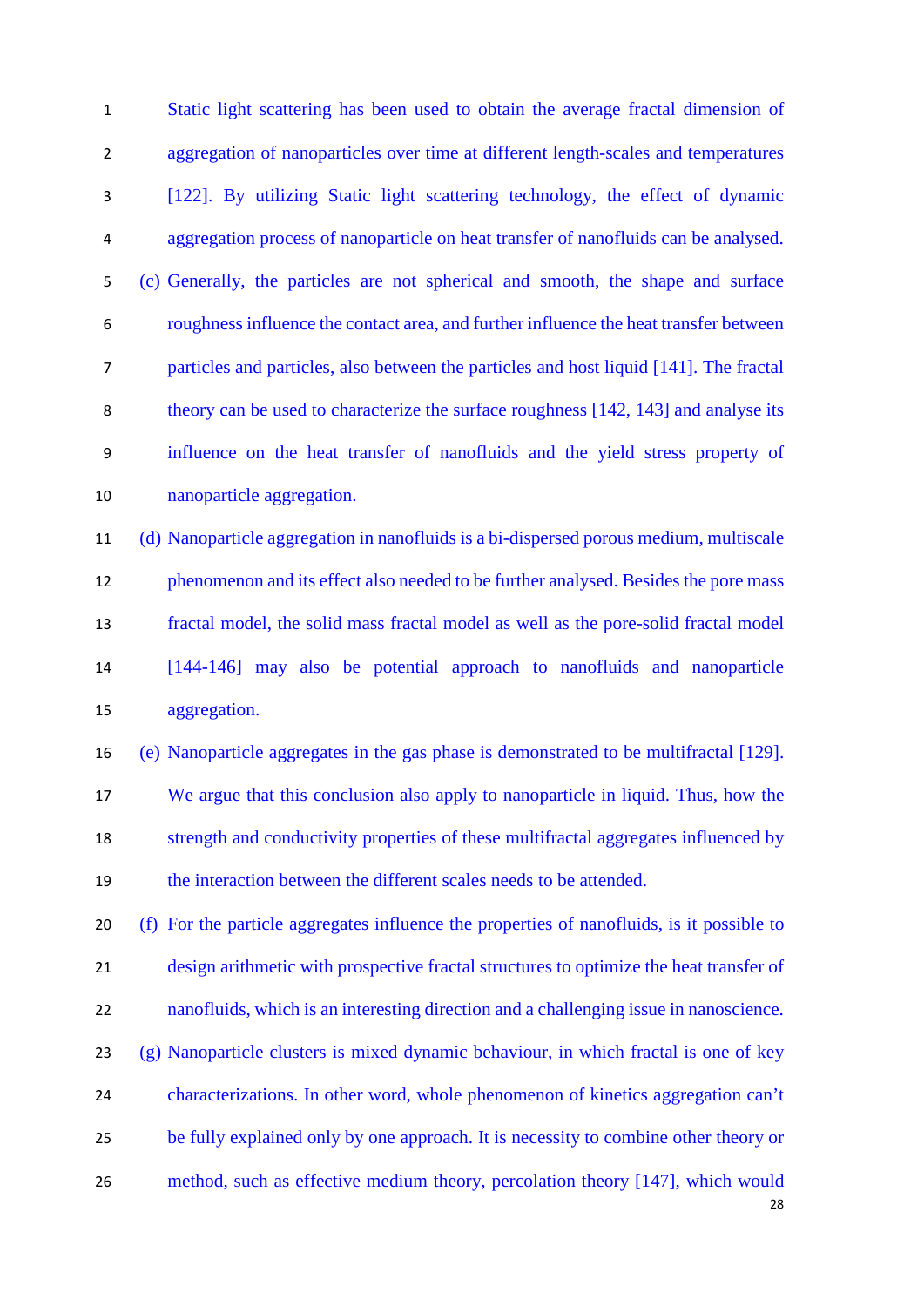be applied to analyse properties of nanofluids. Remarkable, fractal theory has been one of the basic methods for kinetics aggregation of nanofluids.

 (h) Besides the combining of fractal theory and Monte Carlo technique [94, 148], the fractal-based method may also be incorporated in other numerical simulation technique in future, such as molecular dynamics simulation, lattice Boltzmann methods, and other computational fluid dynamics methods.

 (i) The dye diffusion in nanofluids is analogous to heat transfer in nanofluids and has been taken as a strong evidence for the role of micro convection by Brownian motion of particles, the enhanced mass transport visualized could be due to the stabilizer effect as the introduced surfactant could significantly reduce viscosity [149]. Therefore, whether the thermal conductivity enhancement is caused by Brownian motion particles or the reduced viscosity due to the surfactant still need to be further discussed.

#### <span id="page-28-0"></span>9**. Conclusions**

 Nanofluids, consisting of suspended nanoparticles and base liquids, usually have much higher thermal conductivity than the pure base liquids even at very small volume fractions of nanoparticles. Nanoparticles aggregation is a time dependent phenomenon, and can form continuously complex structure system because of the Brownian motion. It has been shown experimentally and numerically that nanoparticles and its aggregation can be well described by fractal theory.

 This review briefly reviewed the advances of nanoparticles researches and introduced the fractal theory. Then, presented the fractal model of thermal conductivity of nanofluids by taking into account the fractal distribution of nanoparticle sizes and heat convection between nanoparticles and liquids due to the Brownian motion of nanoparticles in fluids, in which the nanoparticles is assumed to be dispersed.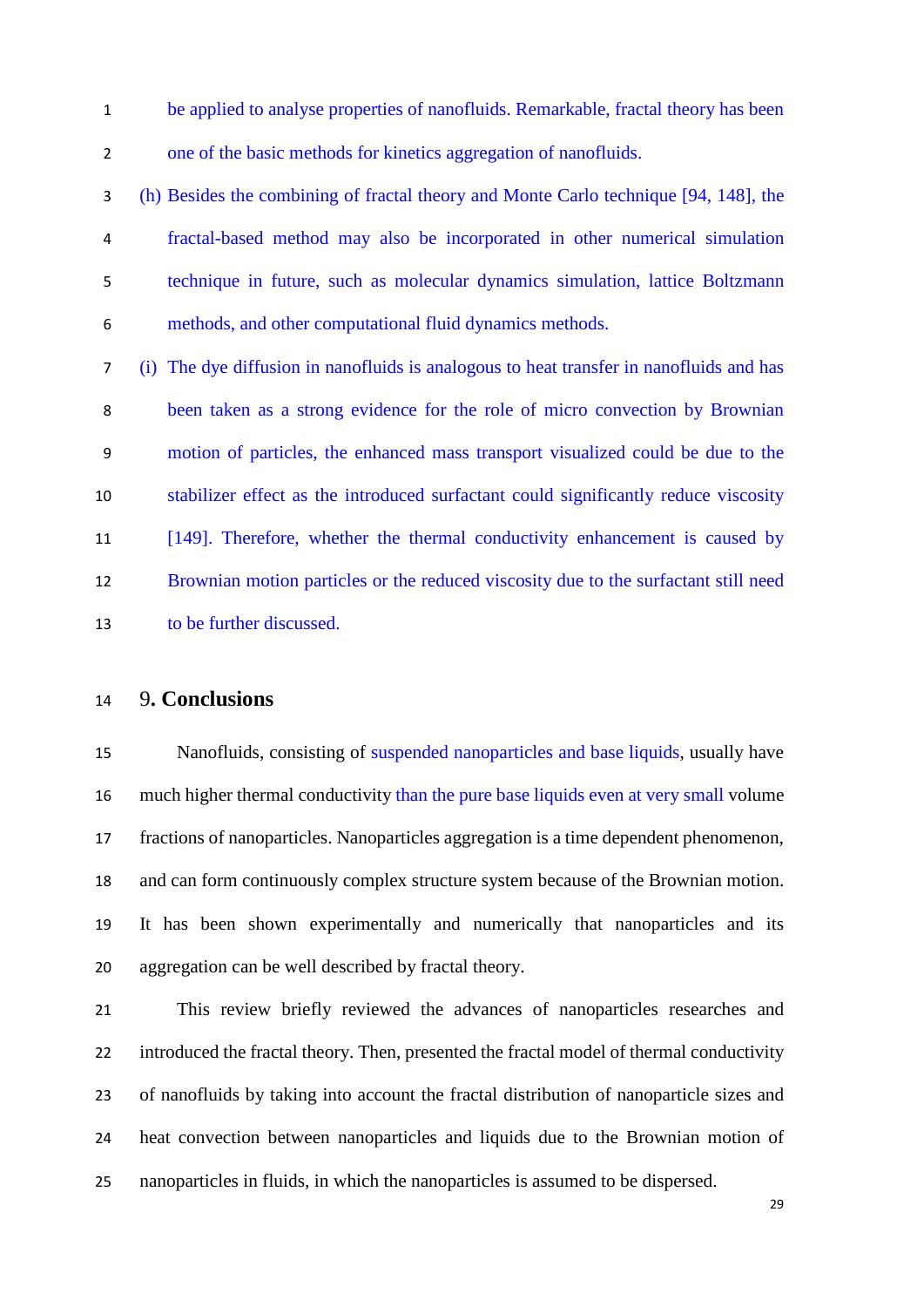With the consideration of nanoparticles moving fluids, three novel fractal models for heat transfer of nanofluids including convective heat transfer, critical heat flux and subcooled pool boiling heat transfer were introduced. Besides, three formulas of predicting the heat flux of boiling heat transfer was summarized, in which the discussed fractal models were in terms of the average diameter of nanoparticles, the volumetric nanoparticle concentration, the thermal conductivity of nanoparticle, the fractal dimensions of nanoparticles and active cavity on the heated surface, the temperature, the wall superheat, the subcooling of fluids, and the properties of fluids. An excellent agreement between the fractal model predictions and experimental data was found.

 By considering the fractal property of particle aggregate, we also further analyzed the contribution thermal conductivity due to conduction for the aggregated system developed from MG model. At last, the yield stress property of nanoparticle aggregation was fractal summarized.

#### <span id="page-29-0"></span>14 **Appendix**

The bubble departure diameter  $\lambda_h$  can be obtained as [150]

16 
$$
\lambda_b = c_0 \left[ \frac{\sigma}{g(\rho_f - \rho_g)} \right]^{1/2} J a^{*5/4}
$$
 (A1)

17 with  $c_0 = 1.5 \times 10^{-4}$  for water, and  $c_0 = 4.65 \times 10^{-4}$  for the other liquid,  $\sigma$  is the 18 surface tension of liquid,  $Ja^*$  is the Jakob number which is given by

$$
Ja^* = \frac{\rho_l c_{pl} T_s}{\rho_g h_{fg}}\tag{A2}
$$

The minimum and the maximum active cavity diameter ( $d_{c,\text{min}}$  and  $d_{c,\text{max}}$ ) can be 21 predicted by the model as [151]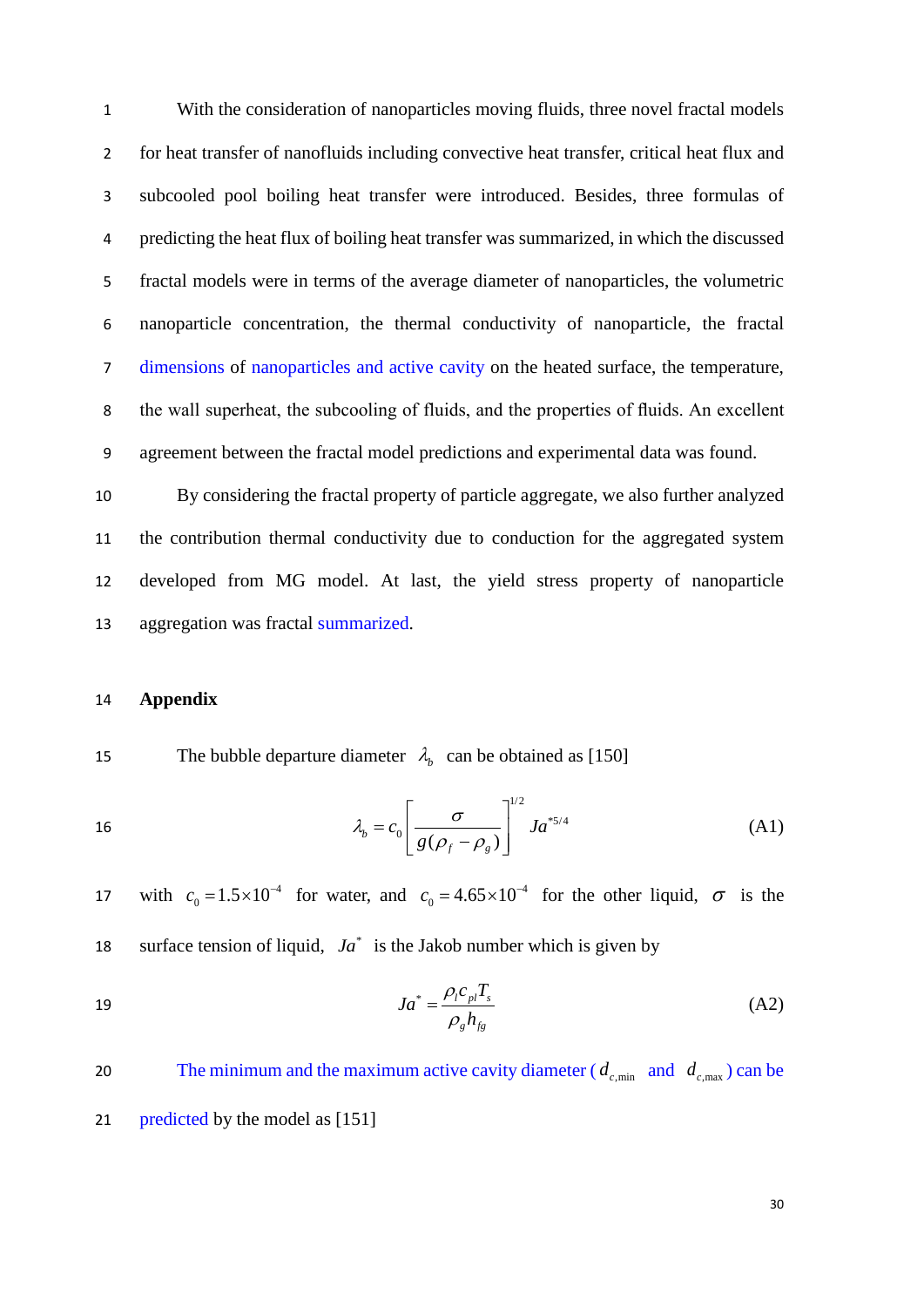$$
d_{c,\min} = \frac{2\delta}{C_1} \left[ 1 - \frac{\theta_s}{\theta_w} - \sqrt{\left( 1 - \frac{\theta_s}{\theta_w} \right)^2 - \frac{4\zeta_1 C_2}{\delta \theta_w}} \right]
$$
(A3)

$$
d_{c,\max} = \frac{2\delta}{C_1} \left[ 1 - \frac{\theta_s}{\theta_w} + \sqrt{\left( 1 - \frac{\theta_s}{\theta_w} \right)^2 - \frac{4\zeta_1 C_2}{\delta \theta_w}} \right]
$$
(A4)

3 where  $\zeta_1 = 2 \sigma T_s / (\rho_g h_{fg})$ ;  $C_1 = (1 + \cos \theta) / \sin \theta$  and  $C_2 = 1 + \cos \theta$ , with  $\theta$  being the contact angle of the fluid and the heater material;  $\theta_s = T_s - T_f$ ;  $\theta_w = T_w - T_f$ ; and  $5\sigma$  is the thermal boundary layer thickness in nanofluid which can be expressed as

$$
\delta = \frac{k_{\text{eff}}}{h} \tag{A5}
$$

7 In nucleate pool boiling of the base fluids, the fractal dimension of active cavity 8 *D<sub>a</sub>* on the heated surface is given by [99]

$$
D_a = 2 \frac{\ln \sqrt{2d_{c,\min} - \ln d_{c,\max}}}{\ln \gamma}
$$
 (A6)

10 where  $\gamma = d_{c,\text{min}}/d_{c,\text{max}}$ . Here  $\overline{d}_{c,\text{max}}$  is the averaged value over all the maximum 11 active cavities

12 
$$
\overline{d}_{c,\max} = \frac{1}{T_w - T_s} \int_{T_s}^{T_w} d_{c,\max} T_w dT_w = \frac{1}{\Delta T} \sum_{j=1}^N d_{c,\max} T_{w_j} \delta T_w = \frac{1}{N} \sum_{j=1}^N d_{c,\max} T_{w_j}
$$
(A7)

where  $N = \Delta T / \delta T_w$ , and  $\delta T_w$  is assumed to be a constant. In the above equation,

14  $T_{w_j} = T_s + j(\delta T_w)$  with j=1, 2,…, *N*. For example, if we choose  $\delta T_w = 0.2$ °C then

- 15 *N*=5 for  $\Delta T = 1^{\circ}\text{C}$ , and *N*=50 for  $\Delta T = 10^{\circ}\text{C}$ .
- 16 **Nomenclature**
- 17 *A* total area of nanoparticles
- 18 *c* empirical constant in Eq. (18)
- 19  $c_p$  specific heat at constant pressure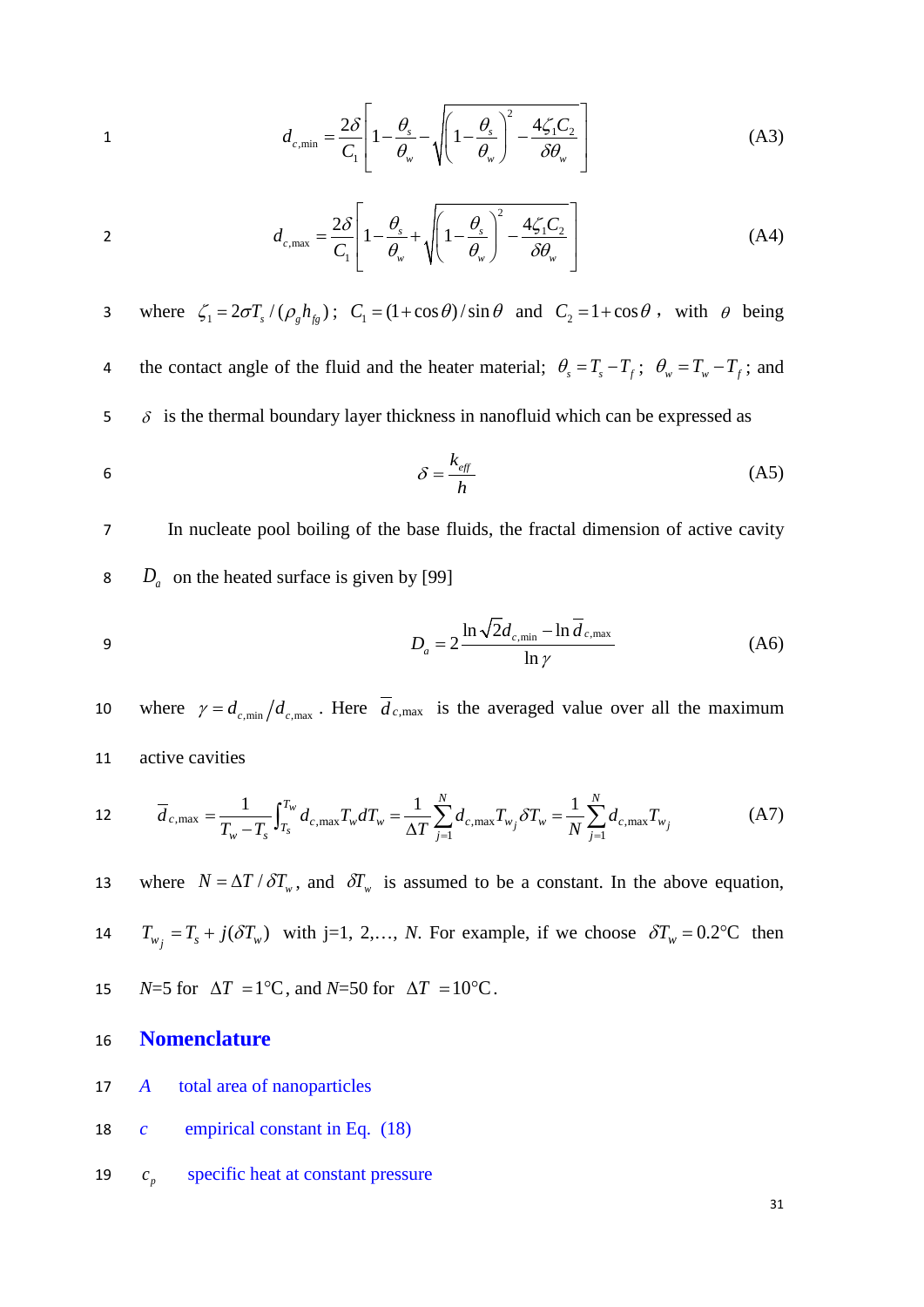| $\mathbf{1}$   | D fractal dimension of nanoparticle             |
|----------------|-------------------------------------------------|
| $\overline{2}$ | $D_a$ fractal dimension of active cavity        |
| 3              | $D_c$ fractal dimension of the aggregate        |
| 4              | $d_{c,max}$ maximum diameters of active cavity  |
| 5              | $d_{c,\min}$ minimum diameters of active cavity |
| 6              | $d_E$ Euclidean dimension                       |
| 7              | $d_f$ diameter of base liquid molecule          |
| 8              | <i>g</i> gravity acceleration,                  |
| 9              | h heat transfer coefficient                     |
| 10             | <i>I</i> scattered light intensity              |
| 11             | $Ja^*$ Jakob number                             |
| 12             | $k$ thermal conductivity                        |
|                | 13 $k_B$ Boltzmann constant                     |
| 14             | M mass of a fractal object                      |
|                | 15 <i>m</i> constant in Eq. $(41)$              |
| 16             | total mass of particles aggregate<br>$m_{a}$    |
| 17             | dispersed particle mass<br>$m_{p}$              |
| 18             | number of particle<br>$\bm{N}$                  |
| 19             | Nu<br><b>Nusselt</b> number                     |
| 20             | <b>Prandtl number</b><br>Pr                     |
| 21             | heat transfer<br>$\boldsymbol{q}$               |
| 22             | $\overline{\mathcal{Q}}$<br>scattering vector   |
| 23             | $\boldsymbol{R}$<br>cumulative probability      |
| 24             | gyration aggregate radius<br>$R_a$              |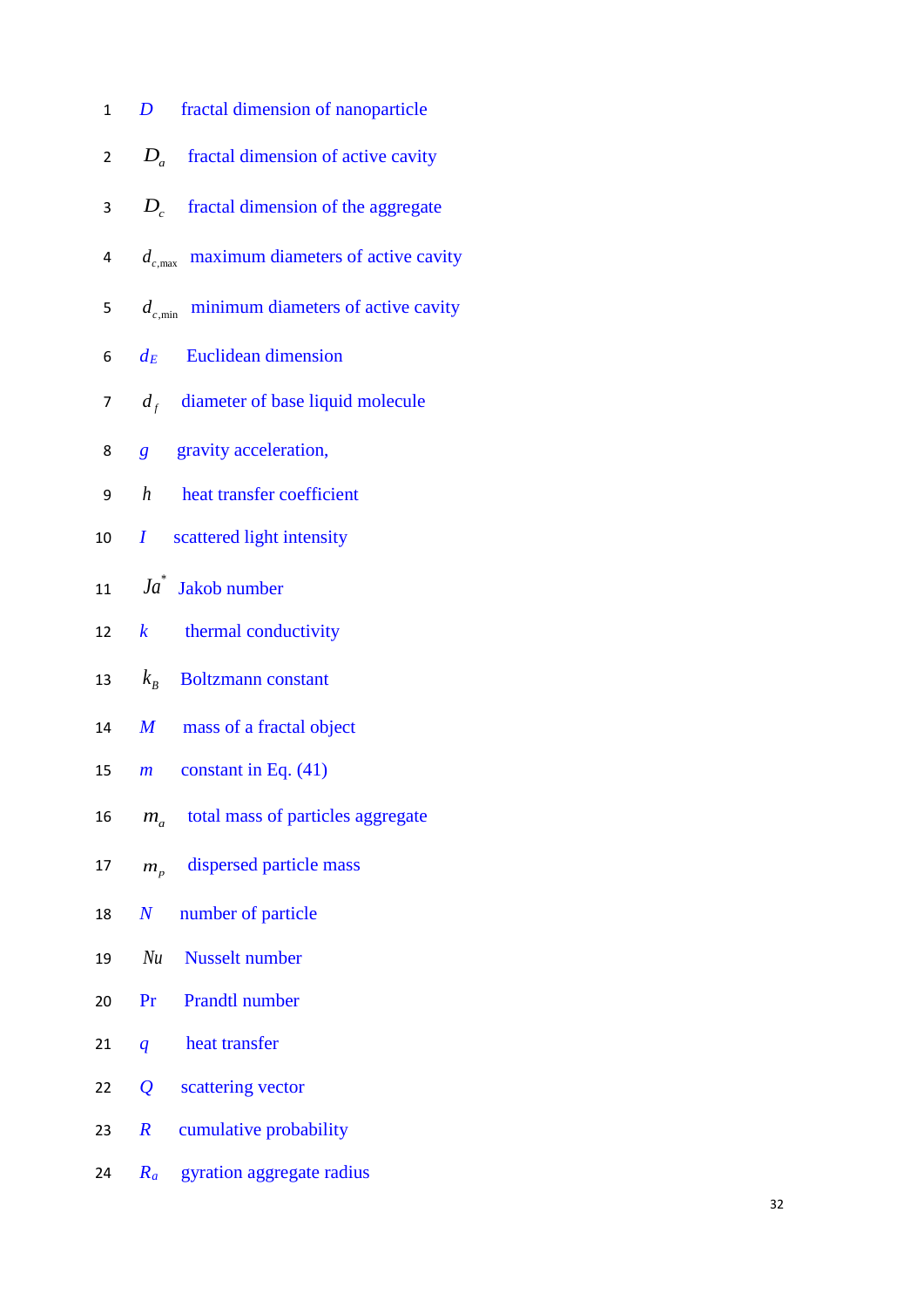| $\mathbf{1}$ | Rayleigh number,<br>Ra                                   |
|--------------|----------------------------------------------------------|
| 2            | Reynolds number.<br>Re                                   |
| 3            | single particle radius<br>$r_{p}$                        |
| 4            | $\pmb{T}$<br>temperatures                                |
| 5            | aggregation time constant<br>$t_{p}$                     |
| 6            | $T_s$ saturation temperature of liquids                  |
| 7            | W stability ratio                                        |
| 8            | backbone fractal dimension<br>X                          |
| 9            | <b>Subscripts</b>                                        |
| 10           | aggregate<br>a                                           |
| 11           | average<br>av                                            |
| 12           | convection<br>$\overline{c}$                             |
| 13           | eff effective                                            |
| 14           | f<br>fluid                                               |
| 15           | heating<br>h                                             |
| 16           | minimum<br>min                                           |
| 17           | maximum<br>max                                           |
| 18           | particle<br>p                                            |
| 19           | stationary<br>$\bf S$                                    |
| 20           | total<br>$\mathbf t$                                     |
| 21           | wall<br>W                                                |
| 22           | <b>Greek letters</b>                                     |
| 23           | thermal diffusivity<br>$\alpha$                          |
| 24           | volumetric thermal expansion coefficient<br>$\gamma_{1}$ |
| 25           | $\delta_T$ thermal boundary layer thickness              |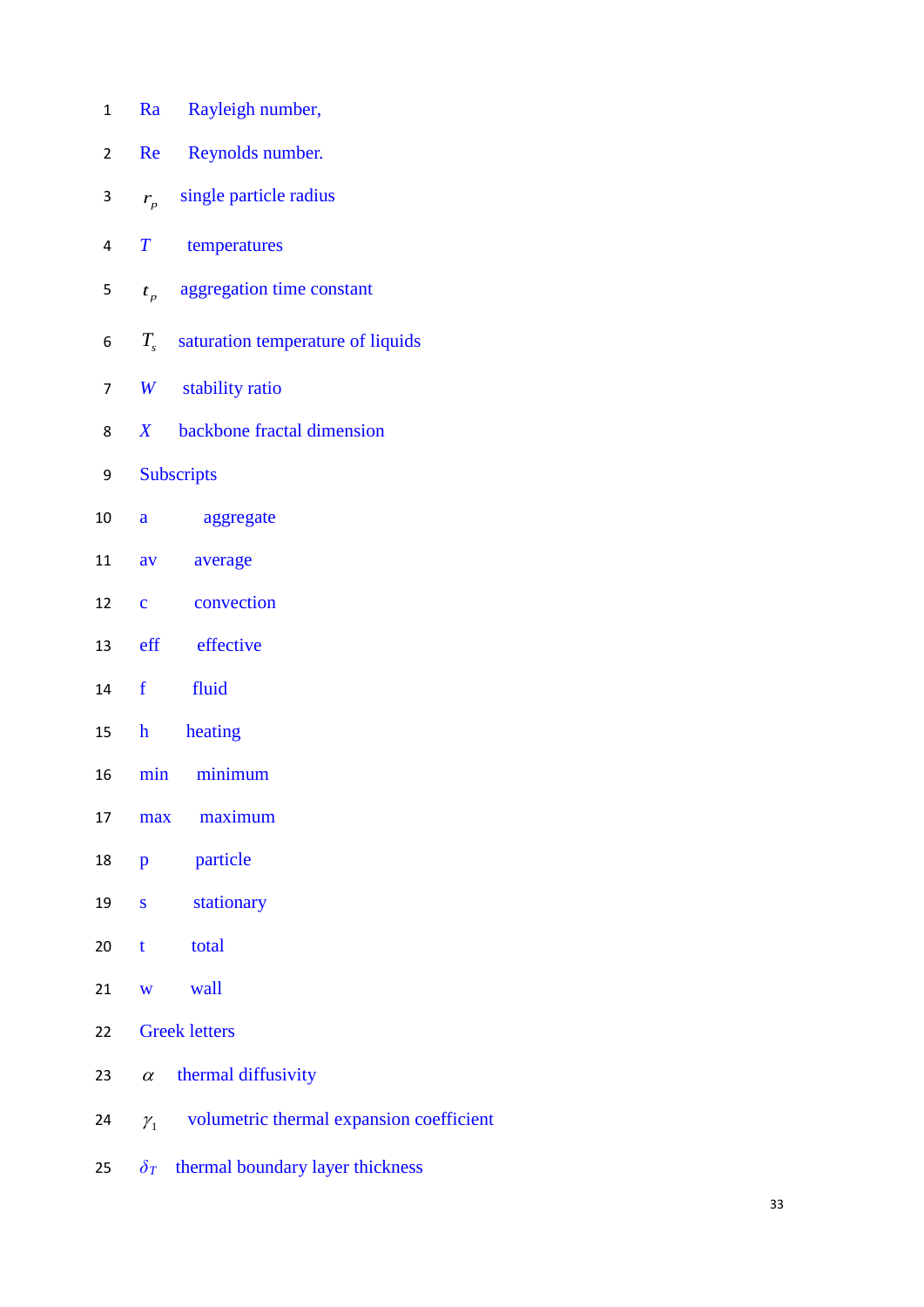| $\mathbf{1}$ |                            | $\epsilon$ measured scale                              |
|--------------|----------------------------|--------------------------------------------------------|
| 2            | $\theta$                   | contact angle                                          |
| 3            | $\lambda$                  | particle size                                          |
| 4            | $\mu$                      | <b>yield stress</b>                                    |
| 5            |                            | $\xi$ dimensionless coefficient                        |
| 6            |                            | $\rho_{\textit{n}}$ nanoparticle density               |
| 7            |                            | $\rho_{g}$ vapor density,                              |
| 8            | $\sigma$                   | surface tension of liquid                              |
| 9            | $\boldsymbol{\mathcal{U}}$ | kinematic viscosity                                    |
| 10           | $\phi$                     | volume fraction                                        |
| 11           |                            | $\phi_{in}$ volume fraction of particles in aggregates |
| 12           |                            |                                                        |
| 13           |                            | <b>Acknowledgements</b>                                |

 This project was supported by the National Natural Science Foundation of China (No. 41572116, 51576114), the Fundamental Research Funds for the Central Universities, China University of Geosciences (Wuhan) (No. CUG160602) and the Natural Science Foundation of Fujian Province of China (No. 2016J01254). The authors of the figures that used in presented review are also highly appreciated.

### <span id="page-33-0"></span>**References**

 [1]. A. C. Balazs, T. Emrick,T. P. Russell, Nanoparticle polymer composites: Where two small worlds meet*.* Science, 314 (2006) 1107-1110. [2]. S. Senthilraja, M. Karthikeyan,R. Gangadevi, Nanofluid applications in future automobiles: Comprehensive review of existing data*.* Nano-Micro Lett., 2 (2010) 306-310.

[3]. B. I. Kharisov, O. V. Kharissova,U. Ortiz-Mendez, Crc concise encyclopedia of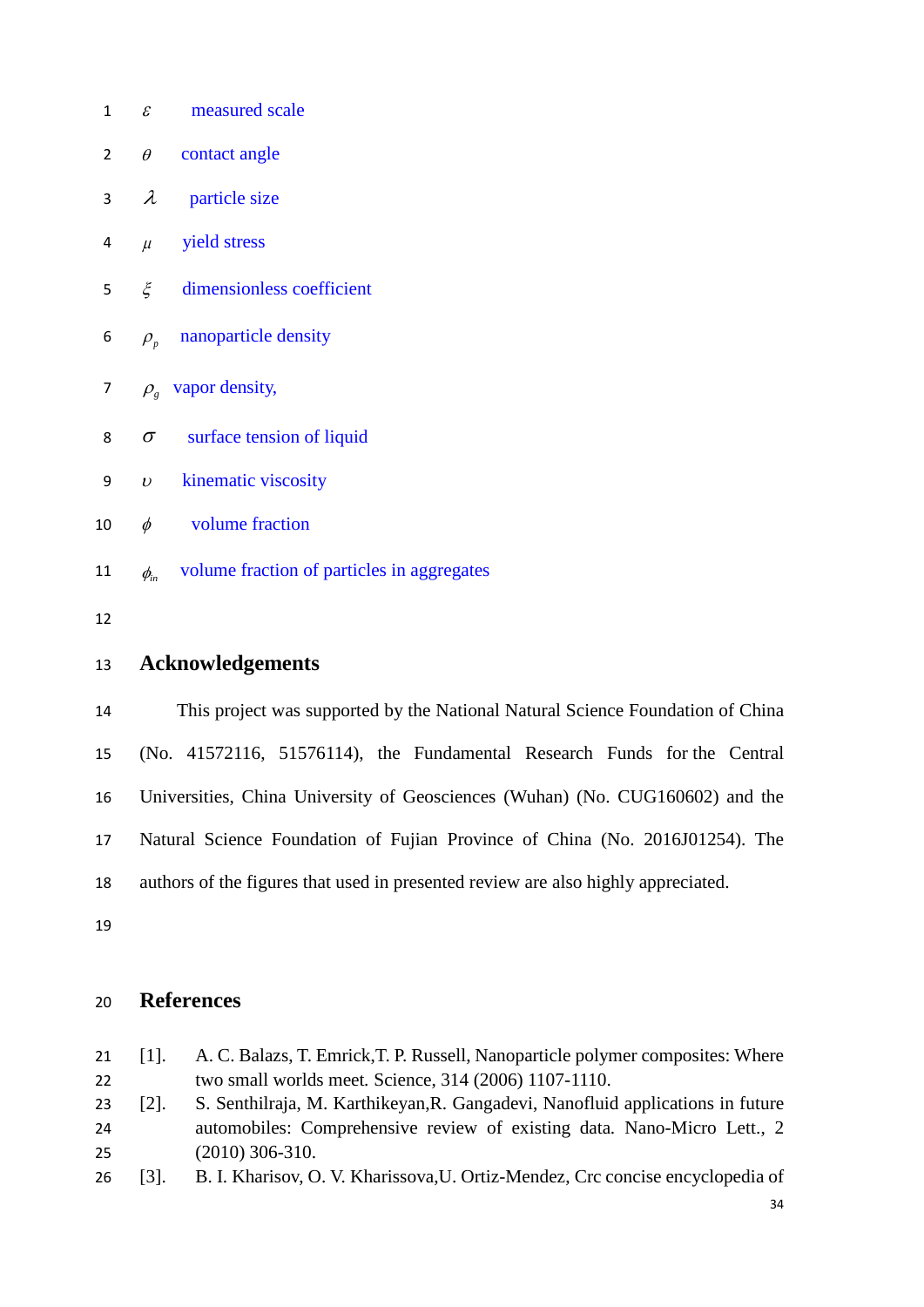| $\mathbf 1$    |          | nanotechnology. 2015: CRC Press.                                                 |
|----------------|----------|----------------------------------------------------------------------------------|
| $\overline{2}$ | $[4]$ .  | S. Kano, T. Tada, Y. Majima, Nanoparticle characterization based on stm and sts. |
| 3              |          | Chem. Soc. Rev., 44 (2015) 970-987.                                              |
| 4              | $[5]$ .  | A. K. Sharma, A. K. Tiwari, A. R. Dixit, Progress of nanofluid application in    |
| 5              |          | machining: A review. Mater. Manuf. Process., 30 (2015) 813-828.                  |
| 6              | $[6]$ .  | E. Sadeghinezhad, M. Mehrali, R. Saidur, et al., A comprehensive review on       |
| 7              |          | graphene nanofluids: Recent research, development and applications. Energ.       |
| 8              |          | Convers. Manage., 111 (2016) 466-487.                                            |
| 9              | $[7]$ .  | S. U. S. Choi, J. A. Eastman, Enhancing thermal conductivity of fluids with      |
| 10             |          | nanoparticles, in Development and applications of non-nemtonian flows,           |
| 11             |          | Siginer, D.A. and Wang, H.P., Editors. 1995, ASME FED-vol 231/MD-vol 66          |
| 12             |          | (New York: ASME). p. 99-106.                                                     |
| 13             | $[8]$ .  | X.-Q. Wang, A. S. Mujumdar, Heat transfer characteristics of nanofluids: A       |
| 14             |          | review. Int. J. Thermal. Sci., 46 (2007) 1-19.                                   |
| 15             | $[9]$ .  | S. A. Angayarkanni, J. Philip, Review on thermal properties of nanofluids:       |
| 16             |          | Recent developments. Adv. Colloid Interface Sci., 225 (2015) 146-176.            |
| 17             | $[10]$ . | J. C. Cai, Y. W. Ju, X. Y. Hu, et al., Fractal properties of nanoparticle        |
| 18             |          | aggregation, in Advanced environmental analysis:<br>Applications of              |
| 19             |          | nanomaterials, volume 1, Hussain, C.M. and Kharisov, B., Editors. 2016, The      |
| 20             |          | Royal Society of Chemistry. p. 58-73.                                            |
| 21             | $[11]$ . | X. Fang, Y. Chen, H. Zhang, et al., Heat transfer and critical heat flux of      |
| 22             |          | nanofluid boiling: A comprehensive review. Renew. Sust. Energ. Rev., 62 (2016)   |
| 23             |          | 924-940.                                                                         |
| 24             | $[12]$ . | T. Bauer, A general analytical approach toward the thermal conductivity of       |
| 25             |          | porous media. Int. J. Heat Mass Transfer, 36 (1993) 4181-4191.                   |
| 26             | $[13]$ . | J. A. Eastman, S. U. S. Choi, S. Li, et al., Anomalously increased effective     |
| 27             |          | thermal conductivities of ethylene glycol-based nanofluids containing copper     |
| 28             |          | nanoparticles. Appl. Phys. Lett., 78 (2001) 718-720.                             |
| 29             | $[14]$ . | S. Murshed, K. Leong, C. Yang, Investigations of thermal conductivity and        |
| 30             |          | viscosity of nanofluids. Int. J. Thermal. Sci., 47 (2008) 560-568.               |
| 31             | $[15]$ . | J. Eapen, R. Rusconi, R. Piazza, et al., The classical nature of thermal         |
| 32             |          | conduction in nanofluids. J. Heat Transfer 132 (2010) 102402.                    |
| 33             | $[16]$ . | H. Aminfar, R. Motallebzadeh, A. Farzadi, The study of the effects of            |
| 34             |          | thermophoretic and brownian forces on nanofluid thermal conductivity using       |
| 35             |          | lagrangian and eulerian approach. Nanoscale Microscale Thermophys. Eng.,         |
| 36             |          | 14 (2010) 187-208.                                                               |
| 37             | $[17]$ . | G. Okeke, S. Witharana, S. Antony, et al., Computational analysis of factors     |
| 38             |          | influencing thermal conductivity of nanofluids. J. Nanopart. Res., 13 (2011)     |
| 39             |          | 6365-6375.                                                                       |
| 40             | $[18]$ . | J. M. Kshirsagar, R. Shrivastava, Review of the influence of nanoparticles on    |
| 41             |          | thermal conductivity, nucleate pool boiling and critical heat flux. Heat Mass    |
| 42             |          | Transfer, 51 (2015) 381-398.                                                     |
| 43             | $[19]$ . | P. Keblinski, J. A. Eastman, D. G. Cahill, Nanofluids for thermal transport.     |
| 44             |          | Mater. Today 8(2005) 36-44.                                                      |
| 45             | $[20]$ . | H. E. Patel, S. K. Das, T. Sundararajan, et al., Thermal conductivities of naked |
|                |          |                                                                                  |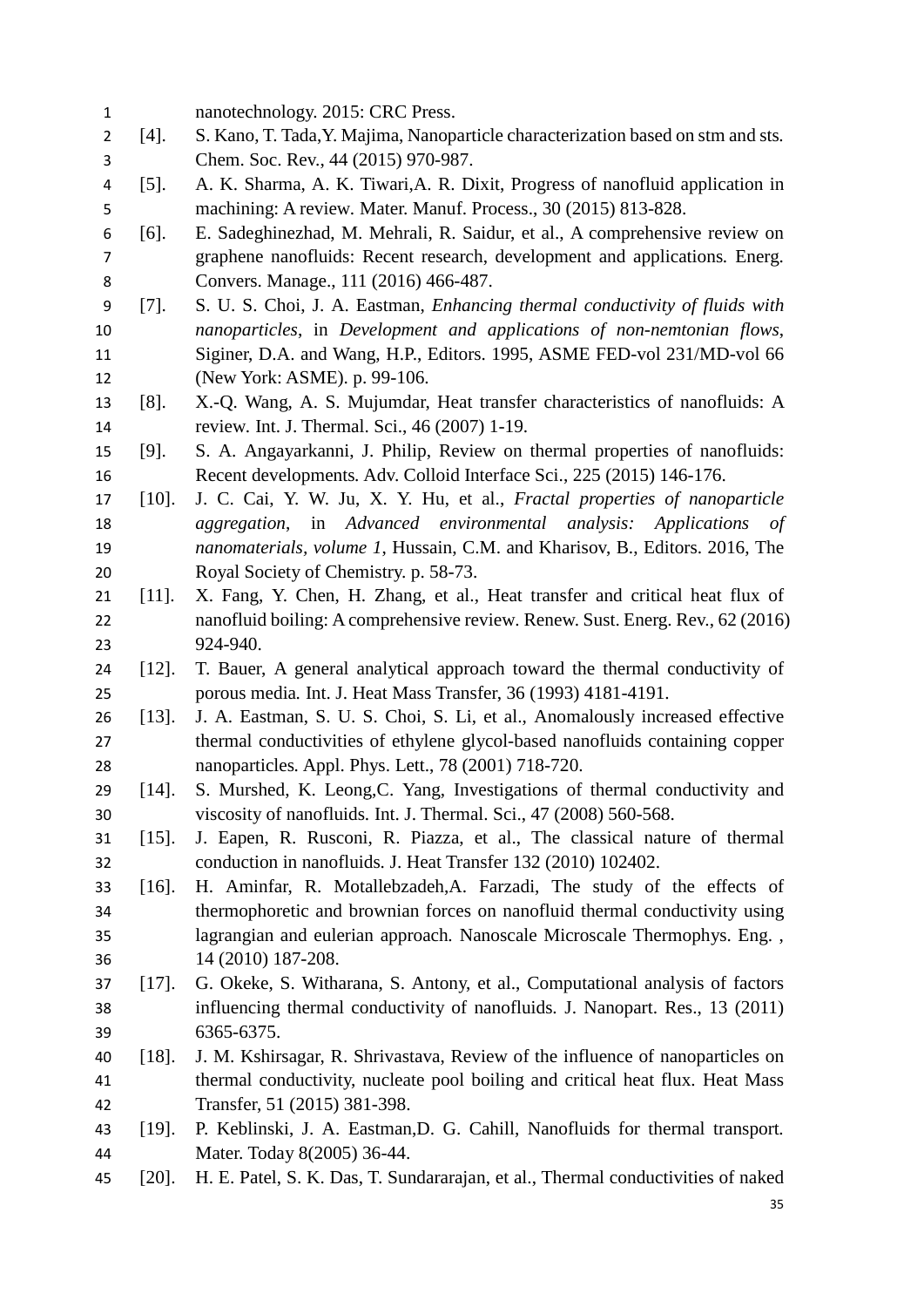| $\mathbf{1}$<br>2 |          | and monolayer protected metal nanoparticle based nanofluids: Manifestation of<br>anomalous enhancement and chemical effects. Appl. Phys. Lett., 83 (2003) |
|-------------------|----------|-----------------------------------------------------------------------------------------------------------------------------------------------------------|
| 3                 |          | 2931-2933.                                                                                                                                                |
| 4                 | $[21]$ . | S. A. Putnam, D. G. Cahill, P. V. Braun, et al., Thermal conductivity of                                                                                  |
| 5                 |          | nanoparticle suspensions. J. Appl. Phys., 99 (2006) 084308.                                                                                               |
| 6                 | $[22]$ . | A. T. Utomo, H. Poth, P. T. Robbins, et al., Experimental and theoretical studies                                                                         |
| 7                 |          | of thermal conductivity, viscosity and heat transfer coefficient of titania and                                                                           |
| 8                 |          | alumina nanofluids. Int. J. Heat Mass Transfer, 55 (2012) 7772-7781.                                                                                      |
| 9                 | $[23]$ . | J. Buongiorno, D. C. Venerus, N. Prabhat, et al., A benchmark study on the                                                                                |
| 10                |          | thermal conductivity of nanofluids. J. Appl. Phys., 106 (2009) 094312.                                                                                    |
| 11                | $[24]$ . | H. Masuda, A. Ebata, K. Teramae, et al., Alteration of thermal conductivity and                                                                           |
| 12                |          | viscosity of liquid by dispersing ultra-fine particles. Dispersion of $al_2o_3$ , $sio_2$                                                                 |
| 13                |          | and tio <sub>2</sub> ultra-fine particles. Netsu Bussei (Japan), 4 (1993) 227-233.                                                                        |
| 14                | $[25]$ . | S. Lee, S. U. S. Choi, S. Li, et al., Measuring thermal conductivity of fluids                                                                            |
| 15                |          | containing oxide nanoparticles. J. Heat Transfer 121 (1999) 280-289.                                                                                      |
| 16                | $[26]$ . | H. Xie, J. Wang, T. Xi, et al., Thermal conductivity enhancement of suspensions                                                                           |
| 17                |          | containing nanosized alumina particles. J. Appl. Phys., 91 (2002) 4568-4572.                                                                              |
| 18                | $[27]$ . | H. Xie, J. Wang, T. Xi, et al., Thermal conductivity of suspensions containing                                                                            |
| 19                |          | nanosized sic particles. Int. J. Thermophys., 23 (2002) 571-580.                                                                                          |
| 20                | $[28]$ . | B. X. Wang, L. P. Zhou, X. F. Peng, A fractal model for predicting the effective                                                                          |
| 21                |          | thermal conductivity of liquid with suspension of nanoparticles. Int. J. Heat                                                                             |
| 22                |          | Mass Transfer, 46 (2003) 2665-2672.                                                                                                                       |
| 23                | $[29]$ . | S. M. S. Murshed, K. C. Leong, C. Yang, Enhanced thermal conductivity of                                                                                  |
| 24                |          | $\text{tio}_2$ —water based nanofluids. Int. J. Thermal. Sci., 44 (2005) 367-373.                                                                         |
| 25                | $[30]$ . | M. Chandrasekar, S. Suresh, A. Chandra Bose, Experimental investigations and                                                                              |
| 26                |          | theoretical determination of thermal conductivity and viscosity of al2o3/water                                                                            |
| 27                |          | nanofluid. Exp. Therm Fluid Sci., 34 (2010) 210-216.                                                                                                      |
| 28                | $[31]$ . | M. J. Pastoriza-Gallego, L. Lugo, J. L. Legido, et al., Thermal conductivity and                                                                          |
| 29                |          | viscosity measurements of ethylene glycol-based al <sub>203</sub> nanofluids. Nanoscale                                                                   |
| 30                |          | Res. Lett., 6 (2011) 1-11.                                                                                                                                |
| 31                | $[32]$ . | C. Pang, J.-Y. Jung, J. W. Lee, et al., Thermal conductivity measurement of                                                                               |
| 32                |          | methanol-based nanofluids with $al2O3$ and $siO2$ nanoparticles. Int. J. Heat Mass                                                                        |
| 33                |          | Transfer, 55 (2012) 5597-5602.                                                                                                                            |
| 34                | $[33]$ . | D. U. Mehta, R. S. Khedkar, A. S. Kiran, et al., Thermo – physical                                                                                        |
| 35                |          | characterization of paraffin based fe <sub>304</sub> nanofluids. Procedia Eng., 51 (2013)                                                                 |
| 36                |          | 342-346.                                                                                                                                                  |
| 37                | $[34]$ . | L. Syam Sundar, E. Venkata Ramana, M. K. Singh, et al., Thermal conductivity                                                                              |
| 38                |          | and viscosity of stabilized ethylene glycol and water mixture al2o3 nanofluids                                                                            |
| 39                |          | for heat transfer applications: An experimental study. Int. Commun. Heat Mass                                                                             |
| 40                |          | Transfer, 56 (2014) 86-95.                                                                                                                                |
| 41                | $[35]$ . | G. Xia, R. Liu, J. Wang, et al., The characteristics of convective heat transfer in                                                                       |
| 42                |          | microchannel heat sinks using $al_2$ $o_3$ and tio <sub>2</sub> nanofluids. Int. Commun. Heat                                                             |
| 43                |          | Mass Transfer, 76 (2016) 256-264.                                                                                                                         |
| 44                | $[36]$ . | B. A. Suleimanov, H. F. Abbasov, Effect of copper nanoparticle aggregation on                                                                             |
| 45                |          | the thermal conductivity of nanofluids. Russ. J. Phys. Chem. A, 90 (2016) 420-                                                                            |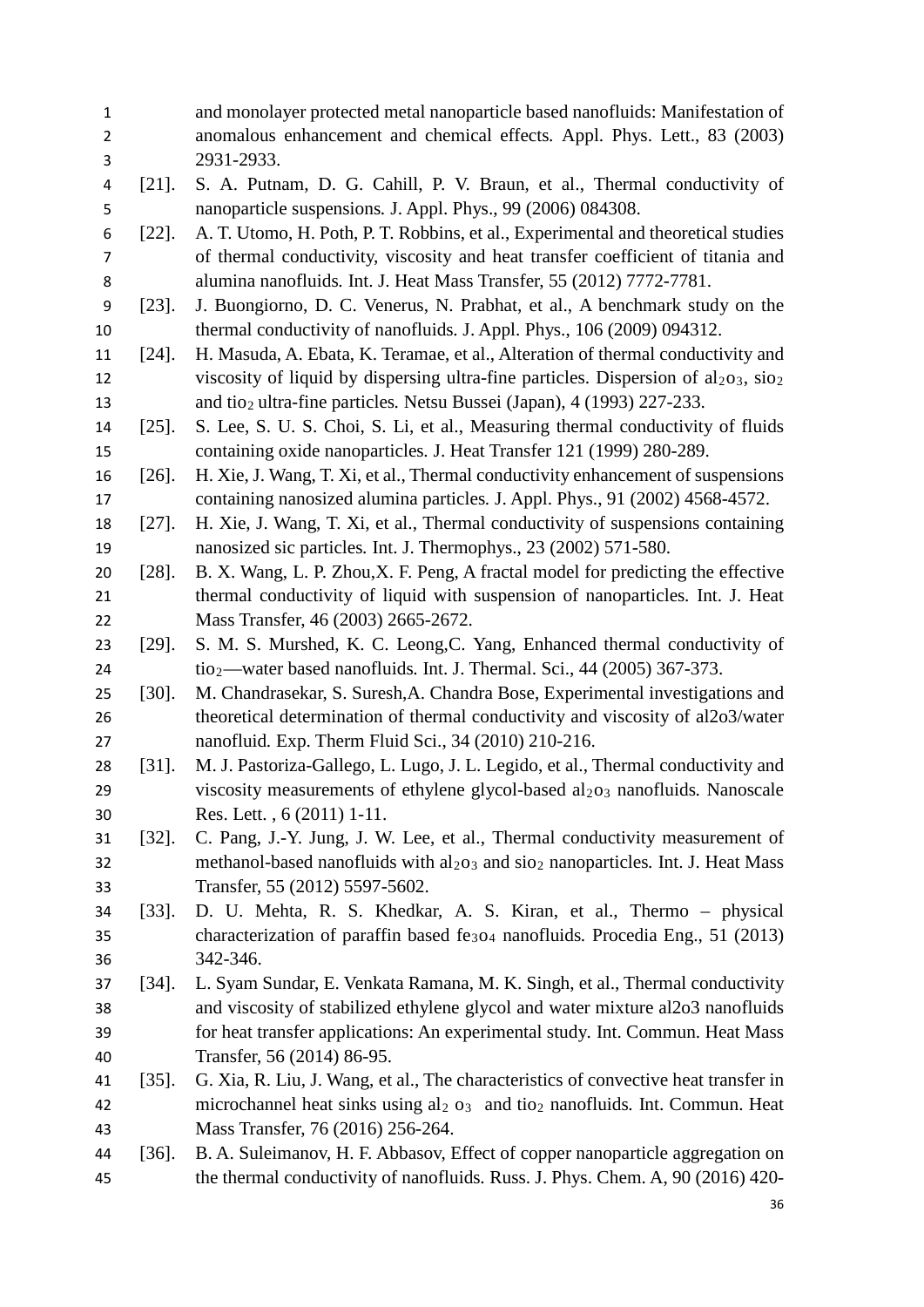| 1              |          | 428.                                                                               |
|----------------|----------|------------------------------------------------------------------------------------|
| $\overline{2}$ | $[37]$ . | J. Fan, L. Wang, Review of heat conduction in nanofluids. J. Heat Transfer 133     |
| 3              |          | (2011) 040801.                                                                     |
| 4              | $[38]$ . | W. Daungthongsuk, S. Wongwises, A critical review of convective heat transfer      |
| 5              |          | of nanofluids. Renew. Sust. Energ. Rev., 11 (2007) 797-817.                        |
| 6              | $[39]$ . | D. H. Shou, J. T. Fan, M. F. Mei, et al., An analytical model for gas diffusion    |
| $\overline{7}$ |          | though nanoscale and microscale fibrous media. Microfluid. Nanofluid., 16          |
| 8              |          | (2014) 381-389.                                                                    |
| 9              | $[40]$ . | A. P. Sasmito, J. C. Kurnia, A. S. Mujumdar, Numerical evaluation of laminar       |
| 10             |          | heat transfer enhancement in nanofluid flow in coiled square tubes. Nanoscale      |
| 11             |          | Res. Lett., 6 (2011) 376.                                                          |
| 12             | $[41]$ . | S. P. Jang, S. U. S. Choi, Role of brownian motion in the enhanced thermal         |
| 13             |          | conductivity of nanofluids. Appl. Phys. Lett., 84 (2004) 4316-4318.                |
| 14             | $[42]$ . | J. Kim, C. K. Choi, Y. T. Kang, et al., Effects of thermodiffusion and             |
| 15             |          | nanoparticles on convective instabilities in binary nanofluids. Nanoscale          |
| 16             |          | Microscale Thermophys. Eng., 10 (2006) 29-39.                                      |
| 17             | $[43]$ . | M.-S. Liu, M. C.-C. Lin, C. Tsai, et al., Enhancement of thermal conductivity      |
| 18             |          | with cu for nanofluids using chemical reduction method. Int. J. Heat Mass          |
| 19             |          | Transfer, 49 (2006) 3028-3033.                                                     |
| 20             | $[44]$ . | M. Chopkar, S. Sudarshan, P. Das, et al., Effect of particle size on thermal       |
| 21             |          | conductivity of nanofluid. Metallurg. Mater. Transact. A, 39 (2008) 1535-1542.     |
| 22             | $[45]$ . | W. Pabst, E. Gregorová, The thermal conductivity of alumina–water nanofluids       |
| 23             |          | from the viewpoint of micromechanics. Microfluid. Nanofluid., 16 (2014) 19-        |
| 24             |          | 28.                                                                                |
| 25             | $[46]$ . | S. Hassani, R. Saidur, S. Mekhilef, et al., A new correlation for predicting the   |
| 26             |          | thermal conductivity of nanofluids; using dimensional analysis. Int. J. Heat       |
| 27             |          | Mass Transfer, 90 (2015) 121-130.                                                  |
| 28             | $[47]$ . | C. Pang, J. W. Lee, Y. T. Kang, Enhanced thermal conductivity of nanofluids by     |
| 29             |          | nanoconvection and percolation network. Heat and Mass Transfer, 52 (2016)          |
| 30             |          | 511-520.                                                                           |
| 31             | $[48]$ . | P. Keblinski, S. R. Phillpot, S. U. S. Choi, et al., Mechanisms of heat flow in    |
| 32             |          | suspensions of nano-sized particles (nanofluids). Int. J. Heat Mass Transfer, 45   |
| 33             |          | $(2002)$ 855-863.                                                                  |
| 34             | $[49]$ . | W. Yu, S. U. S. Choi, The role of interfacial layers in the enhanced thermal       |
| 35             |          | conductivity of nanofluids: A renovated maxwell model. J. Nanopart. Res., 5        |
| 36             |          | $(2003)$ 167-171.                                                                  |
| 37             | $[50]$ . | W. Yu, S. U. S. Choi, The role of interfacial layers in the enhanced thermal       |
| 38             |          | conductivity of nanofluids: A renovated hamilton–crosser model. J. Nanopart.       |
| 39             |          | Res., 6 (2004) 355-361.                                                            |
| 40             | $[51]$ . | G. Huminic, A. Huminic, Heat transfer and flow characteristics of conventional     |
| 41             |          | fluids and nanofluids in curved tubes: A review. Renew. Sust. Energ. Rev., 58      |
| 42             |          | $(2016)$ 1327-1347.                                                                |
| 43             | $[52]$ . | C. Qi, L. Liang, Z. Rao, Study on the flow and heat transfer of liquid metal based |
| 44             |          | nanofluid with different nanoparticle radiuses using two-phase lattice             |
| 45             |          | boltzmann method. Int. J. Heat Mass Transfer, 94 (2016) 316-326.                   |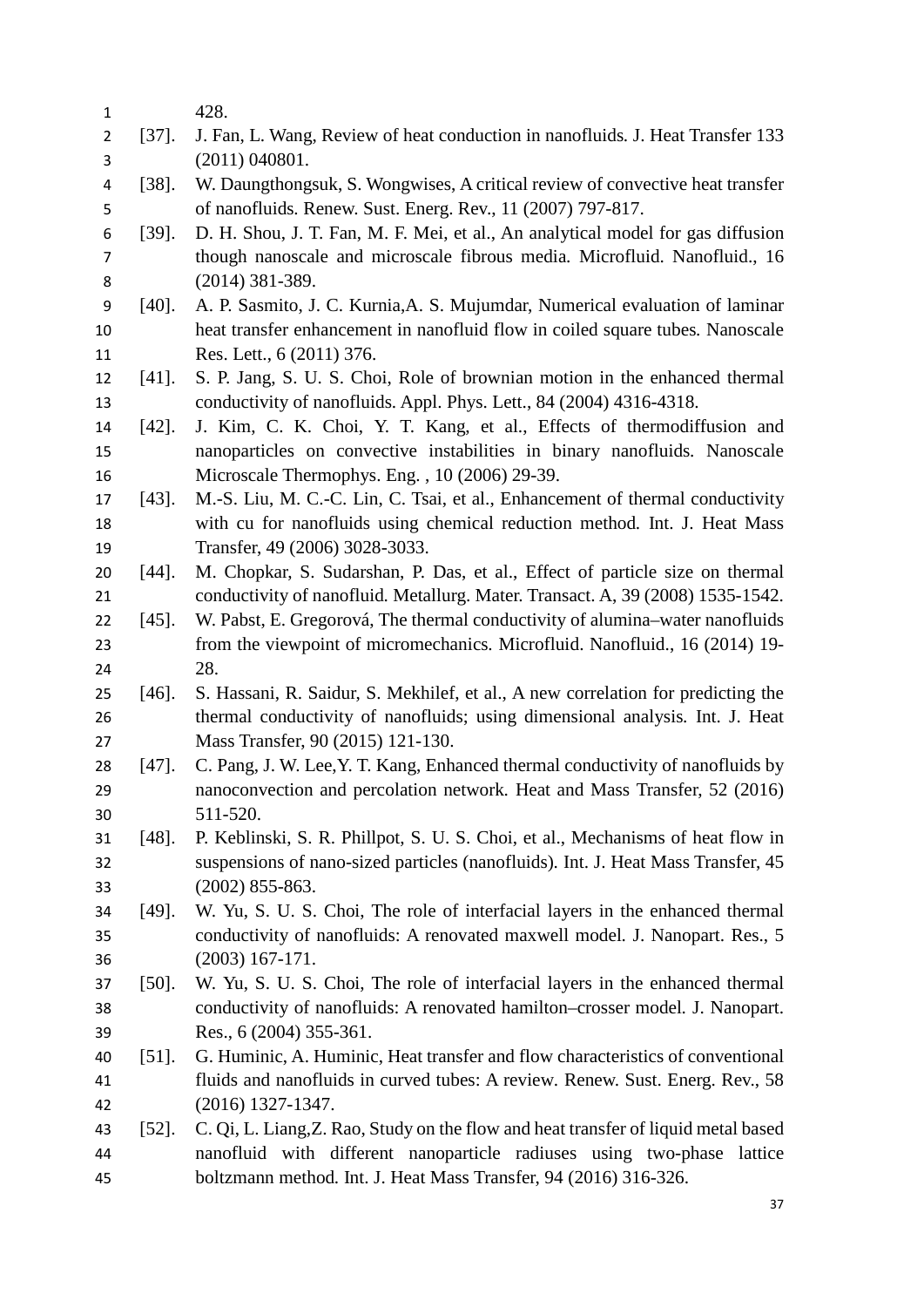| $\mathbf{1}$   | $[53]$ . | K. S. Hong, T.-K. Hong, H.-S. Yang, Thermal conductivity of fe nanofluids          |
|----------------|----------|------------------------------------------------------------------------------------|
| $\overline{2}$ |          | depending on the cluster size of nanoparticles. Appl. Phys. Lett., 88 (2006)       |
| 3              |          | 031901.                                                                            |
| 4              | $[54]$ . | K. B. Anoop, T. Sundararajan, S. K. Das, Effect of particle size on the convective |
| 5              |          | heat transfer in nanofluid in the developing region. Int. J. Heat Mass Transfer,   |
| 6              |          | 52 (2009) 2189-2195.                                                               |
| 7              | $[55]$ . | Y. Feng, B. Yu, K. Feng, et al., Thermal conductivity of nanofluids and size       |
| 8              |          | distribution of nanoparticles by monte carlo simulations. J. Nanopart. Res., 10    |
| 9              |          | (2008) 1319-1328.                                                                  |
| 10             | $[56]$ . | K. Hadjov, D. Dontchev, Influence of the particle size distribution on the         |
| 11             |          | thermal conductivity of nanofluids. J. Nanopart. Res., 11 (2009) 1713-1718.        |
| 12             | $[57]$ . | J. Xu, B. M. Yu, M. Q. Zou, et al., A new model for heat conduction of             |
| 13             |          | nanofluids based on fractal distributions of nanoparticles. J. Phys. D. Appl.      |
| 14             |          | Phys., 39 (2006) 4486-4490.                                                        |
| 15             | $[58]$ . | S. Havlin, D. Ben-Avraham, Diffusion in disordered media. Adv. Phys., 36           |
| 16             |          | $(1987)$ 695-798.                                                                  |
| 17             | $[59]$ . | B. Q. Xiao, Y. Yang, L. X. Chen, Developing a novel form of thermal                |
| 18             |          | conductivity of nanofluids with brownian motion effect by means of fractal         |
| 19             |          | geometry. Powder Technol., 239 (2013) 409-414.                                     |
| 20             | $[60]$ . | B. B. Mandelbrot, The fractal geometry of nature. 1982, New York: W. H.            |
| 21             |          | Freeman.                                                                           |
| 22             | $[61]$ . | M. Sahimi, Flow phenomena in rocks: From continuum models to fractals,             |
| 23             |          | percolation, cellular automata, and simulated annealing. Rev. Mod. Phys., 65       |
| 24             |          | $(1993)$ 1393-1534.                                                                |
| 25             | $[62]$ . | E. Perfect, Y. Pachepsky, M. A. Martin, Fractal and multifractal models applied    |
| 26             |          | to porous media. Vadose Zone J., 8 (2009) 174-176.                                 |
| 27             | $[63]$ . | J. C. Cai, L. Luo, R. Ye, et al., Recent advances on fractal modeling of           |
| 28             |          | permeability for fibrous porous media. Fractals, 23 (2015) 1540006.                |
| 29             | $[64]$ . | R. Liu, Y. Jiang, B. Li, et al., Estimating permeability of porous media based on  |
| 30             |          | modified hagen-poiseuille flow in tortuous capillaries with variable lengths.      |
| 31             |          | Microfluid. Nanofluid., 20 (2016) 120.                                             |
| 32             | $[65]$ . | Z.-Y. Yang, H. R. Pourghasemi, Y.-H. Lee, Fractal analysis of rainfall-induced     |
| 33             |          | landslide and debris flow spread distribution in the chenyulan creek basin,        |
| 34             |          | taiwan. J. Earth Sci., 27 (2016) 151-159.                                          |
| 35             | $[66]$ . | J. C. Cai, B. M. Yu, M. Q. Zou, et al., Fractal characterization of spontaneous    |
| 36             |          | co-current imbibition in porous media. Energy Fuels, 24 (2010) 1860-1867.          |
| 37             | $[67]$ . | G. Pia, C. Esposito Corcione, R. Striani, et al., Thermal conductivity of porous   |
| 38             |          | stones treated with uv light-cured hybrid organic-inorganic methacrylic-based      |
| 39             |          | coating. Experimental and fractal modeling procedure. Prog. Org. Coat., 94         |
| 40             |          | $(2016)$ 105-115.                                                                  |
| 41             | $[68]$ . | A. Majumdar, B. Bhushan, Role of fractal geometry in roughness                     |
| 42             |          | characterization and contact mechanics of surfaces. J. Tribol., 112 (1990) 205-    |
| 43             |          | 216.                                                                               |
| 44             | $[69]$ . | B. M. Yu, P. Cheng, A fractal permeability model for bi-dispersed porous media.    |
| 45             |          | Int. J. Heat Mass Transfer, 45 (2002) 2983-2993.                                   |
|                |          |                                                                                    |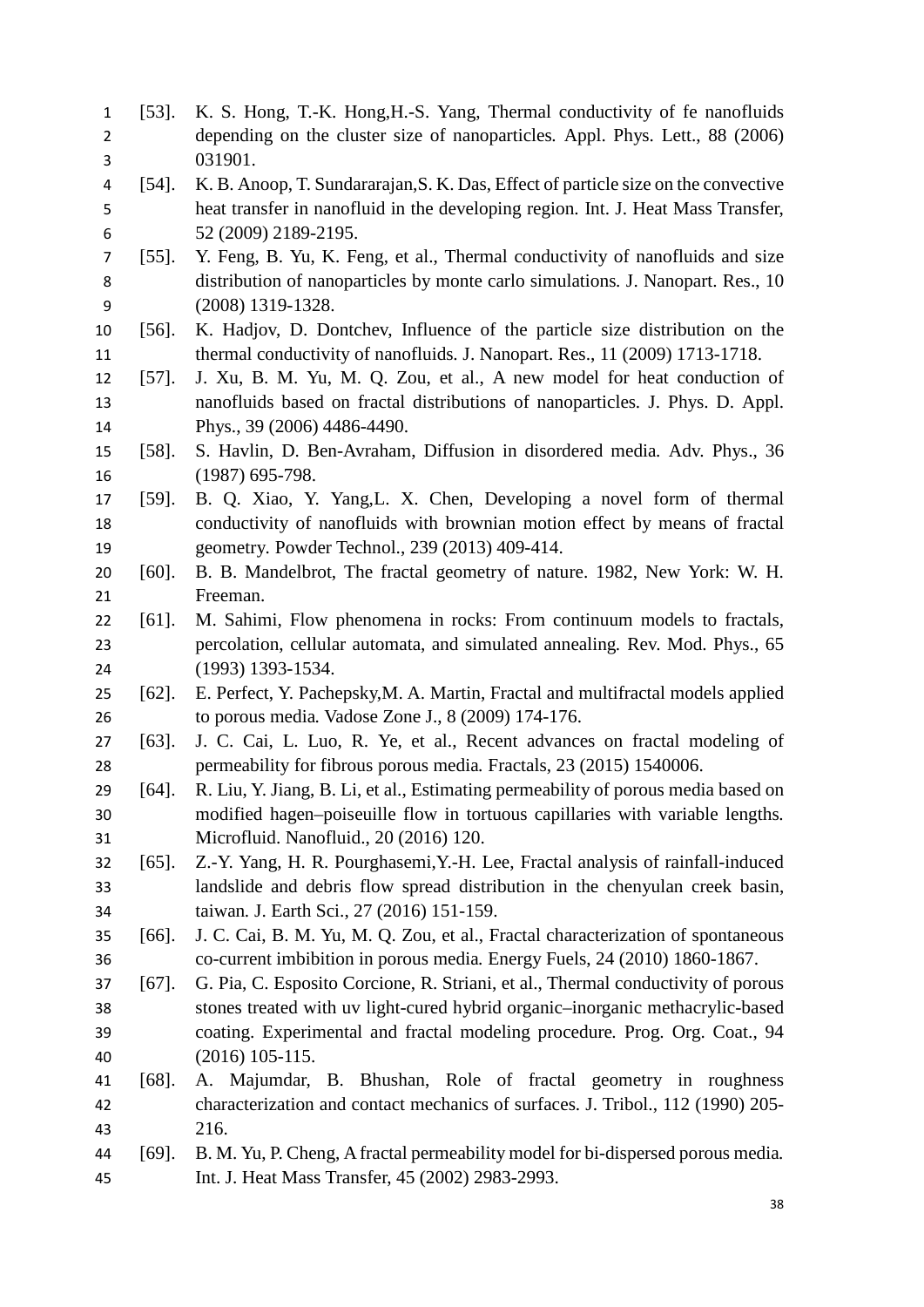[70]. B. M. Yu, J. H. Li, Some fractal characters of porous media*.* Fractals, 9 (2001) 365-372. [71]. Y. J. Feng, B. M. Yu, M. Q. Zou, et al., A generalized fractal geometry model for the effective thermal conductivity of porous media base on self-similarity*.* J. Phys. D. Appl. Phys., 37 (2004) 3030-3040. [72]. X. B. Jiang, J. K. Wang, B. H. Hou, et al., Progress in the application of fractal porous media theory to property analysis and process simulation in melt crystallization*.* Ind. Eng. Chem. Res., 52 (2013) 15685-15701. [73]. W. Wei, J. C. Cai, X. Y. Hu, et al., An electrical conductivity model for fractal porous media*.* Geophys. Res. Lett., 42 (2015) 4833-4840. [74]. G. Pia, U. Sanna, A geometrical fractal model for the porosity and thermal conductivity of insulating concrete*.* Constr. Build. Mater., 44 (2013) 551-556. [75]. B. Q. Xiao, B. M. Yu, Z. C. Wang, et al., A fractal model for heat transfer of nanofluids by convection in a pool*.* Phys. Lett. A, 373 (2009) 4178-4181. [76]. J. C. Maxwell Garnett, Colours in metal glasses and in metal films*.* Philos. Trans. R. Soc. London, Sect. A, 203 (1904) 385-420. [77]. C. J. Yu, A. G. Richter, A. Datta, et al., Observation of molecular layering in thin liquid films using x-ray reflectivity*.* Phys. Rev. Lett., 82 (1999) 2326-2329. [78]. T. Suzuki, D. Ohara, Intermolecular energy transfer at a solid-liquid interface*.* Microscale Thermophys. Eng., 4 (2000) 189-196. [79]. S. U. S. Choi, Z. G. Zhang, W. Yu, et al., Anomalous thermal conductivity enhancement in nanotube suspensions*.* Appl. Phys. Lett., 79 (2001) 2252-2254. [80]. Q.-Z. Xue, Model for effective thermal conductivity of nanofluids*.* Phys. Lett. A, 307 (2003) 313-317. [81]. Q. Xue, W.-M. Xu, A model of thermal conductivity of nanofluids with interfacial shells*.* Mater. Chem. Phys., 90 (2005) 298-301. [82]. V. V. Vysotskii, V. I. Roldughin,O. Y. Uryupina, Formation of fractal structures upon the evaporation of nanoparticle dispersion droplets*.* Colloid J., 66 (2004) 777-779. [83]. S. Tomitika, T. Aoi,H. Yosinabu, On the forces acting on a circular cylinder set obliquely in a uniform stream at low values of reynolds number*.* Proc. R. Soc. London, Ser. A, 129 (1953) 233. [84]. S. K. Das, N. Putra, P. Thiesen, et al., Temperature dependence of thermal conductivity enhancement for nanofluids*.* J. Heat Transfer, 125 (2003) 567-574. [85]. R. L. Hamilton, O. K. Crosser, Thermal conductivity of heterogeneous two- component systems*.* Ind. Eng. Chem. Fundam., 1 (1962) 187-191. [86]. W. Wei, J. Cai, X. Hu, et al., Fractal analysis of the effect of particle aggregation distribution on thermal conductivity of nanofluids*.* Phys. Lett. A, 380 (2016) 2953-2956. [87]. J. C. Maxwell, A treatise on electricity and magnetism. 1892, London: Oxford University Press. [88]. H. D. Kim, J. Kim,M. H. Kim, Experimental studies on chf characteristics of nano-fluids at pool boiling*.* Int. J. multiphase flow, 33 (2007) 691-706. [89]. B. Q. Xiao, G. P. Jiang,L. X. Chen, A fractal study for nucleate pool boiling heat transfer of nanofluids*.* Sci. China-Phys. Mech. Astron., 53 (2010) 30-37.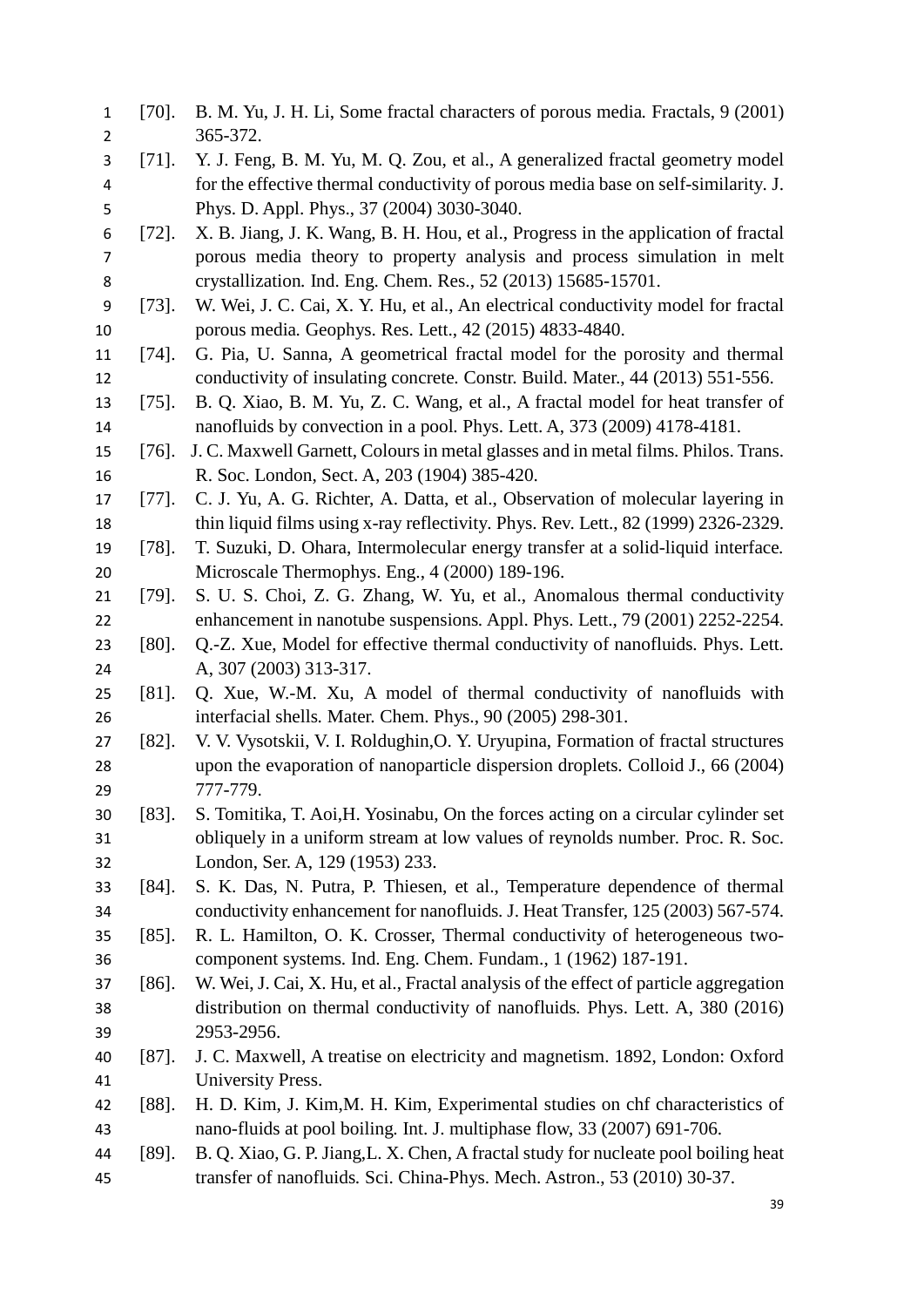[90]. B. Q. Xiao, G. P. Jiang, Y. Yang, et al., Prediction of convective heat transfer of nanofluids based on fractal-monte carlo simulations*.* Int. J. Mod. Phys. C, 24 (2013) 1250090. [91]. C.-Y. Han, P. Griffith, The mechanism of heat transfer in nucleate pool boiling—part i*.* Int. J. Heat Mass Transfer, 8 (1965) 887-904. [92]. B. Q. Xiao, B. M. Yu, A fractal model for critical heat flux in pool boiling*.* Int. 7 J. Therm. Sci., 46 (2007) 426-433. [93]. B. Q. Xiao, B. M. Yu, A fractal analysis of subcooled flow boiling heat transfer*.* Int. J. Multiphase Flow, 33 (2007) 1126-1139. [94]. B. M. Yu, M. Q. Zou,Y. J. Feng, Permeability of fractal porous media by monte carlo simulations*.* Int. J. Heat Mass Transfer, 48 (2005) 2787-2794. [95]. S. K. Das, N. Putra,W. Roetzel, Pool boiling characteristics of nano-fluids*.* Int. J. Heat Mass Transfer, 46 (2003) 851-862. [96]. I. C. Bang, S. H. Chang, Boiling heat transfer performance and phenomena of al2o3–water nano-fluids from a plain surface in a pool*.* Int. J. Heat Mass Transfer, 48 (2005) 2407-2419. [97]. B. Q. Xiao, Prediction of heat transfer of nanofluid on critical heat flux based on fractal geometry*.* Chin. Phys. B, 22 (2013) 014402. [98]. S. Kim, I. C. Bang, J. Buongiorno, et al., Surface wettability change during pool boiling of nanofluids and its effect on critical heat flux*.* Int. J. Heat Mass Transfer, 50 (2007) 4105-4116. [99]. B. Yu, P. Cheng, A fractal model for nucleate pool boiling heat transfer*.* ASME J. Heat Transfer, 124 (2002) 1117-1124. [100]. G. Rosengarten, J. Cooper-White,G. Metcalfe, Experimental and analytical study of the effect of contact angle on liquid convective heat transfer in microchannels*.* Int. J. Heat Mass Transfer, 49 (2006) 4161-4170. [101]. M. Prat, On the influence of pore shape, contact angle and film flows on drying of capillary porous media*.* Int. J. Heat Mass Transfer, 50 (2007) 1455-1468. [102]. A. Mukherjee, S. G. Kandlikar, Numerical study of single bubbles with dynamic contact angle during nucleate pool boiling*.* Int. J. Heat Mass Transfer, 50 (2007) 127-138. [103]. H. D. Kim, M. H. Kim, Effect of nanoparticle deposition on capillary wicking that influences the critical heat flux in nanofluids*.* Appl. Phys. Lett., 91 (2007) 014104. [104]. Y. Sun, S. Gao, F. Lei, et al., Atomically-thin two-dimensional sheets for understanding active sites in catalysis*.* Chem. Soc. Rev., 44 (2015) 623-636. [105]. K. Wan, G.-F. Long, M.-Y. Liu, et al., Nitrogen-doped ordered mesoporous carbon: Synthesis and active sites for electrocatalysis of oxygen reduction reaction*.* Appl. Catal., B 165 (2015) 566-571. [106]. J. Kibsgaard, Z. Chen, B. N. Reinecke, et al., Engineering the surface structure of mos2 to preferentially expose active edge sites for electrocatalysis*.* Nat. mater., 11 (2012) 963-969. [107]. N.-R. Chiou, C. Lu, J. Guan, et al., Growth and alignment of polyaniline nanofibres with superhydrophobic, superhydrophilic and other properties*.* Nature nanotechnol., 2 (2007) 354-357.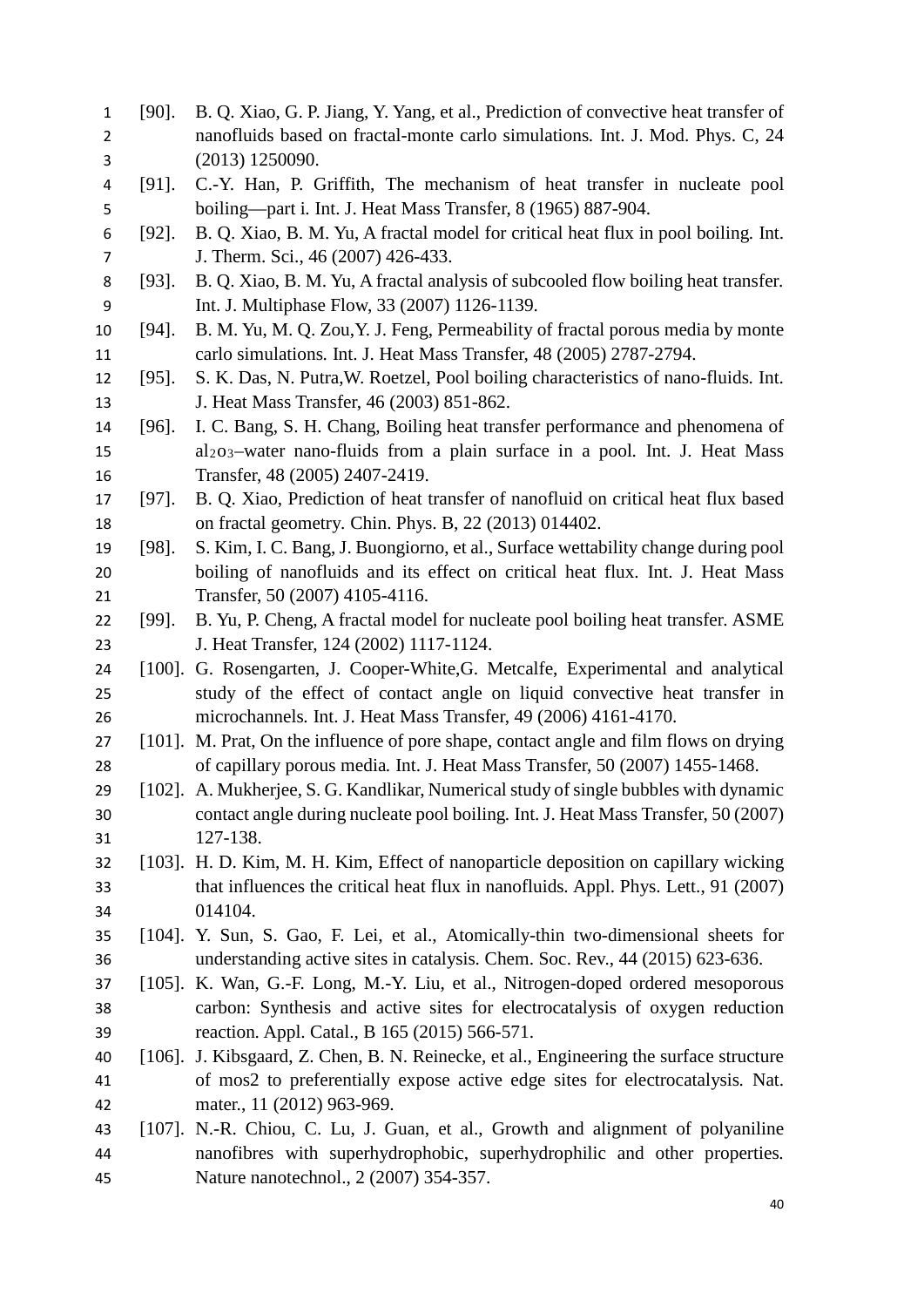| $\mathbf{1}$   |           | [108]. H. Kim, H. S. Ahn, M. H. Kim, On the mechanism of pool boiling critical heat        |
|----------------|-----------|--------------------------------------------------------------------------------------------|
| $\overline{2}$ |           | flux enhancement in nanofluids. J. Heat Transfer, 132 (2010) 061501.                       |
| 3              |           | [109]. Z.-H. Liu, L. Liao, Sorption and agglutination phenomenon of nanofluids on a        |
| 4              |           | plain heating surface during pool boiling. Int. J. Heat Mass Transfer, 51 (2008)           |
| 5              |           | 2593-2602.                                                                                 |
| 6              |           | [110]. B. Q. Xiao, Y. Yang, X. F. Xu, Subcooled pool boiling heat transfer in fractal      |
| $\overline{7}$ |           | nanofluids: A novel analytical model. Chin. Phys. B, 23 (2013) 026601.                     |
| 8              | $[111]$ . | D. W. Zhou, Heat transfer enhancement of copper nanofluid with acoustic                    |
| 9              |           | cavitation. Int. J. Heat Mass Transfer, 47 (2004) 3109-3117.                               |
| 10             |           | [112]. P. Wagener, S. Ibrahimkutty, A. Menzel, et al., Dynamics of silver nanoparticle     |
| 11             |           | formation and agglomeration inside the cavitation bubble after pulsed laser                |
| 12             |           | ablation in liquid. Phys. Chem. Chem. Phys., 15 (2013) 3068-3074.                          |
| 13             |           | [113]. A. R. M. N. Afrooz, S. M. Hussain, N. B. Saleh, Aggregate size and structure        |
| 14             |           | determination of nanomaterials in physiological media: Importance of dynamic               |
| 15             |           | evolution. J. Nanopart. Res., 16 (2014) 1-7.                                               |
| 16             |           | [114]. R. Mangal, S. Srivastava, S. Narayanan, et al., Size-dependent particle             |
| 17             |           | dynamics in entangled polymer nanocomposites. Langmuir, 32 (2016) 596-603.                 |
| 18             |           | [115]. R. Prasher, P. E. Phelan, P. Bhattacharya, Effect of aggregation kinetics on the    |
| 19             |           | thermal conductivity of nanoscale colloidal solutions (nanofluid). Nano Lett., 6           |
| 20             |           | $(2006)$ 1529-1534.                                                                        |
| 21             |           | [116]. P. Meakin, Formation of fractal clusters and networks by irreversible diffusion-    |
| 22             |           | limited aggregation. Phys. Rev. Lett., 51 (1983) 1119-1122.                                |
| 23             |           | [117]. D. A. Weitz, M. Oliveria, Fractal structures formed by kinetic aggregation of       |
| 24             |           | aqueous gold colloids. Phys. Rev. Lett., 52 (1984) 1433-1436.                              |
| 25             |           | [118]. R. De Rooij, A. Potanin, D. Van den Ende, et al., Steady shear viscosity of         |
| 26             |           | weakly aggregating polystyrene latex dispersions. J. Chem. Phys., 99 (1993)                |
| 27             |           | 9213-9223.                                                                                 |
| 28             |           | [119]. M. Y. Lin, H. M. Lindsay, D. A. Weitz, et al., Universality in colloid aggregation. |
| 29             |           | Nature 339 (1989) 360-362.                                                                 |
| 30             |           | [120]. P. Meakin, Fractal aggregates. Adv. Colloid Interface Sci., 28 (1988) 249-331.      |
| 31             |           | [121]. C. Kranenburg, The fractal structure of cohesive sediment aggregates. Estuarine     |
| 32             |           | Coastal Shelf Sci., 39 (1994) 451-460.                                                     |
| 33             |           | [122]. P. E. Gharagozloo, K. E. Goodson, Aggregate fractal dimensions and thermal          |
| 34             |           | conduction in nanofluids. J. Appl. Phys., 108 (2010) 074309.                               |
| 35             |           | [123]. L. H. Hanus, R. U. Hartzler, N. J. Wagner, Electrolyte-induced aggregation of       |
| 36             |           | acrylic latex. 1. Dilute particle concentrations. Langmuir, 17 (2001) 3136-3147.           |
| 37             |           | [124]. T. Waite, J. Cleaver, J. Beattie, Aggregation kinetics and fractal structure of y-  |
| 38             |           | alumina assemblages. J. Colloid Interface Sci., 241 (2001) 333-339.                        |
| 39             |           | [125]. R. Prasher, W. Evans, P. Meakin, et al., Effect of aggregation on thermal           |
| 40             |           | conduction in colloidal nanofluids. Appl. Phys. Lett., 89 (2006) 143119.                   |
| 41             |           | [126]. A. A. Potanin, R. De Rooij, D. Van den Ende, et al., Microrheological modeling      |
| 42             |           | of weakly aggregated dispersions. J. Chem. Phys., 102 (1995) 5845-5853.                    |
| 43             |           | [127]. C.-W. Nan, R. Birringer, D. R. Clarke, et al., Effective thermal conductivity of    |
| 44             |           | particulate composites with interfacial thermal resistance. J. Appl. Phys., 81             |
| 45             |           | $(1997)$ 6692-6699.                                                                        |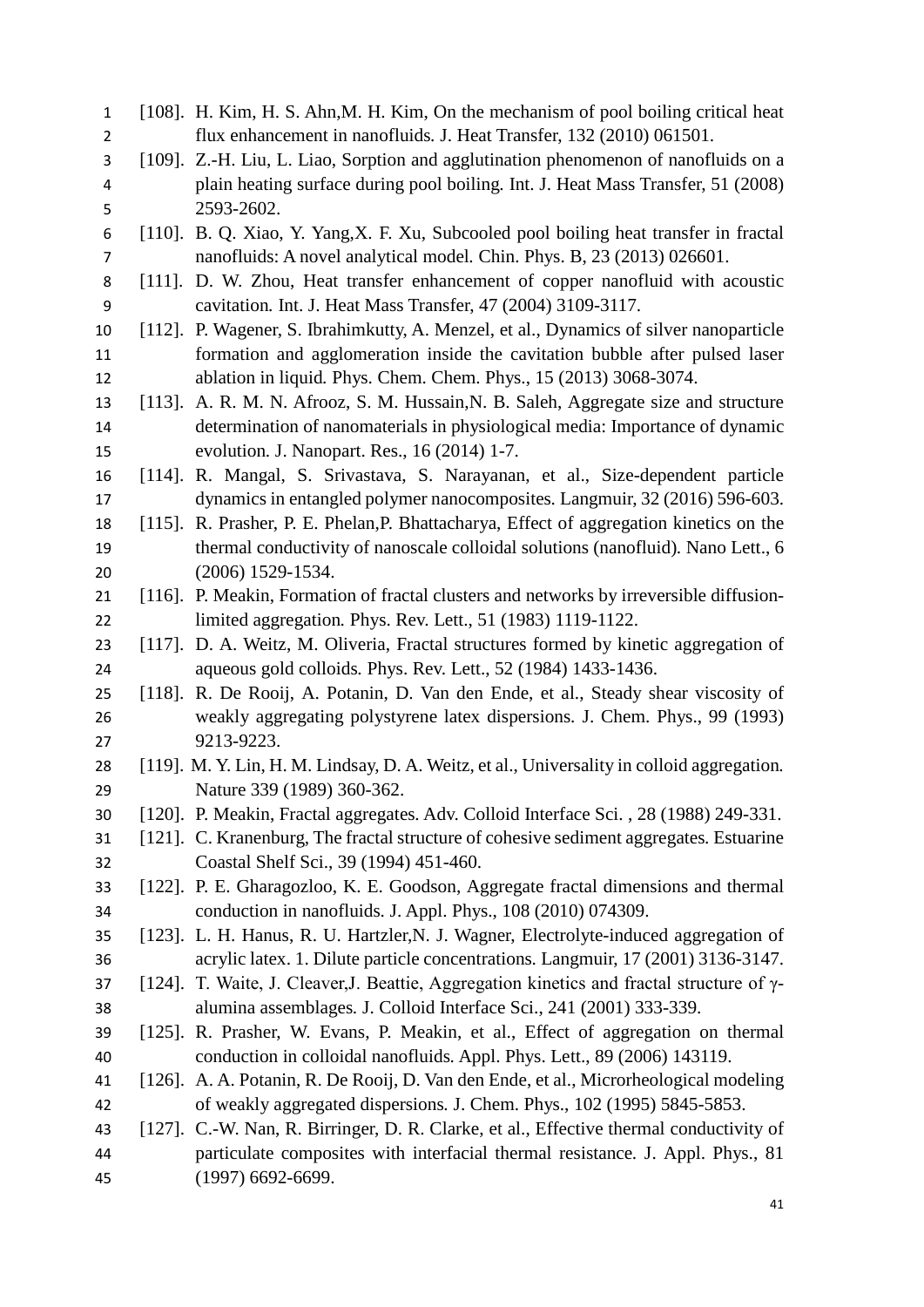[128]. Gaganpreet, S. Srivastava, Viscosity of nanofluids: Particle shape and fractal aggregates*.* Phys. Chem. Liq., 53 (2014) 174-186. [129]. L. de Martín, W. G. Bouwman,J. R. van Ommen, Multidimensional nature of fluidized nanoparticle agglomerates*.* Langmuir, 30 (2014) 12696-12702. [130]. M. Bigerelle, H. Haidara,A. Van Gorp, Monte carlo simulation of gold nano- colloids aggregation morphologies on a heterogeneous surface*.* Mater. Sci. Eng.: C, 26 (2006) 1111-1116. [131]. M. R. Schroeder, Fractals, chaos, power laws: Minutes from an infinite paradise. 2009, New York: Dover Inc. [132]. M. Wozniak, F. R. A. Onofri, S. Barbosa, et al., Comparison of methods to derive morphological parameters of multi-fractal samples of particle aggregates from tem images*.* J. Aerosol. Sci., 47 (2012) 12-26. [133]. Y. Xi, J. Chen,Y. Xu, Yield stress of fractal aggregates*.* Fractals, 23 (2015) 1550028. [134]. Y. F. Xu, H. Jiang, F. F. Chu, et al., Fractal model for surface erosion of cohesive sediments*.* Fractals, 22 (2014) 1440006. [135]. M. Son, T. J. Hsu, The effect of variable yield strength and variable fractal dimension on flocculation of cohesive sediment*.* Water Res., 43 (2009) 3582- 3592. [136]. G. V. Franks, Y. Zhou, G. J. Jameson, et al., Effect of aggregate size on sediment bed rheological properties*.* Phys. Chem. Chem. Phys., 6 (2004) 4490-4498. [137]. T. Woignier, J. Reynes, A. H. Alaoui, et al., Different kinds of structure in aerogels: Relationships with the mechanical properties*.* J. Non-Cryst. Solids, 241 (1998) 45-52. [138]. D. W. Schaefer, J. E. Martin, P. Wiltzius, et al., Fractal geometry of colloidal aggregates*.* Phys. Rev. Lett., 52 (1984) 2371. [139]. A. Roy, E. Perfect, Lacunarity analyses of multifractal and natural grayscale patterns*.* Fractals, 22 (2014) 1440003. [140]. X. Ke, S. Xie, Y. Zheng, et al., Multifractal analysis of geochemical stream sediment data in bange region, northern tibet*.* J. Earth Sci., 26 (2015) 317-327. [141]. F. Jing, W. Liqiu, Effective thermal conductivity of nanofluids: The effects of microstructure*.* J. Phys. D: Appl. Phys., 43 (2010) 165501. [142]. J. C. Cai, B. M. Yu, M. Q. Zou, et al., Fractal analysis of surface roughness of particles in porous media. Chin. Phys. Lett., 27 (2010) 024705. [143]. R. Liu, Y. Jiang, B. Li, et al., A fractal model for characterizing fluid flow in fractured rock masses based on randomly distributed rock fracture networks*.* Comput. Geotech., 65 (2015) 45-55. [144]. E. Perrier, N. Bird,M. Rieu, Generalizing the fractal model of soil structure: The pore–solid fractal approach*.* Geoderma, 88 (1999) 137-164. [145]. E. Perfect, R. L. Blevins, Fractal characterization of soil aggregation and fragmentation as influenced by tillage treatment*.* Soil. Sci. Soc. Am. J., 61 (1997) 896-900. [146]. P. Xu, A discussion on fractal models for transport physics of porous media*.* Fractals, 23 (2015) 1530001. [147]. B. Ghanbarian, A. G. Hunt, T. E. Skinner, et al., Saturation dependence of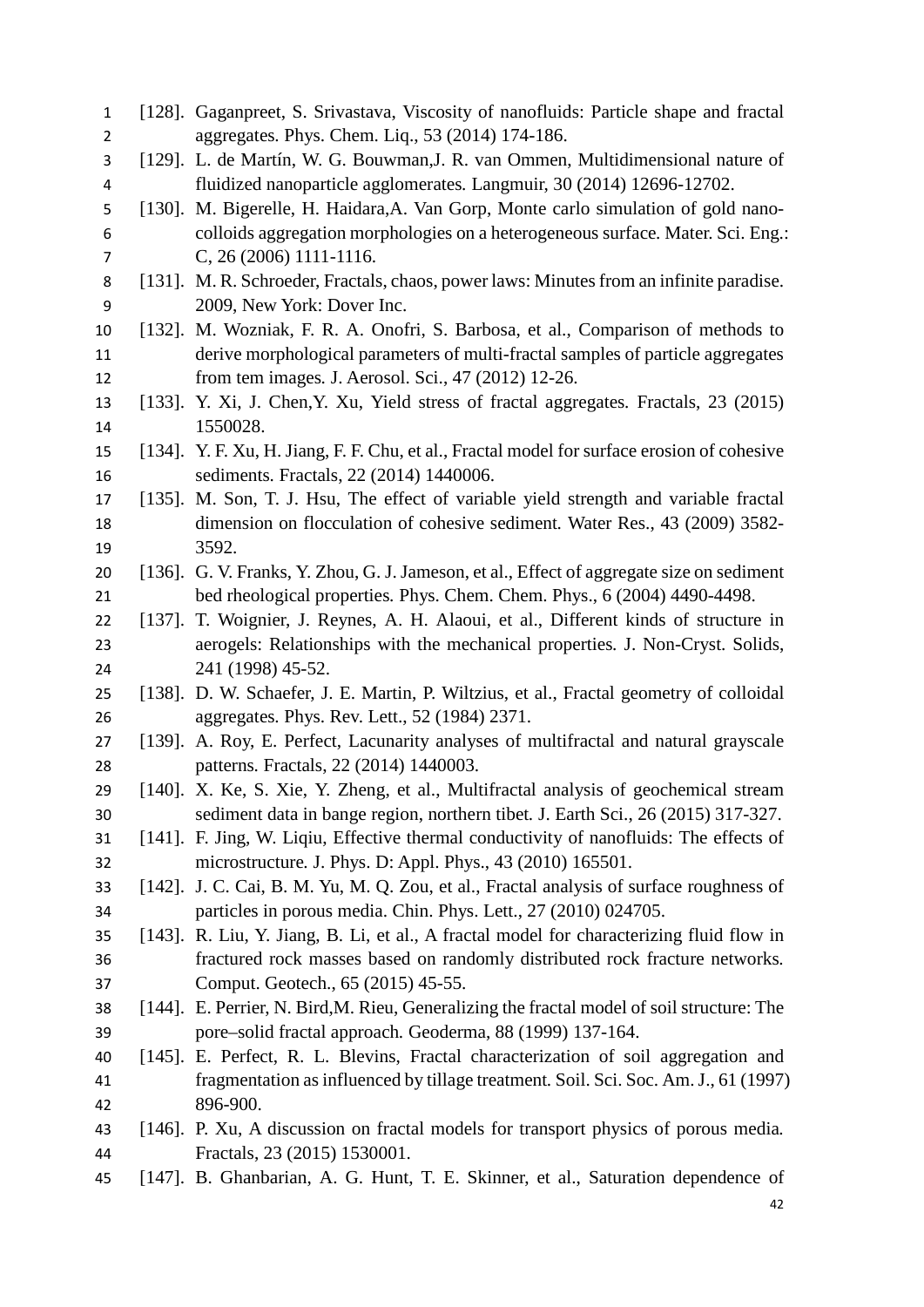| 1  | transport in porous media predicted by percolation and effective medium                 |
|----|-----------------------------------------------------------------------------------------|
| 2  | theories. Fractals, 23 (2015) 1540004.                                                  |
| 3  | [148]. R. Liu, B. Li, Y. Jiang, A fractal model based on a new governing equation of    |
| 4  | fluid flow in fractures for characterizing hydraulic properties of rock fracture        |
| 5  | networks. Comput. Geotech., 75 (2016) 57-68.                                            |
| 6  | [149]. S. Krishnamurthy, P. Bhattacharya, P. Phelan, et al., Enhanced mass transport in |
| 7  | nanofluids. Nano lett., 6 (2006) 419-423.                                               |
| 8  | [150]. B. B. Mikic, W. M. Rohsenow, A new correlation of pool-boiling data including    |
| 9  | the effect of heating surface characteristics. J. Heat Transfer 91 (1969) 245-250.      |
| 10 | [151]. Y. Hsu, On the size range of active nucleation cavities on a heating surface. J. |
| 11 | Heat Transfer, 84 (1962) 207-213.                                                       |
| 12 |                                                                                         |
| 13 |                                                                                         |
|    |                                                                                         |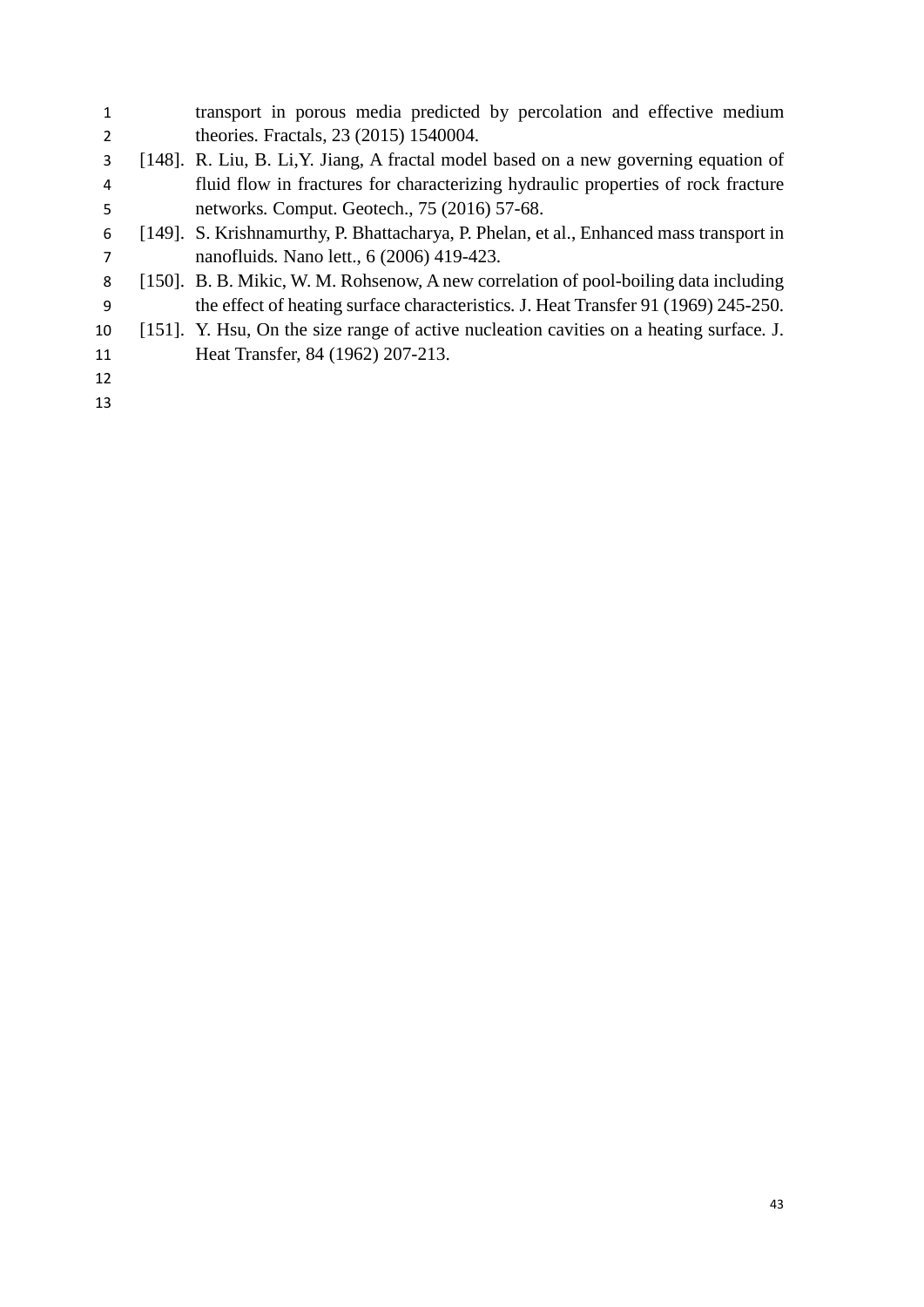|      |        | Nanoparticle                   |                |                             |                          |        |                                                                                        |
|------|--------|--------------------------------|----------------|-----------------------------|--------------------------|--------|----------------------------------------------------------------------------------------|
| Year | Ref.   |                                | $\lambda_{av}$ | Host<br>$\phi_{p}$<br>media |                          | $\eta$ | <b>Note</b>                                                                            |
|      |        | Type                           | (nm)           | (vol. %)                    |                          | (% )   |                                                                                        |
| 1993 | $[24]$ | $Al_2O_3$                      | 13             | 4.3                         | water                    | 30     | the thermal conductivity of<br>water-SiO <sub>2</sub> system almost<br>never increased |
| 1999 | $[25]$ | $Al_2O_3$                      | 33             | 4.3                         | water                    | 15     | transient hot-wire method                                                              |
|      | $[25]$ | CuO                            | 35             | 4                           | EG                       | 20     | transient hot-wire method                                                              |
| 2001 | $[13]$ | Cu                             | 10             | 0.3                         | EG                       | 40     | transient hot-wire method                                                              |
| 2002 | $[26]$ | $Al_2O_3$                      |                | 5                           | water                    | 20     | transient hot-wire method                                                              |
| 2002 | $[27]$ | <b>SiC</b>                     | 26             | 4.2                         | water                    | 15.8   | transient hot-wire method,<br>the effect of particle size                              |
|      |        |                                | 600            | $\overline{4}$              | water                    | 22.9   | and shape is considered                                                                |
| 2003 | $[28]$ | CuO                            | 50             | 0.4                         | water                    | 17     | Effective medium theory<br>and fractal theory                                          |
| 2003 | $[20]$ | Au                             | $3 - 4$        | 0.00026                     | water                    | 21     | compared to the<br>conductivity of the basic<br>solution at 30 °C                      |
|      |        | Ag                             | $10-$<br>20    | 0.001                       | toluene                  | 16.5   | with respect to the<br>conductivity of the basic<br>toluene at 30 $\degree$ C          |
| 2005 | $[29]$ | TiO <sub>2</sub>               |                | 5                           | water                    | 33     | TiO2 nanoparticles is rod-<br>shapes of 10×40 nm<br>(diameter by length)               |
|      |        | TiO <sub>2</sub>               | 15             | 5                           | water                    | 30     | TiO <sub>2</sub> nanoparticles is in<br>spherical shapes of 15 nm                      |
| 2010 | $[30]$ | Al <sub>2</sub> O <sub>3</sub> | 43             | 3                           | water                    | 9.7    | at room temperature                                                                    |
| 2011 | $[31]$ | $Al_2O_3$                      | 43             | 0.086                       | EG                       | 19     | Find the Maxwell method<br>over predicts their<br>experimental values                  |
| 2012 | $[32]$ | $Al_2O_3$                      | $40-$<br>50    | 0.5                         | methan<br><sub>o</sub> l | 10.74  | transient hot-wire method                                                              |
|      |        | SiO <sub>2</sub>               | $10-$<br>20    | 0.5                         | methan<br><sub>o</sub> l | 14.29  |                                                                                        |
| 2013 | $[33]$ | Fe <sub>3</sub> O <sub>4</sub> | 25             | 0.1                         | paraffin                 | 20     | transient hot-wire method                                                              |
| 2014 | $[34]$ | Al <sub>2</sub> O <sub>3</sub> | 36             | 1.5                         | EG/wat<br>er             | 32.26  | base fluids is 20:80% by<br>weight of EG and water<br>mixtures at 60 $\degree$ C       |
| 2016 | $[35]$ | TiO <sub>2</sub>               | 5              | $\mathbf{1}$                | water                    | 6.55   | heat transfer in<br>microchannel heat sinks                                            |
|      |        | Cu                             | $50-$<br>100   | 0.2                         | EG                       | 25     |                                                                                        |
| 2016 | $[36]$ | Cu                             | $50-$<br>100   | 0.2                         | water                    | 35     | transient hot wire method                                                              |

1 Table 1. The summaries on the effective thermal conductivity property of nanofluids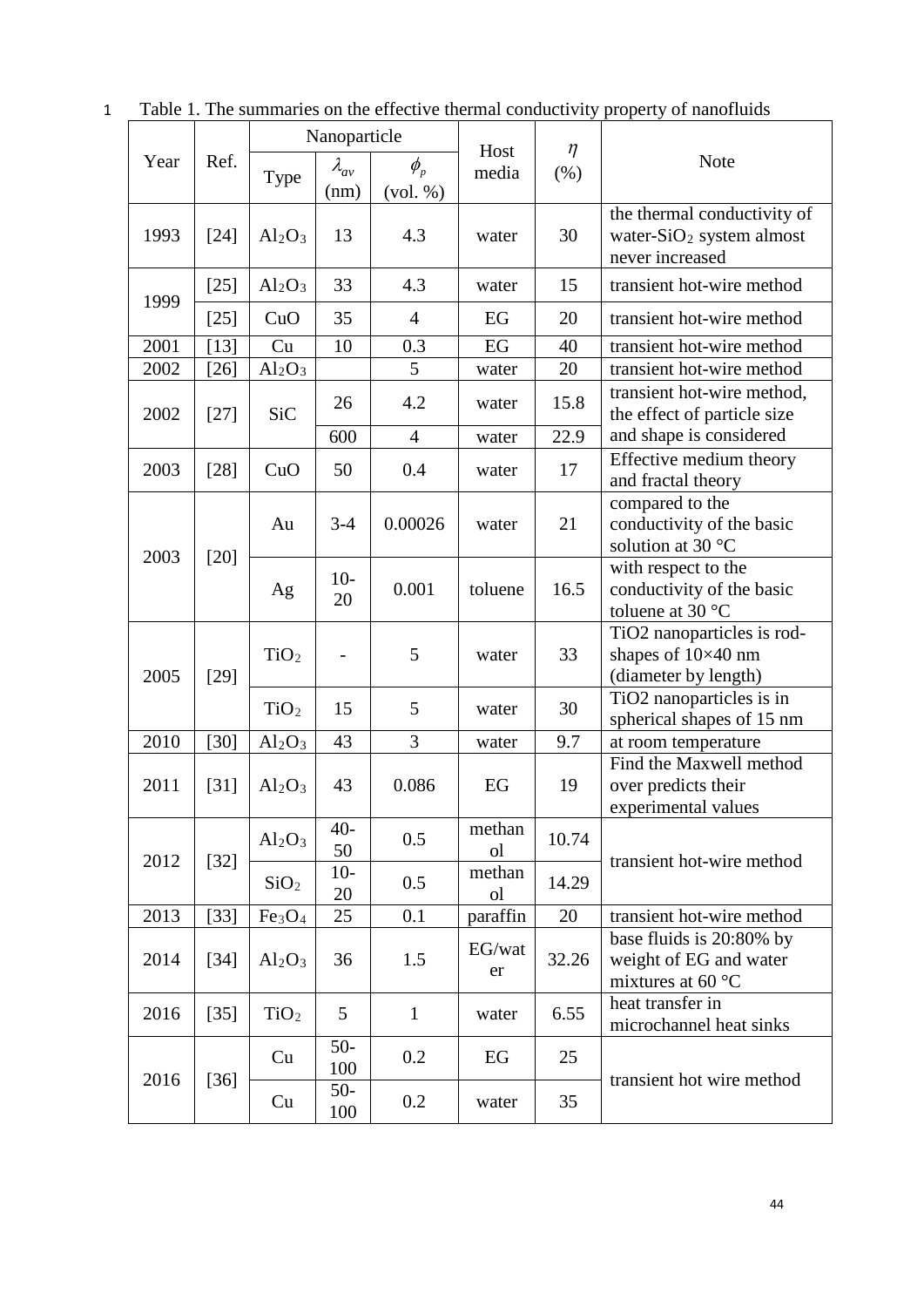- **EG:** ethylene glycol;  $\lambda_{av}$ : average diameter of nanoparticles;  $\phi_p$ : Volume fraction;
- 2  $\eta$ : Increase ratio for thermal conductivity of nanofluids compared to base fluid.
- 3
- 4
- 5



6<br>7 Figure 1 Test of fractal model (Eq. (20)) for effective thermal conductivity of 8 nanofluids by experiment data (water- $Al_2O_3$  [24] and water-CuO [84]). The used 9 parameters: Pr = 6.0,  $k_f = 0.610 \text{ W mK}^{-1}$ ,  $d_f = 4.5 \times 10^{-10} \text{ m}$ ,  $c = 85$ ,  $k_p = 46.0 \text{ W mK}^{-1}$ and 69.0 W mK<sup>-1</sup> respectively for Al<sub>2</sub> O<sub>3</sub> and CuO nanoparticles [57].

- 11
- 12

13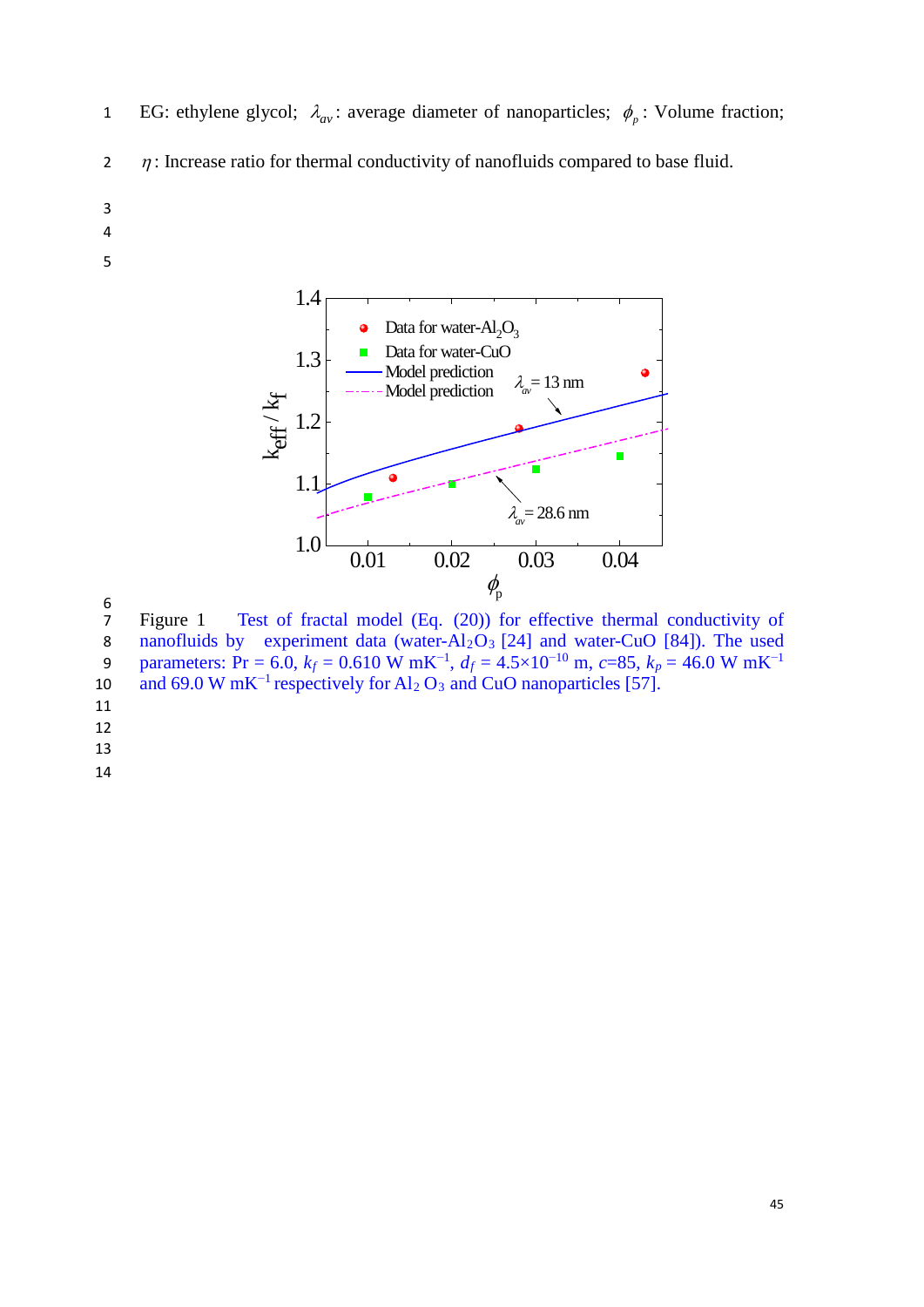

 $\begin{array}{c} 6 \\ 7 \end{array}$ 7 Figure 2 The effects of particle volume fraction and particle size on effective thermal

8 conductivity of nanofluids [57].

9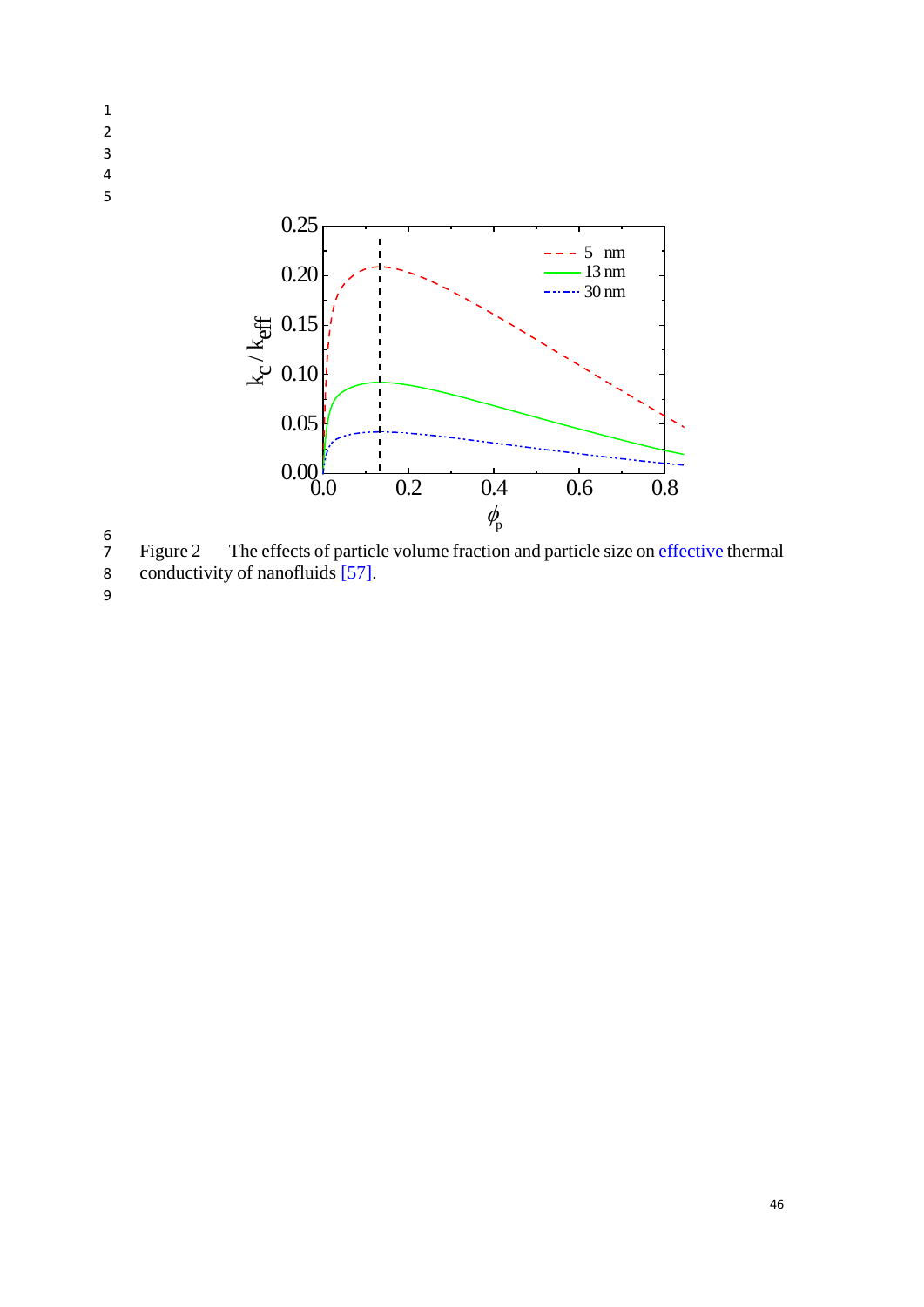- $\lambda_{\infty}$
- 8 Figure 3 TEM images of dispersed  $(Al_2O_3)$  in distilled water [88]. Copyright
- 2007, Elsevier.
-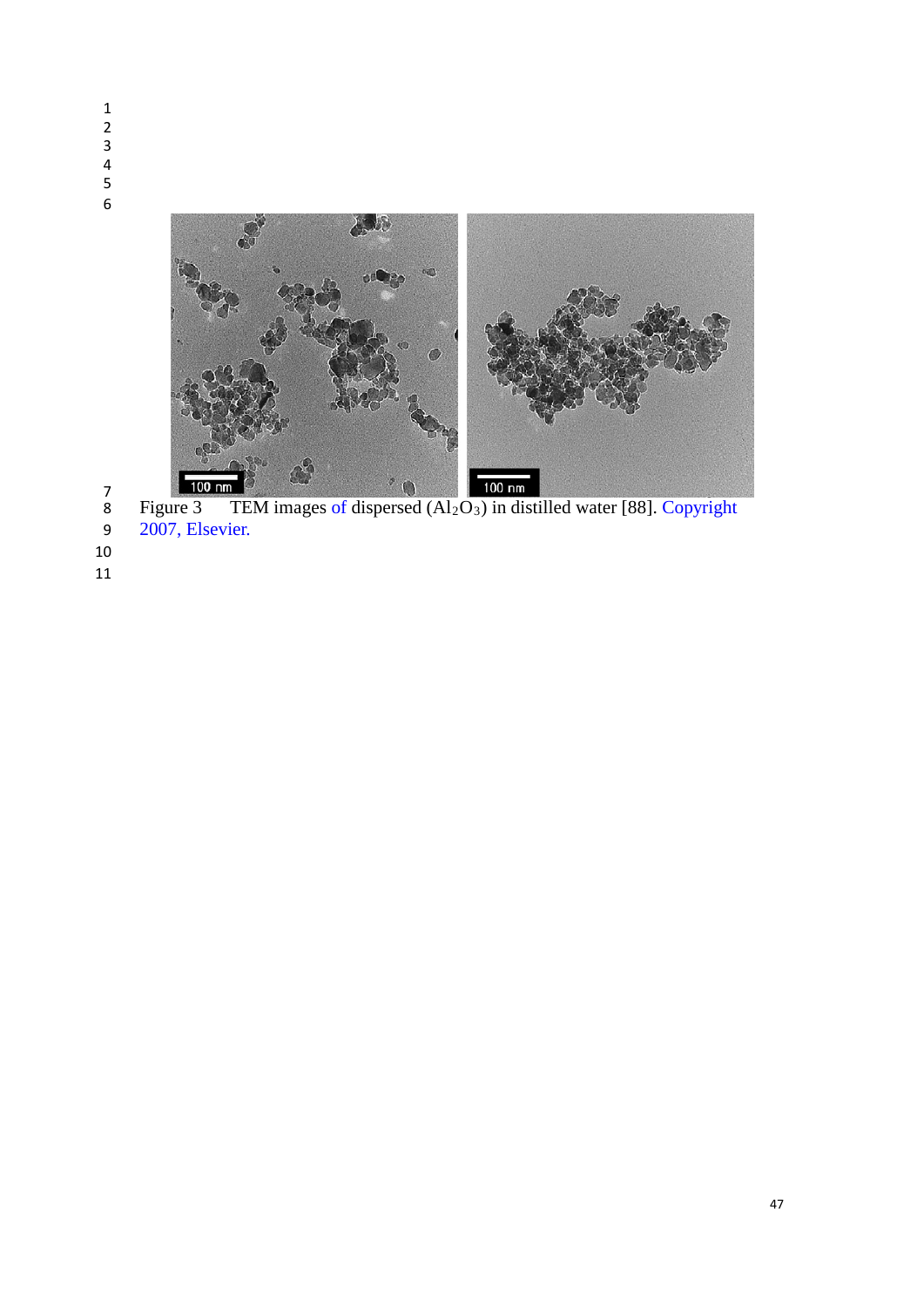



9 data for  $Al_2O_3$  nanofluids [95, 96]

10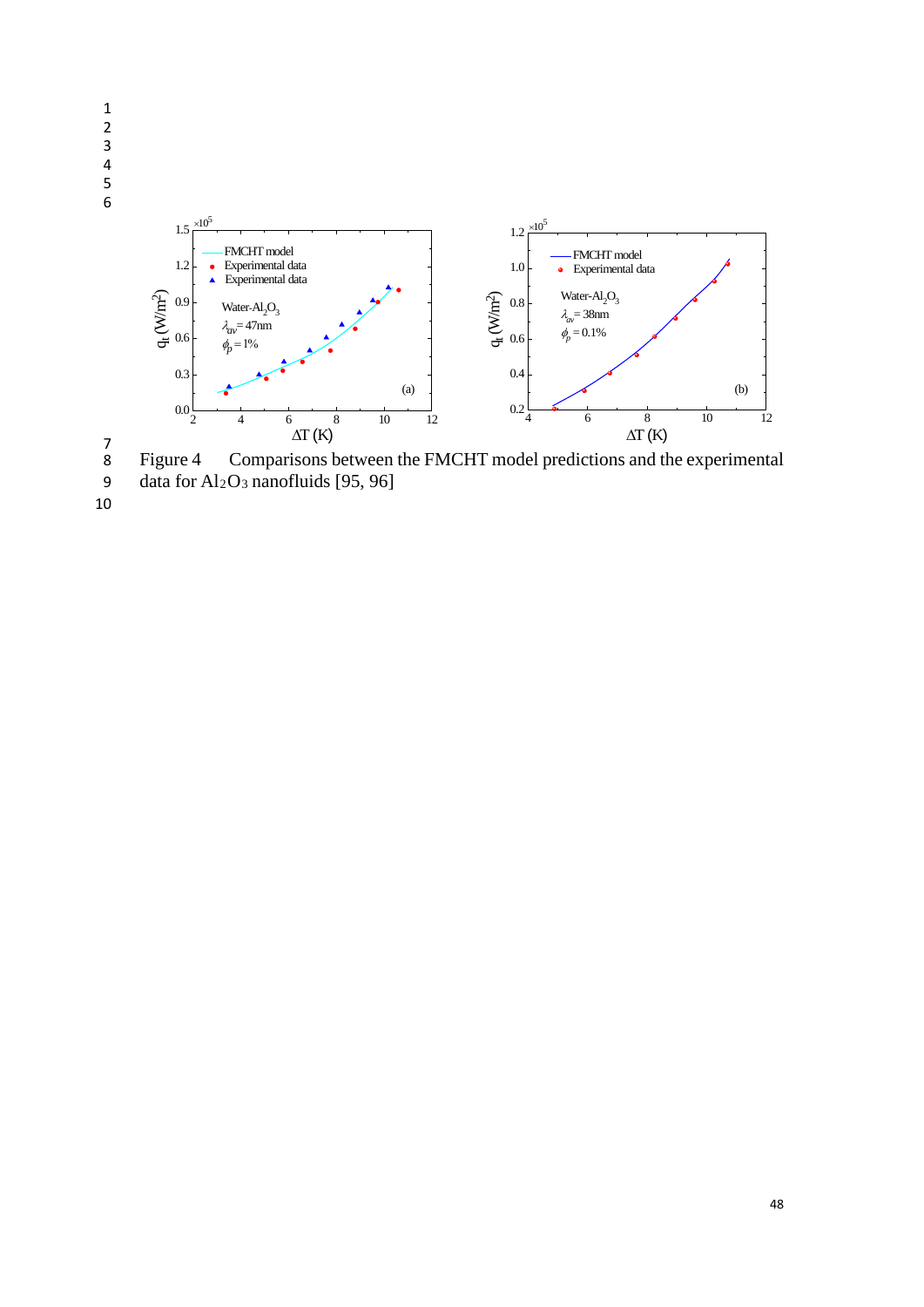

6 7 Figure 5 The heat flux from convective heat transfer of CuO nanofluid versus the average diameter of nanoparticles.

average diameter of nanoparticles.

9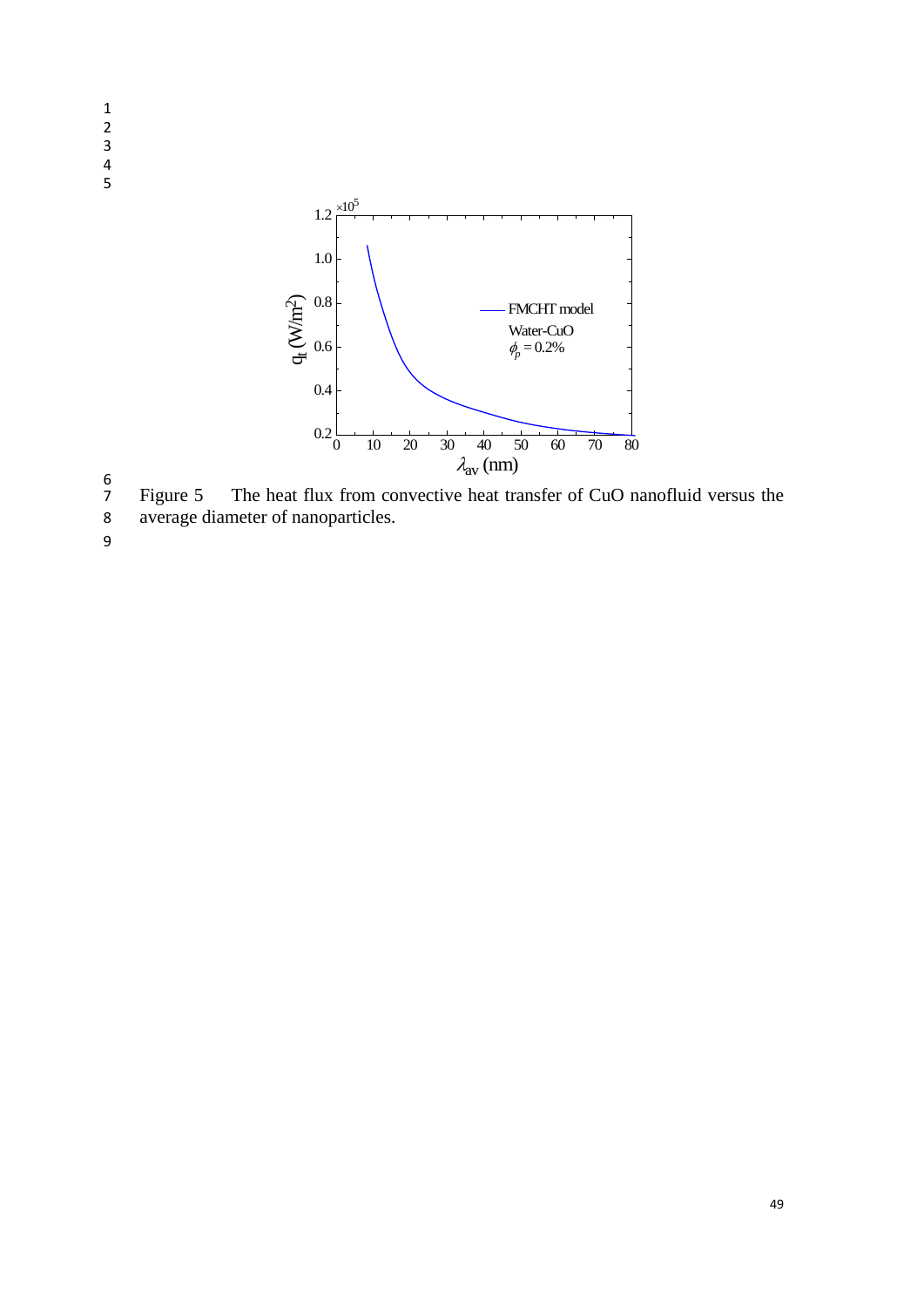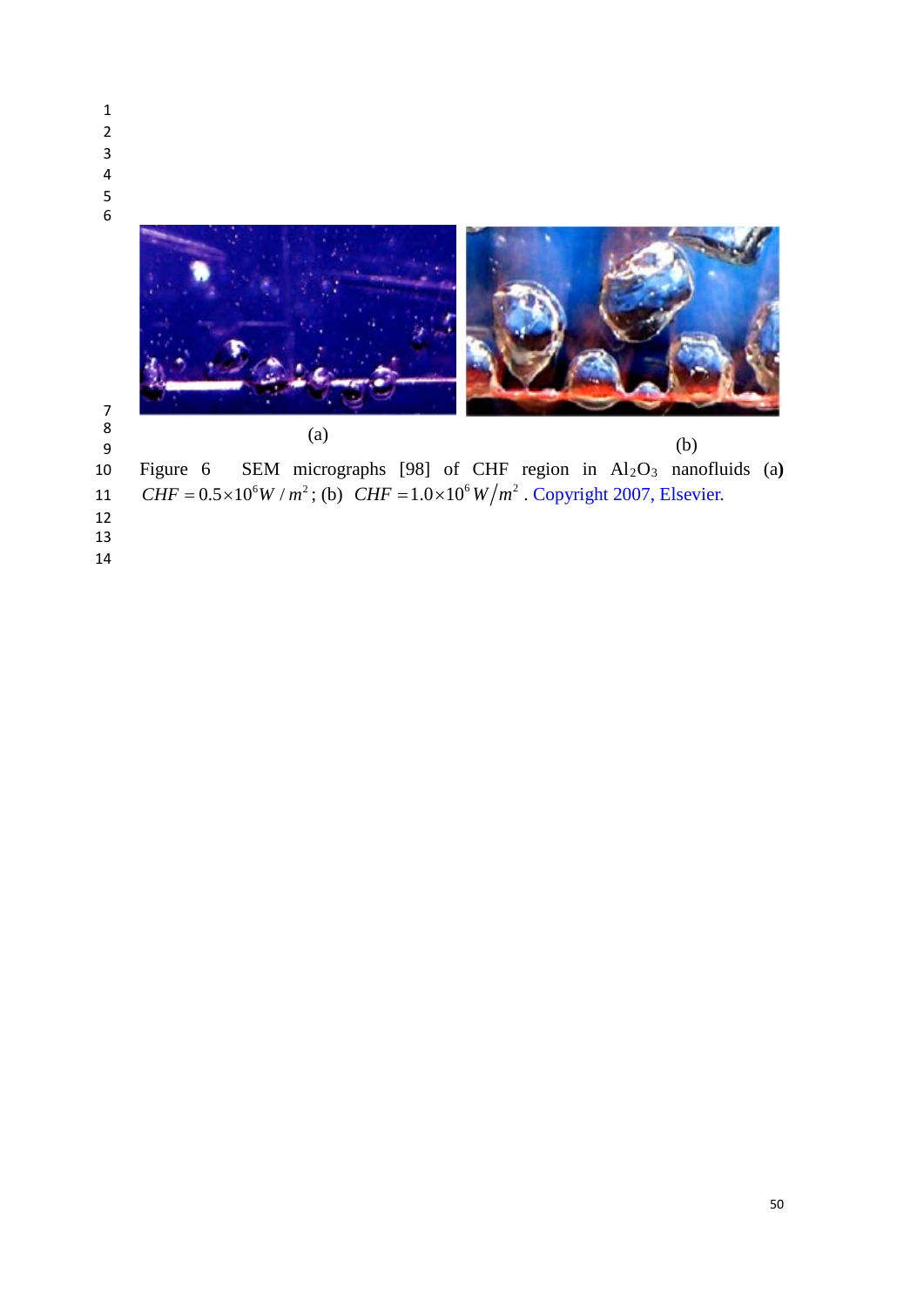



7 8

9 Figure 7 Comparisons of the present FACHF model predictions and the

10 experimental data[108, 109].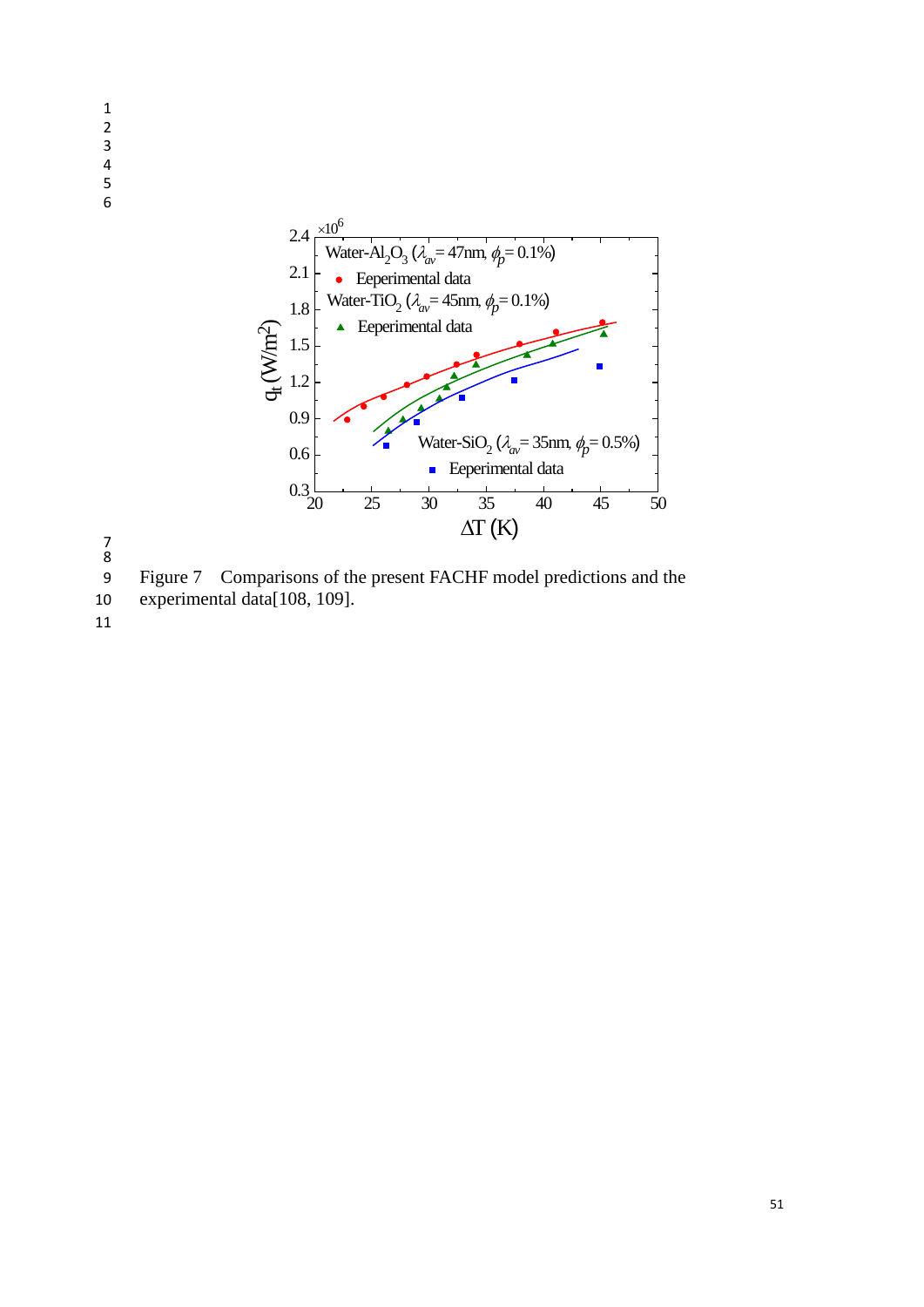- 1 2 3 4 5
- 6



7 8 Figure 8 A comparison between the present model predictions and the experimental

9 data for Cu and  $CaCO<sub>3</sub>$  nanofluids[111].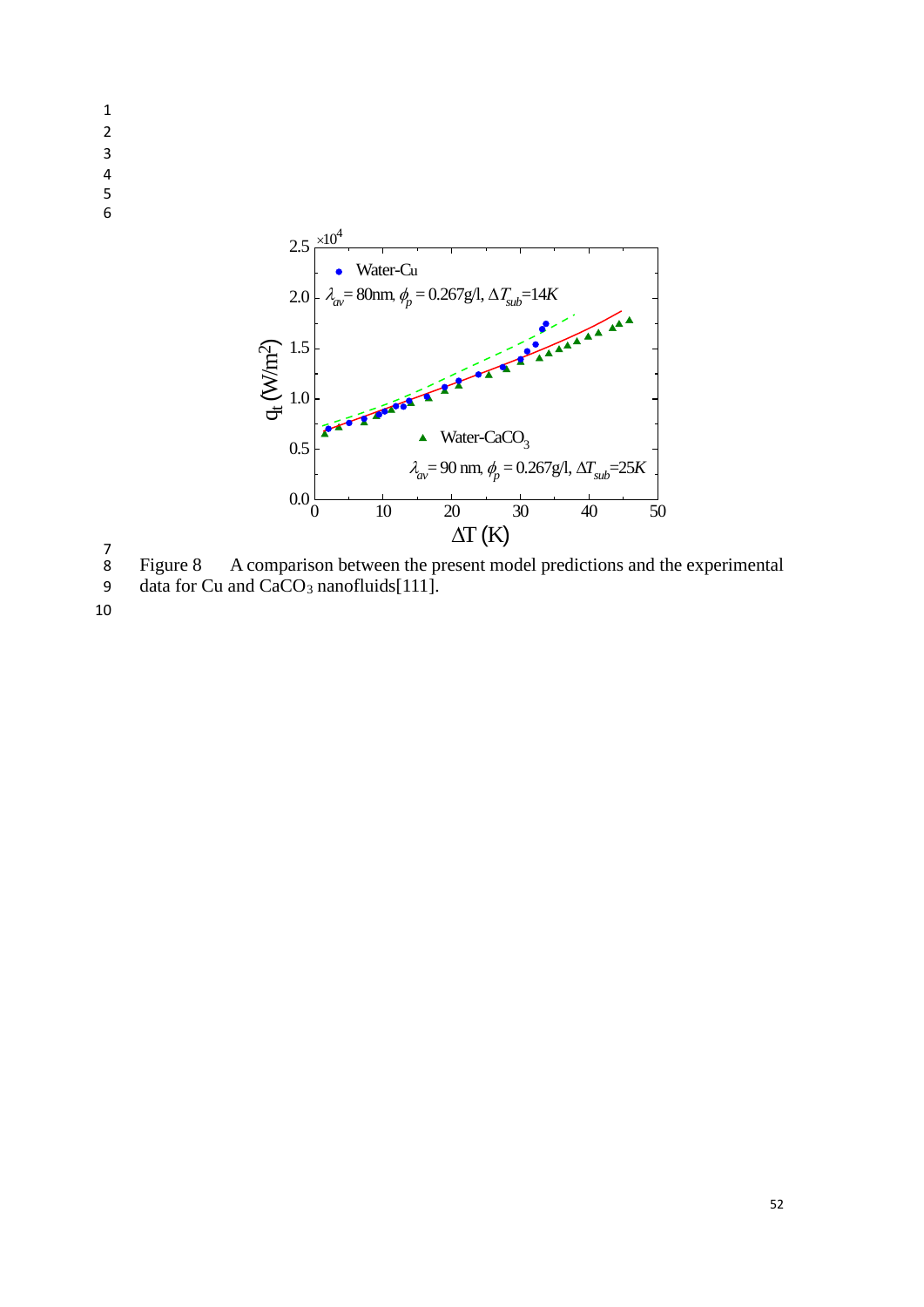- 
- 
- 
- 
- 
- 
- 
- 





Figure 9 The fractal dimension (1.75) of typical gold colloid aggregate from its TEM

 image, in which 4739 gold particles are contained[117]. Copyright 1984, American Physical Society.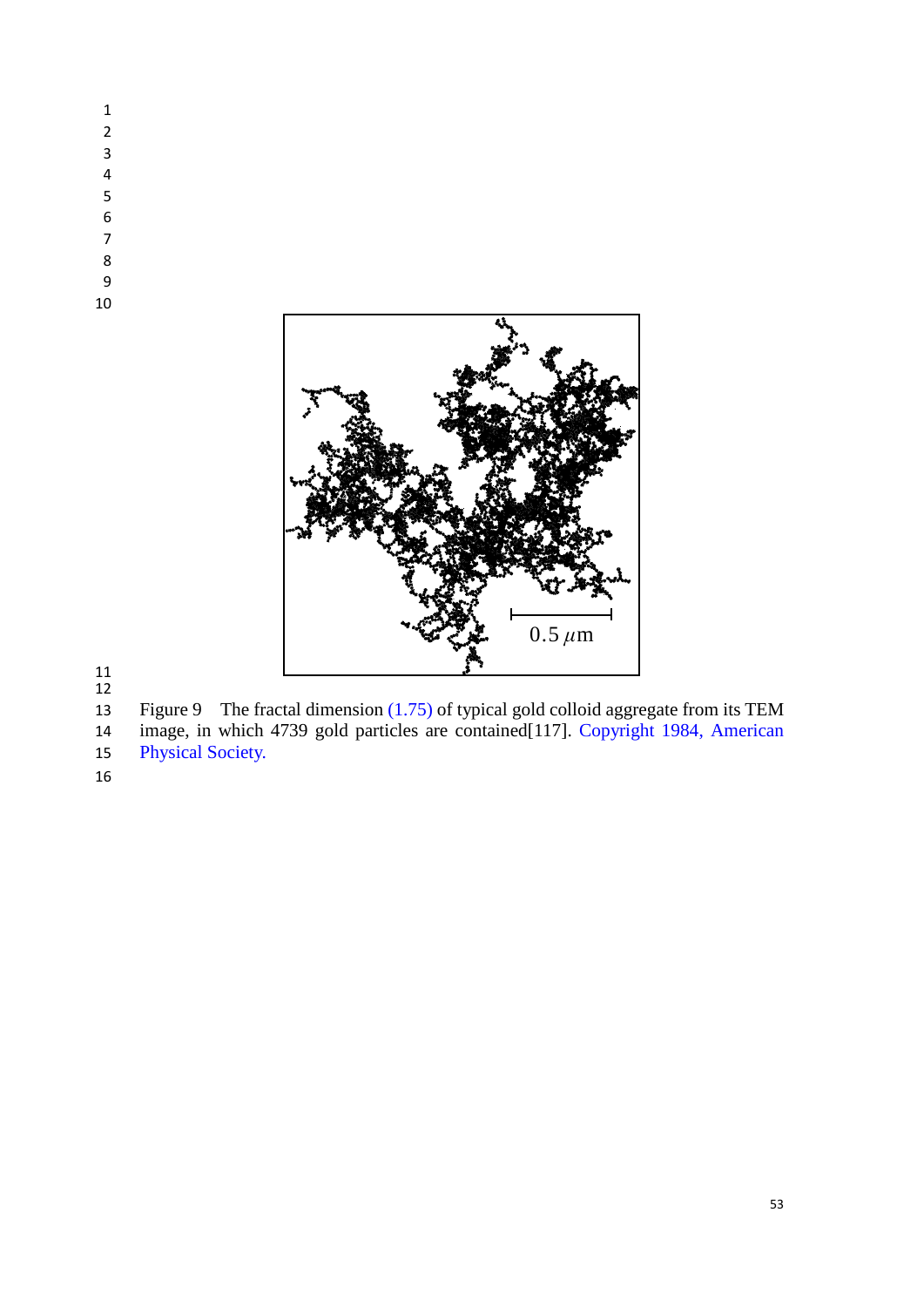- 1 2
- 3 4
- 5
- 6
- 7



8

9 Figure 10 Effect of aggregation on the conductive contribution to thermal 10 conductivity of nanofluids, compared to that for a well-dispersed system by MG 11 model[115].